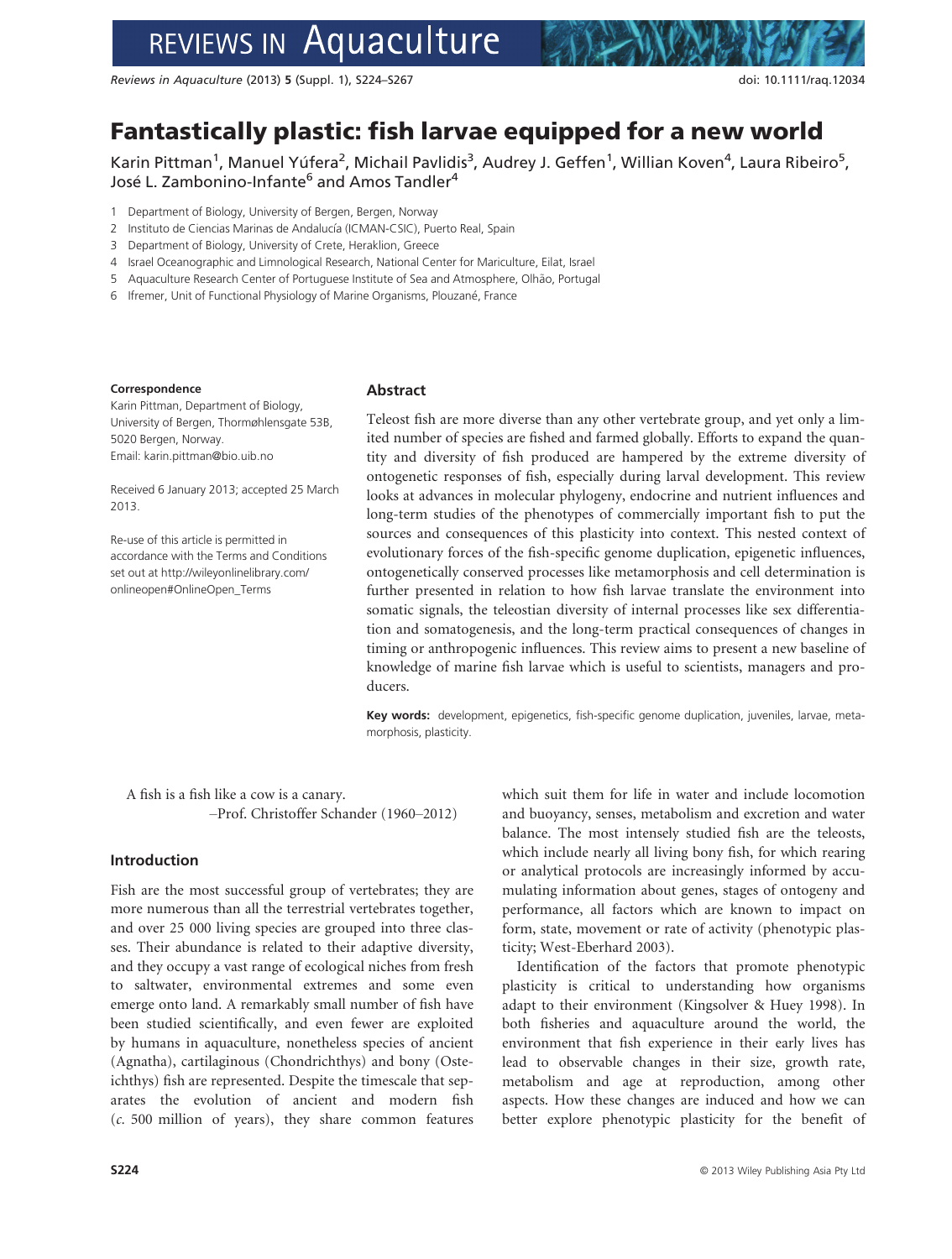managing fish development and biological welfare is the subject of this review.

Fish are special right down to their molecules because of a fish-specific round of whole-genome duplication, giving them more genes than any other vertebrates. Genome evolution is complex and appears to have involved several rounds of whole-genome duplication followed by gene decay (Meyer & van de Peer 2005; Kondrashov 2012). It seems unlikely that the increase in vertebrate complexity can be explained solely by increased gene number (Venter et al. 2001). In fish, the environmentally exposed gene-rich pluripotent egg initiates a dialogue with external and internal factors which continues throughout ontogeny and even to the next generation. Other mechanisms such as gene regulation (at the level of the promoter and also siRNA, etc), alternative splicing, protein–protein interactions, posttranslational modifications and a range of other mechanisms are proposed to increase novelty and contribute to increased organism complexity. However, in the case of teleosts where a third specific whole-genome duplication (fish-specific genome duplication, FSGD) took place about 350 mya, with up to eight copies of some loci, it seems likely that this has led to further innovations and novel functions. The whole-genome duplication may be the ultimate source of morphological transitions and increased phenotypic diversity, along with epigenetic mechanisms of DNA methylation and histone modification (Peaston & Whitelaw 2006). The FSGD probably has a major role in the evolution of vertebrate phenotypes and is of major importance to the evolution of teleost pigmentation with more genes encoding pigment synthesis enzymes than in any other vertebrate group (Braasch et al. 2009). In general, duplicated genes may be expressed not only at different regions but also at different times during embryogenesis (Kassahn et al. 2009). This is especially relevant to transcription factors and signalling genes during ontogenesis, giving more specialized regulatory control of development, typically via the acquisition of novel spatial expression domains. For teleosts, this class act means that there is a mechanism with which to respond to a wide variety of environments and ecological demands throughout the life cycle with significant influence on the final phenotype of each individual.

The FSGD has contributed to the preservation of protein complex stoichiometries and overrepresentation of developmental genes in retained duplicates, with a preference for genes of multifunctionality such as lineage specification and differentiation, organelle formation, intracellular transport and homoeostasis (Braasch et al. 2009). This makes extrapolation of highly specific results (i.e. expression and up- and down-regulation of genes at early life stages) from one fish species to the other much more complex. Furthermore, changes in a cell, organ or individual can occur without directly affecting the DNA although the behaviour (expression) of the genome may be indirectly influenced (epigenesis).

Another point to consider is the interaction between the developing fish and the environment of either the cell or, later, the individual. Epigenetic effects include more than maternal, paternal or tank effects on developing fish, and the term has been used to describe anything other than the DNA sequence that influences ontogeny. A key distinction is that epigenetic effects produce heritable traits which can be found over either several rounds of cell division or even to the next generation of the organism (Skinner et al. 2010). The phenotype of a cell or individual is influenced by which of the genes are transcribed. Systematic analyses of relevant forms of epigenetic information have drawn focus to the histone code or DNA methylation patterns and included processes such as paramutation, imprinting, gene silencing, position effect as well as maternal effects. Genes are regulated by a series of steps, one of which is remodelling the complex of DNA wrapped around little spheres of histone proteins, which together make up chromatin. Changing the pattern of the wrap changes the expression of genes, either by modifying the shape of the histone proteins (i.e. cell differentiation) or by adding or removing methyl groups to the DNA and influencing the transcriptional activity (i.e. genetic imprinting; Horn & Petersen 2002). The full details of how structure is inherited from stem cells are not yet clear, but it is clear that as the original egg cell differentiates into cells of different destinies and functions, these cells respond differently to the biological and physical environment and intercellular signalling. In mammals, patterns of DNA methylation are established early in life, with active or passive demethylation producing pluripotent cells where all genes are potentially transcriptionally active (Able et al. 2009; Burdge & Lillycrop 2010). As in teleost development, mammalian pluripotent embryonic cells differentiate into mature tissues through changes in gene promoters and a series of de novo methylation and demethylation influencing transcription activity. As the individual develops, genes are activated or silenced in the cell lines in an epigenetically heritable fashion, giving cells a 'memory'.

The ability of fish to have 'indeterminate growth' (unlike mammals) means new cells are continuously generated in all organs including neural tissue, so that stem cells or pluripotency is evident throughout the life cycle (Servili et al. 2009). An important indicator that epigenetic effects are at work occurs when individuals of the same genetic background (like a teleost egg batch) express genes in an individually variable manner and grow differently even within the same tank or body of water (Peaston & Whitelaw 2006; Schneider *et al.* 2010). As there are no genetic programmes for phenotype, the genes themselves contain only the information necessary for synthesis of proteins important for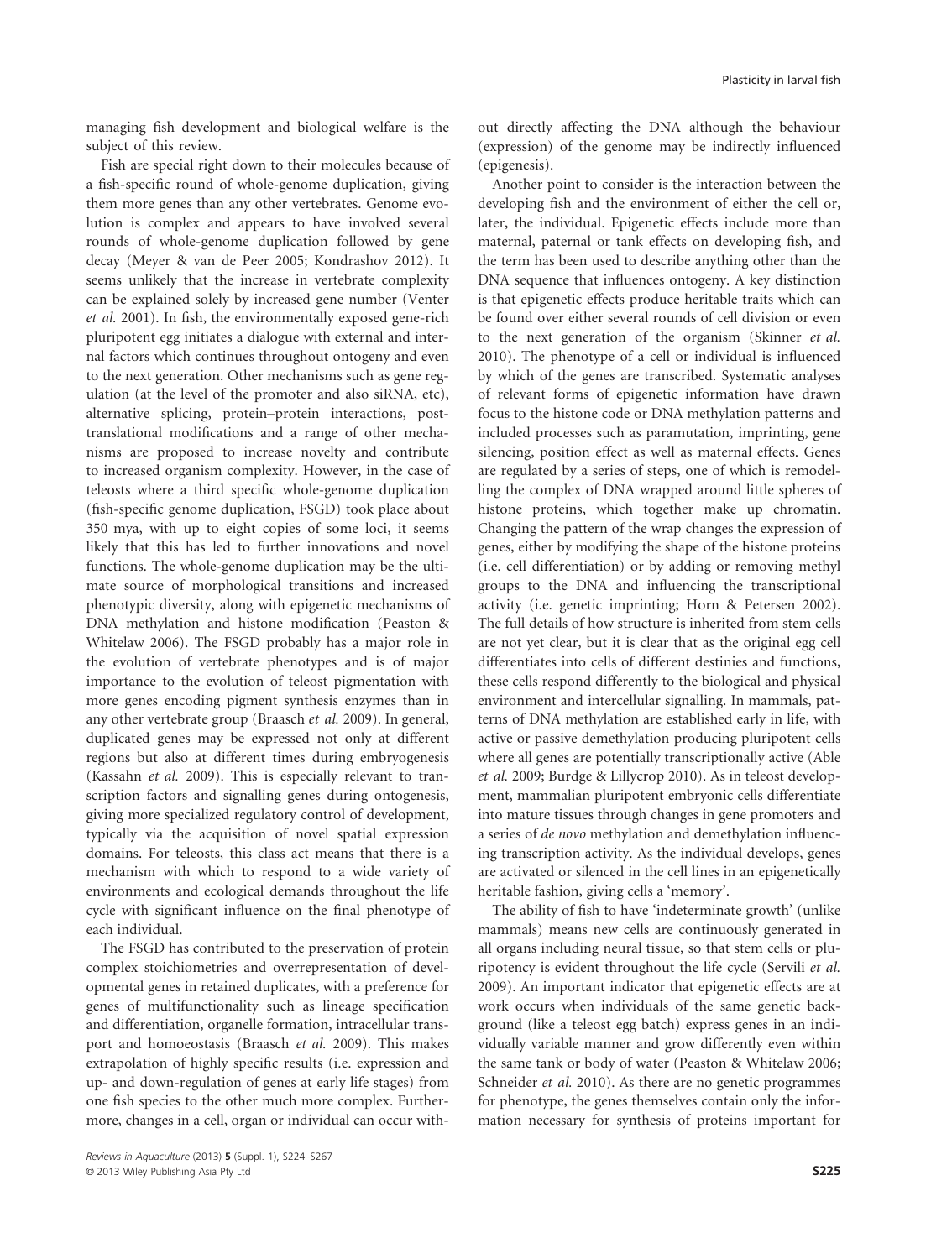building the organism and the control lies in the information coming from many parts of the organism (epigenetic regulation). Epigenetic mechanisms such as environmental chemicals, diet, temperature and light are well known. Teleost larvae exhibit a general pattern of organogenesis which is similar across groups but differs with respect to timing and functionality between species (Falk-Petersen 2005), and farmed fish usually exhibit variation in growth and morphology within a tank or batch, especially after the onset of the exogenous feeding. Thus, genetic elements are only one aspect of biological regulation: epigenetics play a large role in determining how farmed fish develop and function, and some epigenetic changes can be passed down through the generations (Ho & Burggren 2010; Pigliucci 2010; Sgaramella 2010; Li & Leatherland 2012).

A third level of plasticity is derived from something common to all chordates, including fish: metamorphosis. The process of changing from a larval to an adult form affects the morphology, physiology, biochemistry, behaviour and ecology of the animal but not its sexual maturity. Although chordate metamorphoses can be very diverse, unifying factors are that the process is under the influence of thyroid hormones (TH) and thyroactive compounds and that thyroid metabolism is evolutionarily conserved (Paris & Laudet 2008). Fish can have indirect development (flatfish) or direct development (gadids, sparids) or intermediate development (salmonids) with varying duration of embryo, larval and juvenile stages. There is a long debate over the definitions, but all normally consider the process of metamorphosis to be an end to the larval stage (Balon 1990) that is generally affected by a surge of thyroxine  $(T_4)$  or triiodothyronine  $(T_3)$  from thyroid follicles. The thyroid signalling pathway involves incorporation of extracellular iodine into a thyroglobulin, transformation of thyroglobulin by deiodinase enzymes, transport through the plasma by TH carrier proteins such as transthyretin, binding to thyroid receptors in the nucleus of the cell and the activation of thyroid response elements towards target genes. How the phenotype changes during the larval–juvenile transition is determined largely by changes in the TH signalling pathway. Incomplete or abnormal metamorphosis can take the obvious form of aberrant pigmentation or lack of eye migration or other skeletal abnormalities, as found in farmed flatfish (Power et al. 2008) or have more subtle effects. The cascading process of metamorphosis is sensitive to photoperiod, water quality, diet, temperature and a host of other signals.

Among the potential stressors, early nutrition of fish larvae has received much attention with the aim to reduce morphological abnormalities that adversely affect the image and profits in the aquaculture industry. Other external stimuli (or factors), like temperature, have been less examined. Similarly, the potential effects of nutrition and temperature on physiological processes (other than the morphological differentiation), crucial for the adaptive capacity of the future juvenile, remained poorly studied. Moreover, the possibility to influence or steer-specific metabolic pathways or functions in juvenile fish, for example to facilitate digestion of substitutes for fish meal and oil and to promote sustainability in fish aquaculture, has just begun to be considered in fish larvae. We also give examples of how dietary interventions in early life could promote some positive permanent changes in fish physiology.

This review will concentrate on the ontogeny of mediating epigenetic influences within a variety of fish and what the phenotypic consequences may be. We do not wish to enter into semantic questions, although this could be interesting. We find utility in reviewing in finfish larvae some stressors capable of permanently altering organ development and function, and also stages of development of greatest vulnerability. The appearance and functionality of endocrine organs are critical to teleost larval development, metamorphosis and metabolism and will be emphasized. While the importance of hormones is acknowledged, the ability of any particular substance to initiate transitions between life stages is context dependent because of the necessity to interact with cell communication systems. Species-specific and environmentally induced differences in timing of developmental events make direct comparison of ontogenesis more complicated, especially when related to nondevelopmental events such as hatching. Results of empirical observations incorporate, consciously or unconsciously, the sources of plasticity derived from evolution, epigenetics, life stage and the experimental procedures (Fig. 1). Multidisciplinary methods are necessary when approaching questions which affect many levels of biological organization, from molecule to population, as is the case in current topics in teleost biology.

# Mediating environment – structural basis of plasticity

## Pineal

Sensory perception of, for example, light and temperature dictates the capability of the fish to integrate input from its environment. The pineal organ or gland, a prime mediator of circadian rhythm, has differentiated photoreceptor cells prior to the retina in the salmonid ayu (Plecoglossus aItivelis) and other fish (Omura & Oguri 1991). The pineal, along with the more rudimentary parapineal, is a medial outgrowth dorsal to the forebrain or telencephalon and just below the roof of the skull, and the stalked mature pineal is composed of photoreceptor cells, neural cells and support or glial cells. The pineal is the only differentiated photoreceptor organ in embryos and early larvae of Atlantic halibut Hippoglossus hippoglossus (Forsell et al. 2002). Flatfish such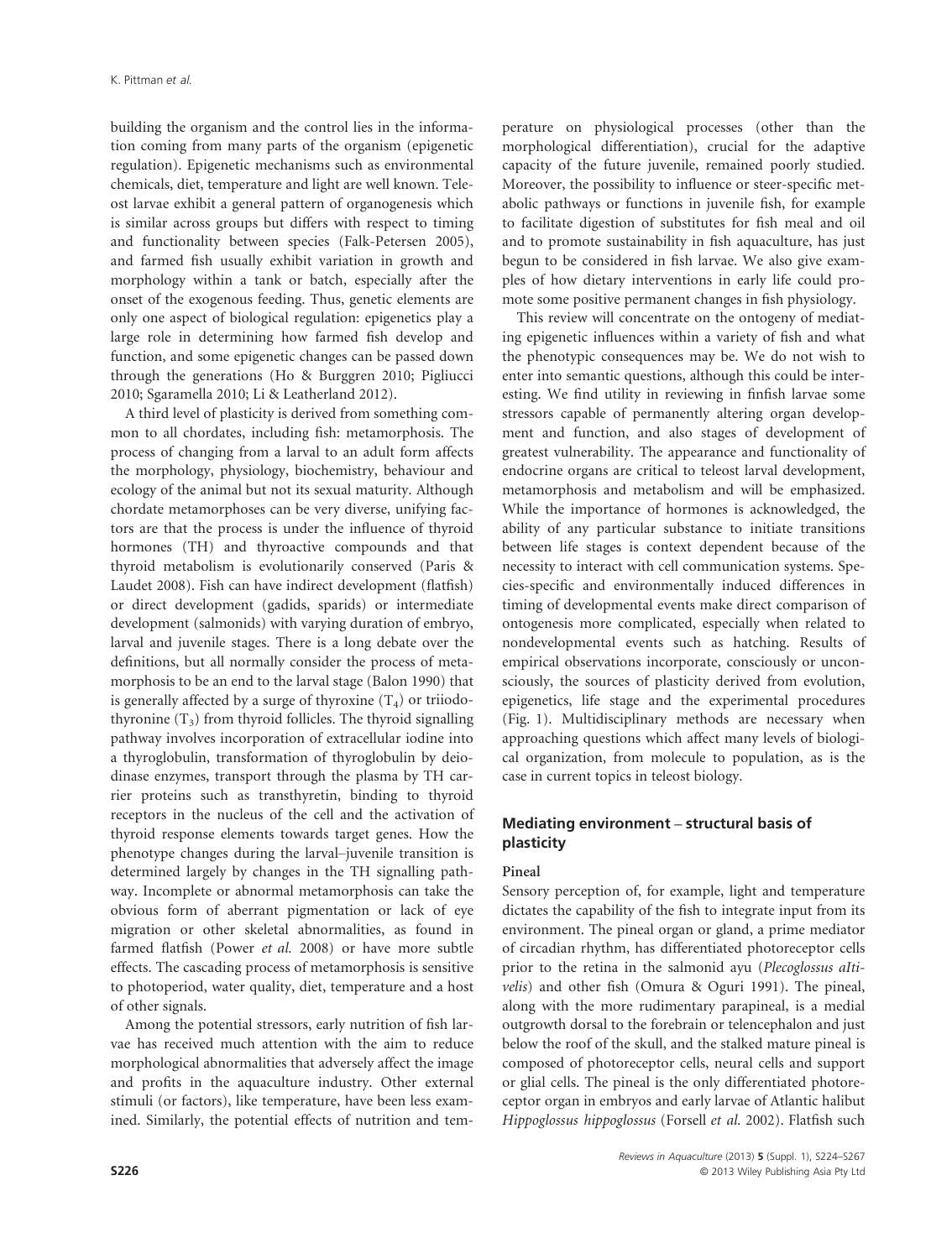

Figure 1 Schematic over the sources of plasticity acting on empirical results in larval teleost research. Evolution represents the effects of the third round of whole-genome duplication (fish-specific genome duplication), epigenetics represents the continual influences of environment and diet on the expression of genes including those acting on the primordial germ cells of the parent fish, life stage includes especially metamorphosis when thyroid-driven up- and down-regulation of genes allow the transition from larval to adult form and finally the experimental conditions under which the larvae have been reared.

as the Japanese flounder (Paralichthys olivaceus) display an anlagen of the pineal and parapineal about 3 days after fertilization which differentiate within several days into two types of cellular nuclei of multiple photoreceptor cells. The retinal development of cone-like outer segments of photoreceptors occurs later, at 6 days after fertilization in Japanese flounder (Omura & Oguri 1991). In the pineal anlagen of the ayu Plecoglossus altivelis, gap-junction like structures appear 4 days post-fertilization (dpf; indicating neurotransmission), whereas sites of retinal communication between the photoreceptor terminals and the bipolar and horizontal cells are not apparent until about 6 dpf (Omura & Oguri 1991). In halibut already from 12 dpf and prior to hatch, the embryonal pineal expresses both green and UV opsins, has phototransduction proteins, melatonin-production cells and neuronal connections to the deep brain, is probably sensitive to short and middle wavelength light (Forsell et al. 2002) and may be responsible for regulating larval swimming depth prior to retinal differentiation (Novales Flamarique 2002). In salmon, pineal photoreceptors differentiate 2 days after the eyed egg stage (Østholm et al. 1987). This pattern is similar to that found in the

stickleback Gasterosteus aculeatus (Ekström & Meissl 1997), but there are exceptions such as the mangrove killifish Rivulus marmoratus where retinal photoreceptor differentiation precedes the pineal (Ali et al. 1988 cited in Omura & Oguri 1993). In rainbow trout Oncorhynchus mykiss, pineal photoreceptor differentiation appears as early as 15 dpf and well-differentiated synaptic contacts are found by about 21 dpf, clearly preceding that of retinal differentiation at about 27 dpf (Omura & Oguri 1993). The pineal, in transducing environmental information, is expected to have an impact on endocrine functions such as the action of the interrenals for cortisol expression and thyroidal uptake of iodine (in catfish; Agha & Joy 1987, 1989 cited in Ekström & Meissl 1997). Importantly, not only does the pineal functionally differentiate before the retina, but also the pineal can send out tentative axons which can act as a scaffold for later neural pathways. In this way, the pineal contributes to the early patterning of the teleost brain. Given that it is the means to mediate photoperiod and temperature to the developing fish larva (Blanco-Vives et al. 2010), this indicates that at least these two environmental factors in the hatchery may be more important to longterm physiology and performance than previously suspected.

Pineal phototransduction and regulation of physiological processes may be a conserved element of embryonal vertebrate development. Dark activation of melatonin synthesis and diffusion from the pineal or the retina has been shown in many fish species and, in the pineal, follows the same pattern as in all vertebrates with synthesis coinciding with a nocturnal increase in the activity of arylalkylamine N-acetyltransferase (AANAT), the penultimate enzyme in the conversion of serotonin to melatonin. Melatonin diffused from the photoreceptors of the pineal probably reaches other areas of the brain via the cerebrospinal fluid (Ekström & Meissl 1997).

The pineal responds to small changes in irradiance by synthesizing indolamines (e.g. melatonin) and by changes in the neurotransmission to various segments of the developing brain. Atlantic halibut, cod Gadus morhua and herring Clupea harengus all have pineal photoreceptors which express phototransduction molecules before the retinal photoreceptors do (Forsell et al. 2001). Whether the daily rhythm of pineal melatonin secretion is dependent on photoperiod may be species specific: Oliveira et al. (2009) showed that in the marine flatfish Senegalese sole Solea senegalensis, an exogenous rhythm of light and dark was necessary for *in vitro* pineal secretion of melatonin, whereas in the freshwater roundfish tench Tinca tinca, photoperiod was not so important, and an endogenous rhythm of production could be maintained in vitro in darkness for about 5 days. In the trout (O. mykiss) pineal gland, the enzyme AANAT2 is not regulated by either clock-containing cells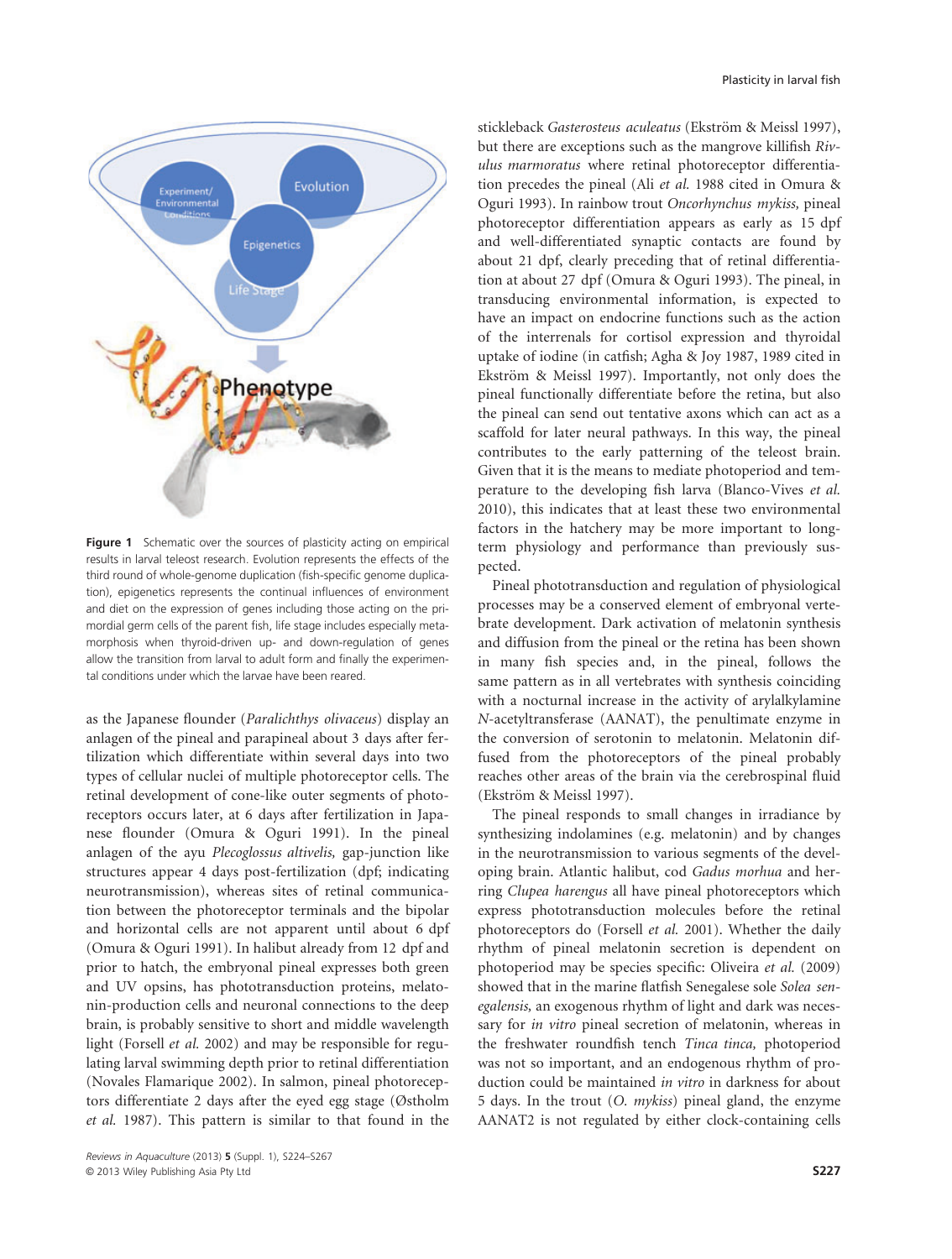or the photic regime, whereas AANAT1 in the retina displays regular oscillations in a light–dark cycle (Falcon et al. 2003). By contrast, in the zebrafish Danio rerio, both the pineal and the retina transcribe otx5 which regulates genes that have a circadian rhythm of expression such as AANAT2, Rev-ErbA and the interphotoreceptor retinoidbinding protein (Ekström & Meissl 2003). In teleosts, there are multiple copies of the genes encoding for AANAT and other enzymes as well as photopigment molecules, presumably as a result of the FSGD, which may have aided evolution of two AANAT genes and a variable number of opsin-like molecules and which differ in affinity for indolethylamines or phenylethylamines (Falcon et al. 2003). Although it is clear that melatonin is involved in the rhythmicity of physiological processes, its role in growth of embryos and larvae is less clear.

In general, information about photoperiod may be imparted to the brain from either the pineal or the retina nearly simultaneously and very early in larval development. The pineal is a key organ for responses to environmental photoperiod, in entrainment of developing endogenous rhythms, behaviour – even in the egg stage, hatching and further differentiation of larval tissues – and for steering reproductive maturation (Omura & Oguri 1993; Forsell et al. 2001). Perhaps notably for hatcheries, the pineal is capable of detecting a wider range of light intensities than is the teleost retina, but the pineal response peak is much delayed relative to the retina, and under prolonged illumination, the pineal response will remain at the same amplitude (Ekström & Meissl 1997). Nonetheless, a rhythm in temperature can induce a diurnal melatonin rhythm in the absence of a light–dark cycle, although for species capable of maintaining an endogenous circadian rhythm of melatonin secretion, the timing of such intervention may be critical. There may be a direct temperature effect on the kinetics of melatonin synthesis, possibly because temperature may influence the circadian cycle and thus integrate environmental signals for melatonin secretion. There are species-specific differences in the threshold intensity of radiance for survival, while the synergy of prey and light determines growth and development in fish larvae (Boeuf & LeBail 1999). The way these signals are integrated during the larval stages may have long-term impacts on the scope for growth of the fish.

Pineal photoreceptors secrete melatonin and use glutamate or aspartate as a neurotransmitter. Intrapineal neurons, post-synaptic to the photoreceptors, are known to innervate a large number of brain areas including the thalamic and hypothalamic cell groups (where a number of releasing or stimulating hormones are produced), the preoptic region and the hybenular nucleus (well conserved in all vertebrates, known to release neuromodulators such as dopamine, noradrenaline and serotonin, and involved in pain processing reproduction, learning and stress responses) (Ekström & Meissl 1997). Neuropeptides found in the adult pineal include growth-hormone-releasing hormone and gonadotrophin-releasing hormone (GnRH), among others, but their presence in the larval–early juvenile stages is not confirmed (Ekström & Meissl 1997). The role of the pineal as a photosensory and endocrine organ in larvae and juvenile teleosts is far from clarified, although it has been implicated in maturation, behaviour and development. As the pineal is central to mediating temperature and photoperiod, it is the endogenous control switch for seasonal changes in lipid metabolism and growth (Leena et al. 2001).

# Thalamus/Hypothalamus

Separating detectable levels of hormones in the eggs from endogenous production of hormones in the embryo is difficult and often requires corroboration with histochemical evidence. The hypothalamus is part of the diencephalon including the optic chiasma and the pars posterior of the pituitary gland. Hypothalamic nuclei mediate autonomic mechanisms, endocrine activity and somatic functions (body temperature, sleep, appetite, the development of secondary sex characteristics and internal secretion of endocrine hormones via direct regulation of the pituitary). Well-known hypothalamic-releasing or hypothalamicinhibiting hormones include thyroid-stimulating hormone-releasing hormone (TRH), corticotrophin-releasing factor (CRF), growth-hormone-releasing factor, GnRH and prolactin-inhibiting factor.

Gonadotrophin-releasing hormone neurons arise in embryos, and in adults these neurons may belong to distinct populations of either the terminal nerve, the midbrain or the preoptic area. Gonadotrophin-releasing hormones are involved in eye development, heart function as well as gonad development and reproduction. The ontogeny of GnRH expression starts very early: in the gilthead seabream Sparus aurata, it is found at about 1.5 to 2 dpf in the hind and midbrain (Wong et al. 2004) and in zebrafish at 1 dpf (Palevitch et al. 2007). In the cichlid fish Cichlasoma dimerus, GnRH immunoreactive neurones are found at 4 dpf (Pandolfi et al. 2002), and in the cobia Rachycentron canadum, at the earliest date sampled, 1 day after hatching (dph; Mohamed et al. 2007). However, in Nile tilapia Oreochromis niloticus, GnRH reactive cells are found remarkably later at the onset of gonadal sex differentiation (7–21 dph; Swapna et al. 2008). GnRH acts on the pituitary to regulate synthesis and secretion of gonadotropins which in turn regulate gonadal steroidogenesis, gametogenesis and gonadal growth.

Germ cell differentiation in teleost gonads is correlated with the pituitary innervation by GnRH neurons. In eels,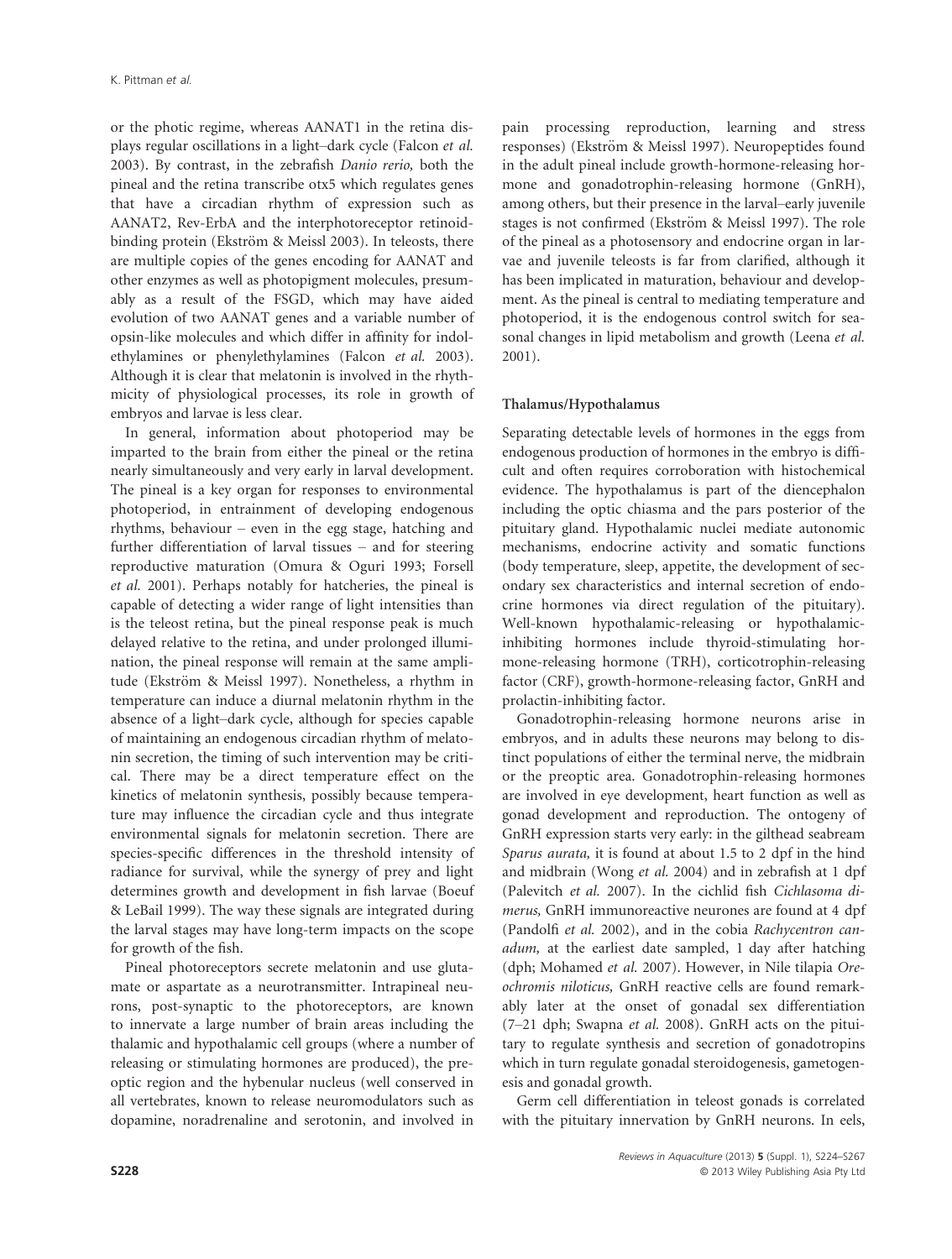there are three separate populations of neuronal cells (olfactory, preoptic and midbrain) which innervate the pituitary to stimulate release of gonadotropin already in embryos at about 5 cm length. Innervation by the preoptic population of cells is highest at the time when primordial germ cells differentiate into male germ cells (Japanese eels Anguilla japonica at 14–16 cm length; Chiba et al. 1999). In cichlids, it has been suggested that preoptic GnRH expression coincides with some steps of sex differentiation, because seabream GnRH immunoreactive-fibres entered the adenohypophysis when the presumptive gonadal tissue was differentiating into an ovary (Pandolfi et al. 2002).

There is a gradual change in the amount and function of expressed genes as fish develop. Wong et al. (2004) found that there were four increases in the levels of reproductionrelated genes in the hypothalamus–pituitary–gonad axis at 5, 8, 14 and 28 dpf. They propose that the ontogeny and organization of the hypothalamic–pituitary–gonad axis starts as early as 5 dpf and is highly activated within the next 10 days. Within the first 36 days after fertilization, gilthead seabream embryos and larvae express GnRHr, follicle-stimulating hormone  $\beta$  (FSH $\beta$ ), FSHr, luteinizing hormone receptor (LHR) and Vasa (a marker gene expressed in the germ cell). Nonclassical expression of sbGnRH in the thalamic area of seabream was found at 39 and 59 dpf, and the authors suggest that these cells may have a different origin than the cells of the preoptic anterior hypothalamus which express GnRH (Wong et al. 2004). This may be underlying the development of cobia, where Mohamed et al. (2007) found that three GnRH mRNAs peaked at 26 dph, but the gonadal sex of this fish could be determined only at 153 dph, when males but not females showed signs of puberty. Cells expressing GnRH-I mRNA have also been found in immature European seabass Dicentrarchus labrax at 30 dph (González-Martínez et al. 2002).

Perciform fish have two forms of GnRH: sGnRH originates from the olfactory placode (the exposed olfactory tissue in the embryonic fish, thus possibly involved in imprinting the smell of the spawning area) therefore involving olfactory nerves, the olfactory bulb and the terminal nerve, while the other form, sbGnRH, originates from the preoptic area and the hypothalamus.

It is apparent that the early perception of environmental signals within the fish embryo has at least the potential to influence the scaffolding upon which the rest of its life cycle (and indeed its progeny) depends: although there are few germ cells, gonads are first seen in gilthead seabream at 14 dpf and remain undifferentiated until about 4 months of age. Wong et al. (2004) suggest that the reproductionrelated genes expressed early are involved in the establishment of the gonads and germ cell proliferation but not sex determination. Notably both Wong et al. (2004) and Mohamed et al. (2007) suggest that there is an early establishment of the hypothalamic–pituitary–gonadal (HPG) axis during the larval phase in at least some commercially farmed fish species.

# The pituitary

The pituitary, major regulator of other endocrine glands such as the thyroid, interrenals and gonads, is an outgrowth of the brain ventral to the hypothalamus. The pituitary comprises an adenohypophysis with hormone-producing cells – somatotrophs in the Proximal Pars Distalis and lactotrophs in the Rostral Pars Distalis – and an interlinked neurohypophysis. It produces a large suite of hormones involved in growth (somatotropin, insulin-like growth factors (IGF)), pigmentation (melanin concentrating hormone; MCH), development (TRH), homoeostasis, reproduction and stress (adrenocorticotropin hormone; ACTH).



Figure 2 The morphology and pituitary development of Atlantic halibut from a few days after hatching til post-settlement, in daydegrees ( $D^{\circ}$  = days post-hatch x average temperature in Celsius). The appearance of the pituitary as a distinct organ coincides with the first traces of cells producing GH, PRL and SL and thyroid follicles. The first detection of TSH-producing cells coincides with first feeding (Stage 5). By metamorphosis (Stage 8), there are numerous thyroid follicles and increased thyroid activity which continues to peak hormone levels leading to the juvenile phenotype. GH, growth hormone; PRL, prolactin; SL, somatolactin; NH, neurohypophysis; AH, adenohypophysis (redrawn from Einarsdóttir et al. 2006, with permission). ( $\mathbb{N}$ ) NH; ( $\blacksquare$ ) AH; ( $\rightarrow$ ) anterior; ( $\leftarrow$ ) posterior.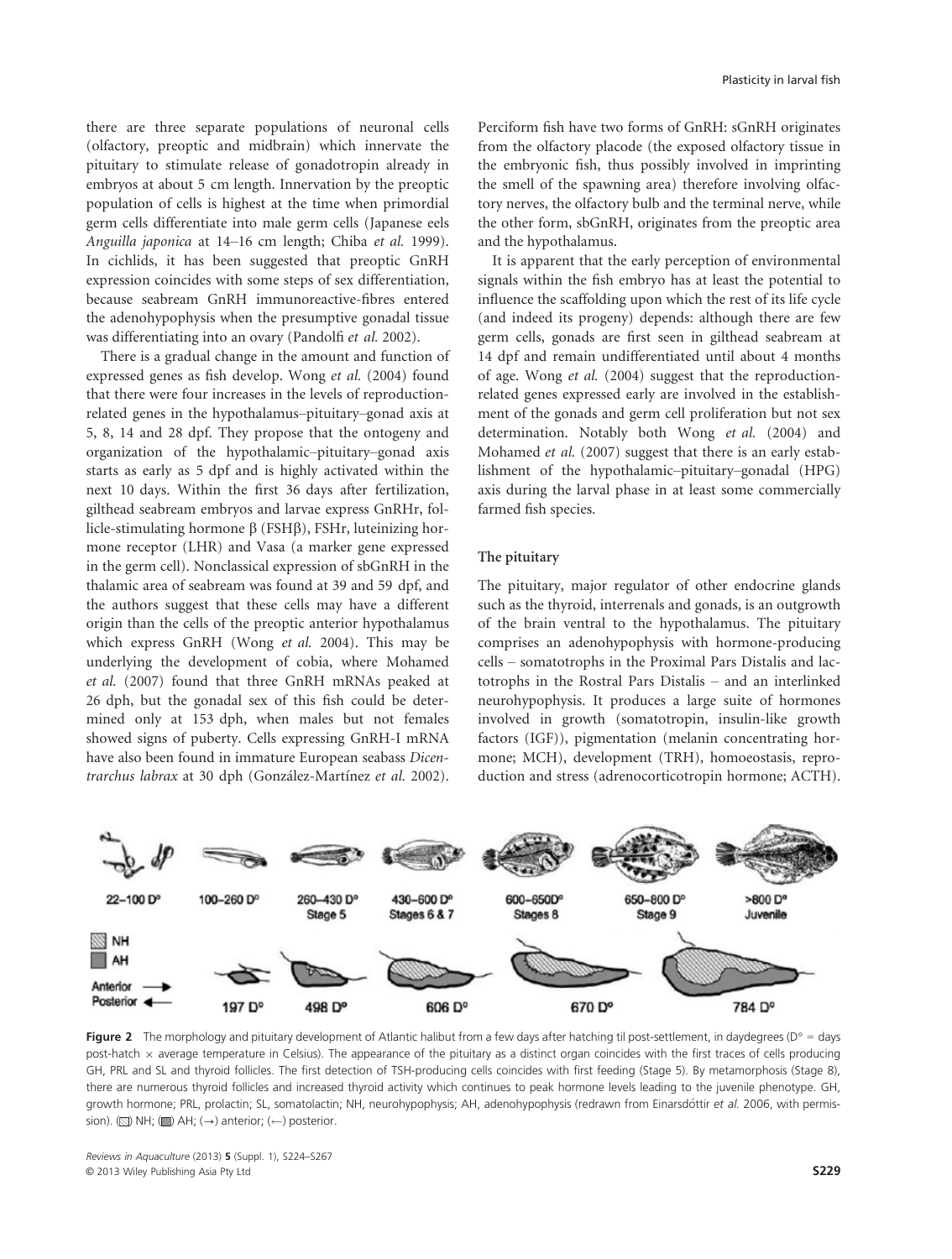Pituitary hormones for stress are encoded by proopiomelanocortin (POMC), a precursor for ACTH, melanophore-stimulating hormone (MSH) and endorphin. The pituitary-specific hormonally regulated expression of POMC is conserved in vertebrates (Bumaschny et al. 2007). Although the pituitary gland itself develops relatively slowly, the physiological responses attributed to it may precede this physical maturation. A morphologically distinct pituitary is found during the yolksac stage of the poorly developed Atlantic halibut larvae (Einarsdóttir et al. 2006; Fig. 2).

In the common carp Cyprinus carpio, the hypothalamus–pituitary–interrenal axis is already functioning at hatching. A stress response can be induced in 50 h post-fertilization (hpf) eggs which show an increase in whole-body cortisol levels within 5 min of handling (Stouthart et al. 1998). A distinct pituitary gland can be found already in embryos at 7 dph with ACTH immunoreactive cells in the pars distalis and melanotropes in the pars intermedia (Stouthart et al. 1998). In zebrafish embryos, physical stress raised cortisol at 97 hpf or about 40 h post-hatch (Alsop & Vijayan 2008). In mouthbrooding tilapia Orechromis mossambicus larvae, a similar pattern is observed: already at 2 dph, a marker for corticotrophin-releasing factor is found in the preoptic nucleus and two hypothalamic nuclei as well as in the neural part of the pituitary, while the endocrine cells of the pars distalis and intermedia contain POMC-derived peptides, and all life stages were able to rapidly increase their response to handling (Pepels & Balm 2004). It seems that even fish eggs are capable of responding to the stress of their environment, with all that entails.

In the marine hermaphroditic gilthead seabream, the overall sequence of pre-IGFBP-2 (insulin-like growth factor–binding protein) contains elements whose alignment is identical to those of other vertebrate IGFBP-2s. RT-PCR has detected IGFBP-2 mRNA throughout development in unfertilized eggs, embryos and larvae, with the highest levels observed after 3 dph. The timing of this peak is intriguing, because at 3 dph there are several concurrent events: a peak in IGF-1 mRNA, the beginning of exogenous feeding and the beginning of growth hormone gene expression and finally the development of visibly distinct liver tissue. This poses a question as to the origin of the IGFBP-2 because the authors found extra-hepatic expression in the larvae. Taken together, the results suggest that this mRNA is the product of both the maternal and embryonic genomes, and that this evolutionarily conserved IGFBP-2 mRNA is expressed during early development and in the gonad during the reproductive cycle, giving it a role for both development and reproduction (Funkenstein et al. 2002). A follow-up study found where the IGF-II protein itself and the mRNA were located in larval and post-larval seabream (Radaelli et al. 2003). There was immunoreactivity in a

broad range of larval tissues including skin, muscle, gills, gut, kidney and the olfactory epithelium, whereas postmetamorphic larvae were positive for these tissues as well as showing the strongest reaction in the red axial muscle tissue in addition to the new sites of the pharyngeal and oesophageal epithelia. Not only did these authors localize the expression of IGF-II in a large number of diverse tissues from egg to adult in seabream, they also suggest that IGF-II acts in an autocrine/paracrine manner, in effect helping orchestrate the 'dialogue' of development. This in turn provides a plausible mechanism whereby events impinging on the broodstock maternal IGF axis are able to exert an impact on the next generation affecting their future development.

# Thyroid and thyroactive compounds

Thyroid hormones regulate metabolism (protein, fat, carbohydrates and vitamins) and act on nearly every cell in the body at the level of protein synthesis, and they are important to growth, development and cell differentiation in all vertebrates. Thyroid hormones are produced in thyroid follicles in teleosts, near the ventral aorta (most fish), in the kidneys (carp) or in the gut tissue (platyfish Xiphophorus sp.; Geven et al. 2007; Klaren et al. 2008; Geven et al. 2009; Campinho et al. 2010). The hormone stimulation pathway starts with the integration of environmental signals (pineal–hypothalamus–pituitary–adrenal axis) which act on the pituitary release of thyroid-stimulating hormone (TSH) which acts on the release of hormone from thyroglobulin contained in the follicle. The thyroglobulin, or colloid within the follicle, is produced by the epithelial cells, thyrocytes, in the wall of the follicles and combines sequestered extracellular iodine with the amino acid tyrosine to make the TH  $T_4$  or  $T_3$ . Maternal deposits of TH in the yolk of teleosts decrease with egg development and as the embryo's own H–P–T axis becomes functional. In gilthead seabream, this is around the time of first exogenous feeding (Szisch et al. 2005), whereas in Atlantic halibut, it is prior to complete yolk absorption (Einarsdóttir et al. 2006). Thyroid hormones themselves appear early in fish ontogeny: in silver seabream Sparus sarba, both  $T_3$  and  $T_4$  are found in larvae at 1 dph, as are cortisol and heat-shock proteins (Deane & Woo 2003).

The process of thyroid hormone formation has been well studied for over half a century largely because iodine can be radioactively labelled. Thyroid hormones and the TH signalling pathway, including thyroid receptors in cell nuclei, are evolutionarily conserved among chordates (Paris & Laudet 2008). In peripheral tissues which undergo a transformation, current models propose that corticosteroids up-regulate thyroid hormone receptors and TH-converting deiodinases, as well as up-regulating early TH target genes.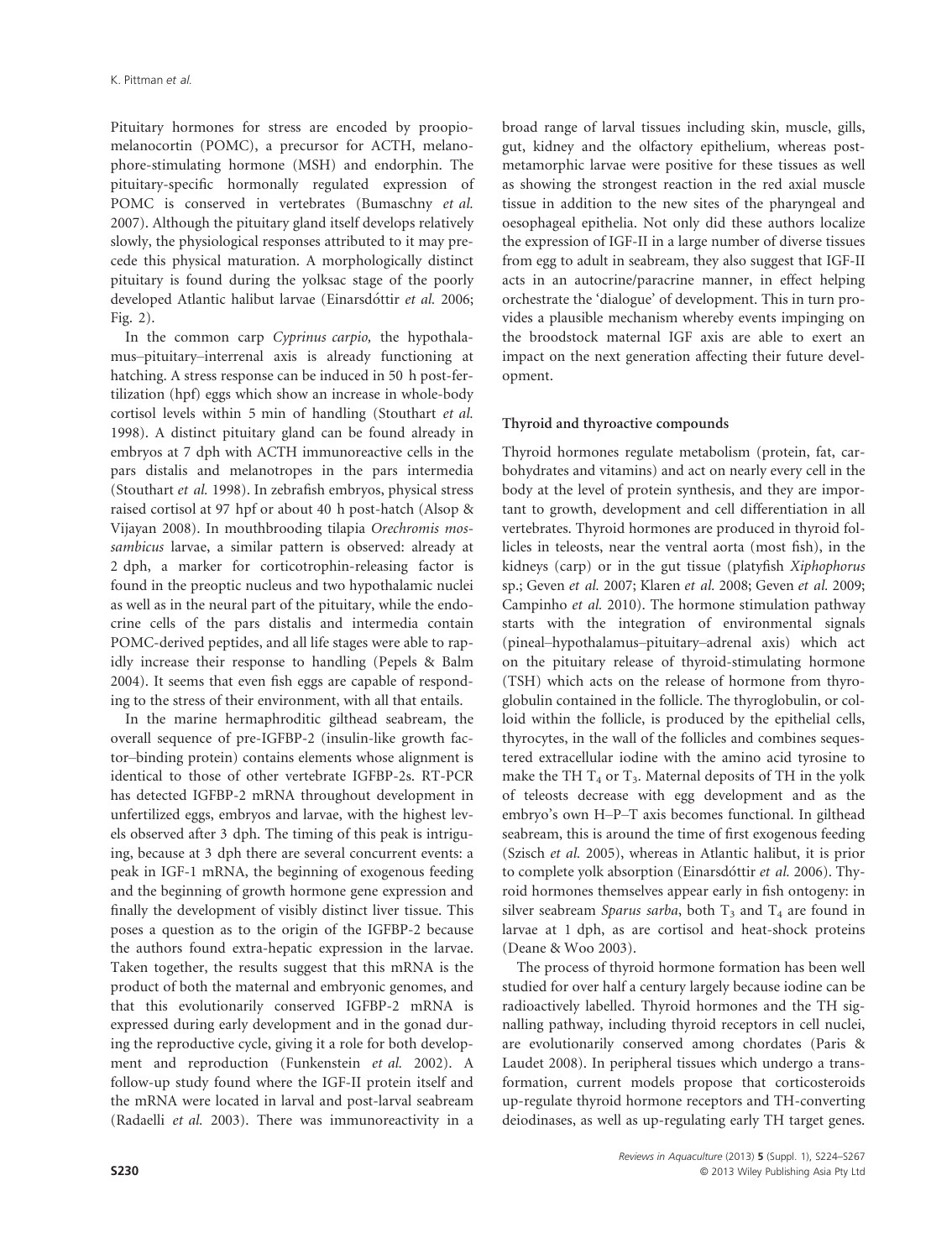Metamorphosis in flatfish and other species is initiated by the THs  $T_4$  and  $T_3$  (Miwa *et al.* 1988; Inui *et al.* 1995; Schreiber & Specker 1998; Solbakken et al. 1999; Einarsdóttir et al. 2006) and is characterized by a welldefined peak (Blanton & Specker 2007). Elevated levels of TH have been reported during metamorphosis in the Japanese flounder P. olivaceus, in the summer flounder Paralichthys dentatus (Tagawa et al. 1990; Schreiber & Specker 1998) and in the gilthead seabream (Szisch et al. 2005). In support of this, inhibitors of TH synthesis such as thiourea or potassium perchlorate delayed metamorphosis in flatfish (Huang et al. 1998). Comparison of hormone results in individuals or species is made easier through the use of terms like premetamorphosis (in which corticotropes respond to environmental signals), prometamorphosis (during which pituitary thyrotropes respond to hypothalamic signals, modulating TSH secretion and the time of metamorphosis), climax and post-metamorphosis (Denver 2009) or well-defined developmental stages (Parichy et al. 2009) or through the pooling of larvae of the same developmental stage (Sæle & Pittman 2010) rather than by age.

# The adrenals (Early development of the adrenocortical and chromaffin tissues ('adrenals') in fish)

The adrenals in mammals are composed of two different tissues: the outer cortex and the inner medulla. In most vertebrates, both tissues are closely apposed and form a discrete organ. In fish, however, there is no compact adrenal gland but anatomically separated cortical and chromaffin tissue; the adrenal cortical tissue is represented by the interrenal cells associated with major blood vessels in the anterior kidney, while the medullary cells (chromaffin cells) may vary in location. In agnathans, adrenocortical cells are found as separate clusters of cells above the pronephric kidney and along the posterior cardinal veins in the same region (Norris 2007). Chromaffin cells have been identified in the wall of the sinus venosus along the cardinal veins and between the muscle fibres of the heart (Matty 1985). In the cartilaginous fish, adrenocortical tissue is truly interrenal in position, located in the posterior ends or along the medial border of each kidney, while chromaffin tissue occurs as small pair segmented bodies lying along the medial borders of the kidneys. In actinopterygians, the adrenocortical cells could be described anatomically as intrarenal, scattered in small clumps throughout the kidney (chondrosteans and holosteans) or embedded in the head kidney (teleosts) and associated with the post-cardinal veins and their branches (Matty 1985; Norris 2007). The distribution of the chromaffin tissue in actinopterygians varies with species and may form separate clumps or mixed clusters of cells with the adreno-

cortical cells. In lungfish, the adrenocortical cells are located adjacent to branches of the posterior cardinal vein, while the chromaffin cells are found mostly in the heart and few of them in association with the cardinal vein.

The organogenesis of the adrenal gland and its homologues in vertebrates is still incompletely understood although its development is believed to share the same origin as the kidney and gonads (Keegan & Hammer 2002; Morohashi 1997). In higher vertebrates, the adrenal cortex originates from the intermediate mesoderm, whereas the medulla is derived from neural crest cells (Keegan & Hammer 2002; Unsicker et al. 2005). Tanaka et al. (1995), in a description of the development of some major endocrine organs in marine fish larvae, reported that the first appearance of interrenal cells occurs at 5–10 days after yolk absorption. However, studies in zebrafish showed that the interrenal primordium first appears at 20–22 hpf as bilateral interstitial mesoderm in the region of the 3rd pare of somites (Hsu et al. 2003). At 24 hpf, these cells undergo central migration to the axial central line, at 30 hpf they fuse and at 3 dpf they branch out into two separate groups. Chromaffin interrenal primordia converge to the region of the steroidogenic interrenal primordium at 2 dpf. From this stage onward, steroidogenic and chromaffin cells remain in close contact and expand together bilaterally to the notochord (To et al. 2007). The primordium at 3 dpf is surrounded by a capsule-like structure, but does not have any epithelial characteristics, or surround a blood vessel, even at 5 dpf (Hsu et al. 2003). Functional differentiation and further growth of the interrenal tissue in zebrafish are driven, after 5 dpf, by hypothalamus–pituitary-derived signals (To et al. 2007).

# The gonads

Fish have multiple and different pathways to sex determination and extreme flexibility in sex differentiation. In all vertebrates, the primordial precursor of gonads is derived from two diverse embryological sources. Somatic cells of the presumptive gonads arise from the genital ridges, initially an evagination of the splanchnic mesoderm on the mesial surface of opisthinephroi or mesonephroi. In fish, some somatic cells may also be derived by an invasion of mesenchyme in a similar way that in mammals a thickening of the coelomic epithelium gives rise to the embryonic germinal epithelium and in turn to the primary sex chords (Hildebrand 1995; Devlin & Nagahama 2002). Later in development the genital ridge of vertebrates develops into an outer peripheral portion, the cortex and a central part the medulla. The cortical part of the indifferent gonad will give rise to the ovary, while the medullar part will form testis. However, in cyclostomes and teleosts, no clear identification of the medullary tissue can be found in the indif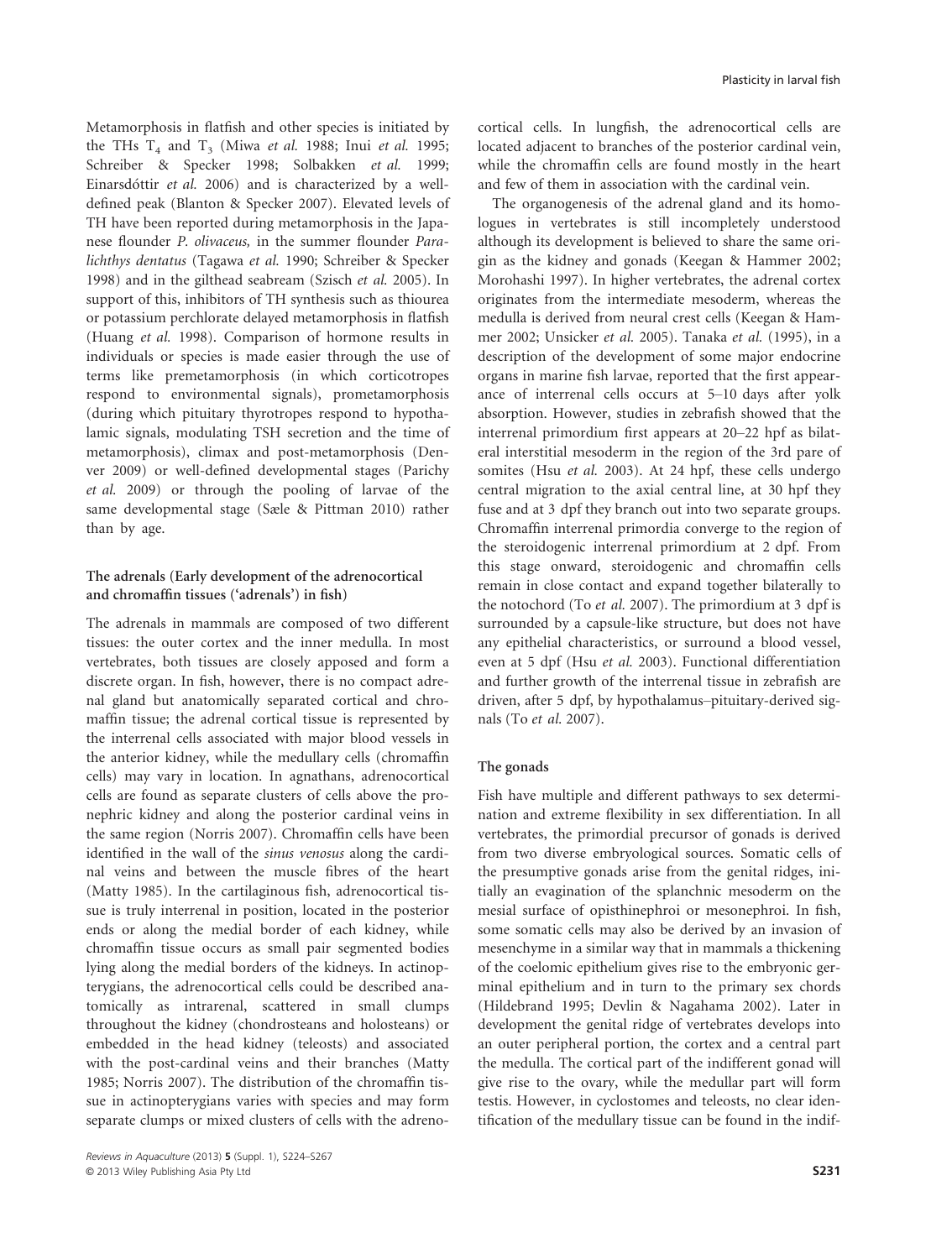ferent gonad (Guraya 1994; Devlin & Nagahama 2002), and this may be the structural basis of gonadal differentiation plasticity in fish. In mammals, the indifferent gonadal stage is completed early in development, whereas fish exhibit more flexibility because this is delayed either until the juvenile stage or even as in the case of hagfish Eptatretus stouti (Gorbman 1990) until the adult stage.

The gamete-forming cells of the gonads, that is, the primordial germ cells (PGCs), are derived in the vegetal region of the egg (extraembryonic endoderm) and migrate into the splanchnic mesoderm of the gut and then laterally into the germinal ridges. However, in some species, PGCs may migrate to other sites such as the liver (Romanov & Altuf'ev 1992; Romanov & Altuf'yev 1993). Migration of PGCs towards the germinal ridge is guided by stromal-cellderived factor-1a which acts through its G-protein-coupled receptor, CXCR4b (Doitsidou et al. 2002; Blaser et al. 2006). Following arrival of the PGCs into the germinal ridge, cell division occurs to form oogonia and spermatogonia, in parallel to differentiation and migration of the somatic cells. The origin, migration and further development of the PGCs have been described in several commercially important aquaculture fish species like the rainbow trout (Takashima et al. 1980; van den Hurk & Slof 1981; Lebrun et al. 1982; Devlin & Nagahama 2002; Takeuchi et al. 2002; Yoshizaki et al. 2010), the common carp (Kawakami et al. 2011), the sturgeon Acipenser gueldentaedti (Akhundov & Fedorov 1990), as well as the model species zebrafish and medaka Oryzias latipes (Hamaguchi 1982, 1992). In the zebrafish, PGCs are found in a dorsocaudal position of the coelom at 14 dpf, and at 28 dpf, most individuals (86%) have gonads containing meiotic germ cells (Maack & Segner 2003). Sexual differentiation of PGCs into perinucleolar oocytes occurred 1 week later, while at 77 dpf an increased number of gonads (40%) had been transformed into testis (Maack & Segner 2003). In salmonids, differentiation of the indifferent gonad into ovaries occurs at 3 weeks post-hatching, whereas differentiation of testicular tissue occurs several weeks or months later (Piferrer & Donaldson 1989; Nakamura & Nagahama 1993; Devlin & Nagahama 2002). The flexibility of sexual maturation in fish is also related to the plasticity of the germ cells themselves following the period of sex differentiation. As showed recently by Yoshizaki et al. (2010), rainbow trout spermatogonia and oogonia transplanted into the peritoneal cavity of newly hatched embryos of both sexes started to proliferate and differentiate into oocytes in female and into spermatocytes in male recipients, respectively. From this pioneer study, it was concluded that the germ cells possess a high level of plasticity, and that their differentiation is controlled epigenetically by the somatic microenvironment, rather than being cellularly autonomous.

Besides the germ cells, the somatic cells of the gonad differentiate into the granulosa and Sertoli cells for ovary and testis, respectively. In addition, the mesenchymal cells of the genital ridge differentiate in the testis into Leydig cells and in the ovary into thecal cells which are devoted to the synthesis of gonadal steroids (Raman 2002). Finally, the embryonic excretory ducts become associated with reproductive tracts in a species- and sex-specific manner. The gonad of cyclostomes is unpaired and suspended from the dorsal wall of the body cavity. In hagfish, the gonads are initially paired, but during early life, the left part atrophies and only the right part becomes functional. In lampreys, the single gonad lays in the middle of the body. It is hypothetized that early in development, the paired embryonic gonadal ridges fuse to form the median gonad. During the process of sex differentiation in hagfish, either the anterior or the posterior part of the indifferent gonad develops and the individual becomes female or male, respectively (Patzner 1998). In some cases, none or both parts develop forming sterile or hermaphrodite individuals. Both myxini and chephalaspidomorphi lack ovarian and testicular ducts, and gametes are shed into the coelom and deposited through the cloaca (hagfish) or the anus (lampreys) through specific openings serving as genital pores. Most elasmobranchs have paired ovaries, but in some species, only one may develop. The Müllerian duct forms the oviduct and differentiates into four specific regions (funnel, shell gland, isthmus and uterus) to meet the specific requirements of the ovoviviparous or viviparous reproductive strategies and internal fertilization. In male elasmobranchs, the Müllerian duct regresses and short tubules within the anterior part of the archinephric duct form the epididymis and the vas deferens (Kardong 2002). In female teleosts, the Müllerian ducts form the oviducts that serve the paired ovaries and the archinephric ducts the kidneys. There is a vast morphological variety in the female reproductive track and ovaries of teleosts. As cited in the study by Matty (1985), the ovary may be 'a hollow sac or a solid body, bilobed or single, with or without an oviduct'. In most teleost species, the oviducts regress entirely and egg transport is facilitated by new ovarian ducts deriving from peritoneal folds that embrace each ovary (Kardong 2002).

It is as difficult to generalize about fish gonado- and gametogenesis as it is to generalize about fish: the developmental patterns vary greatly and much is yet unknown. However, one thing is clear: the product of the gonads, namely the derived germ cells which become egg and sperm, come from the PGCs and these are subject to epigenetic influences. Thus, the development of the next generation is partly a result of the imprinting of gene expression patterns on the PGC of the parent during its own embryonic stage. This indicates that domestication of fish is a powerful process which can overrun Darwinistic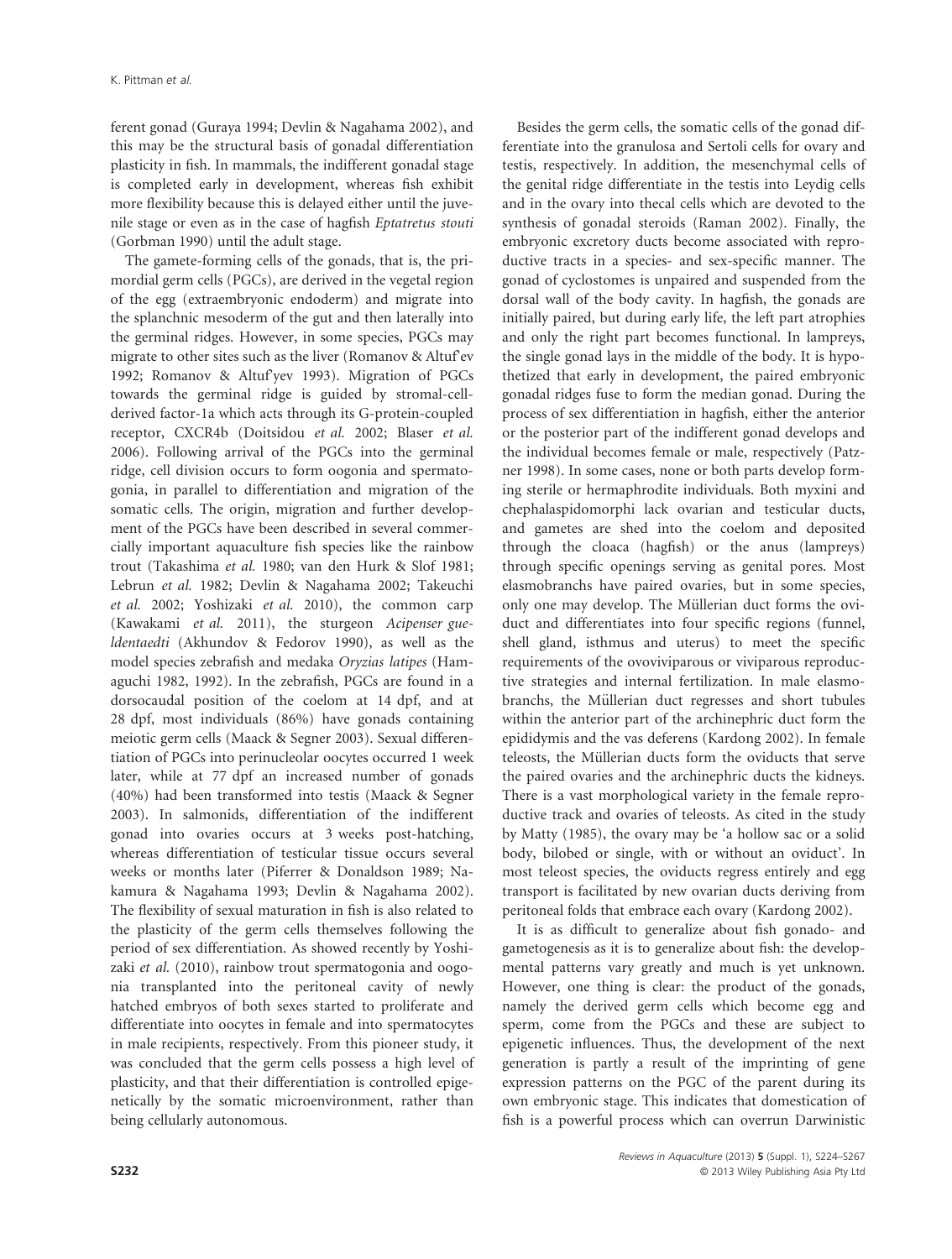selection of favourable genes (Li & Leatherland 2012). This does not exclude natural selection but places it at a different level: the mosaic germline may be subject to selection at the cellular level based on (unspecified) mutational differences in the developmental biology of PGC and offers an explanation for rapid change in allelic frequencies from one generation to the next (Extavour 2008). Germ cells themselves in fish arise from the germ plasm. In fish and many elasmobranchs, the germ cells are first found in the extraembryonic endoderm near the border of the embryo; they then move through the embryonic gut and dorsal mesentery to the gonadal ridge (Bachvarova et al. 2009). Theories about how and when such events take place, even on an evolutionary scale, are inconsistent and reflect the genetic diversity arising from the FSGD: 'how germ plasm evolved in teleost fish is more confusing than in frogs because the mechanisms are not conserved across all species' (Johnston et al. 2011).

In developing fish embryos, these germ cells are usually quiet or inactive until gametogenesis begins in either the late larval or juvenile stage of life (although the patterns are variable in the few species studied; Extavour 2008). Two basic types of molecular mechanisms help specify what becomes a gamete: preformation and epigenesis, each working at either end of a continuum for germ cell development. Both mechanisms are observed in Chondrichthyes and Actinopterygii (Extavour 2008). The major difference between epigenesis and preformation is that in epigenesis, germ cell-specific genes are downregulated and/or their products are eliminated from the oocyte, after gametogenesis. Their products are not present in the cytoplasm of the fertilized egg and cannot therefore be autonomously inherited by future PGCs; instead, the genes must be zygotically activated in progeny PGCs through epigenetic signalling. By contrast, in preformation, germ cell-specific genes persist and can be found in the zygote's cytoplasm and can be included in the future PGC before zygotic transcription (Extavour 2008). Extavour (2008) makes a very significant point about the importance of epigenesis and the persistence of gene products in fish: that to go from epigenesis (influenced by the outside) to preformation (carrying that information as an integral part of self) 'only three things are necessary: (i) persistence of germ cell-specific gene products through the end of gametogenesis; (ii) cytoplasmic localization of these germ cell-specific gene products within the oocyte and (iii) inheritance of these products, which would now constitute germ plasm components, by future PGCs'. This means it is possible to 'jumpstart' selection for suitable traits for rearing fish by focussing on the signals perceived and incorporated by the early embryo's Primordial Germ Cells. It also means that normal breeding selection outcomes can be confounded by those same signals acting in the parent fish's embryonic life.

#### The acoustic-lateralis system

#### Structure of the otolith system and its components

Otoliths are aragonite structures that are integral to the acoustic-lateralis system. They function in concert with the macula which contains both the sensory apparatus (kinocillium) and the secretory cells responsible for biomineralization. The mineralized components of the otolith precipitate on a matrix of protein under both physiological control and environmental influence. The otoliths are enclosed by the otic (or otolith) membrane, with its outer gelatinous layer on the proximal surface facing the macula. The gelatinous layer communicates the relative otolith movement along the cilia to the macula's sensory cells. Pores in the gelatinous layer may represent sites involved in delivery of materials for otolith growth – either protein or mineral components.

Three pairs of otoliths are contained within separated sections of the labyrinth: the saggita otoliths within the saccule, the lappilus otoliths within the lagena and the asteriscus otoliths within the utricle. Each otolith is surrounded by an endolymph fluid enclosed in a separate otic membrane composed of glycoproteins (identified in adult fish as a 95-kDa glycoprotein). Ionocytes are active in the supply of otolith precursors; these are not homogenously distributed throughout the epithelium of the otic membrane, but are most concentrated opposite the proximal surface of the otolith (facing the macula) and opposite the distal otolith surface (Mayer-Gostan et al. 1997).

#### Otolith formation

Otolith formation begins during the same time frame as optic system development, and fully formed otoliths are present in communication with the macula already before hatching. At least two of the three otolith pairs are present at hatching in most teleost species. During embryonic development, the rudimentary macula must develop first because this is the source of the glycoconjugates that form the gelatinous layer of the otic membrane, which initiates and controls the biomineralization, with respect to rate of growth and shape, of the otolith. The initiation of otolith development has been demonstrated to occur by the delivery of drops of protein matrix moving from the shaft of the kinocilium towards the tip where they coalesce and initiate the mineral precipitation (Dale 1984; Tytler et al. 2002). The protein Otop I has been identified as critical to early otolith formation (Hughes et al. 2004), but it does not seem to play an important role in controlling later biomineralization, that is, otolith growth. The Starmaker gene (Sollner et al. 2003) has been linked to control of otolith shape, by regulating the otolith protein matrix. The matrix proteins are a complex mixture and include high-molecular-weight water-insoluble protein, with a structural role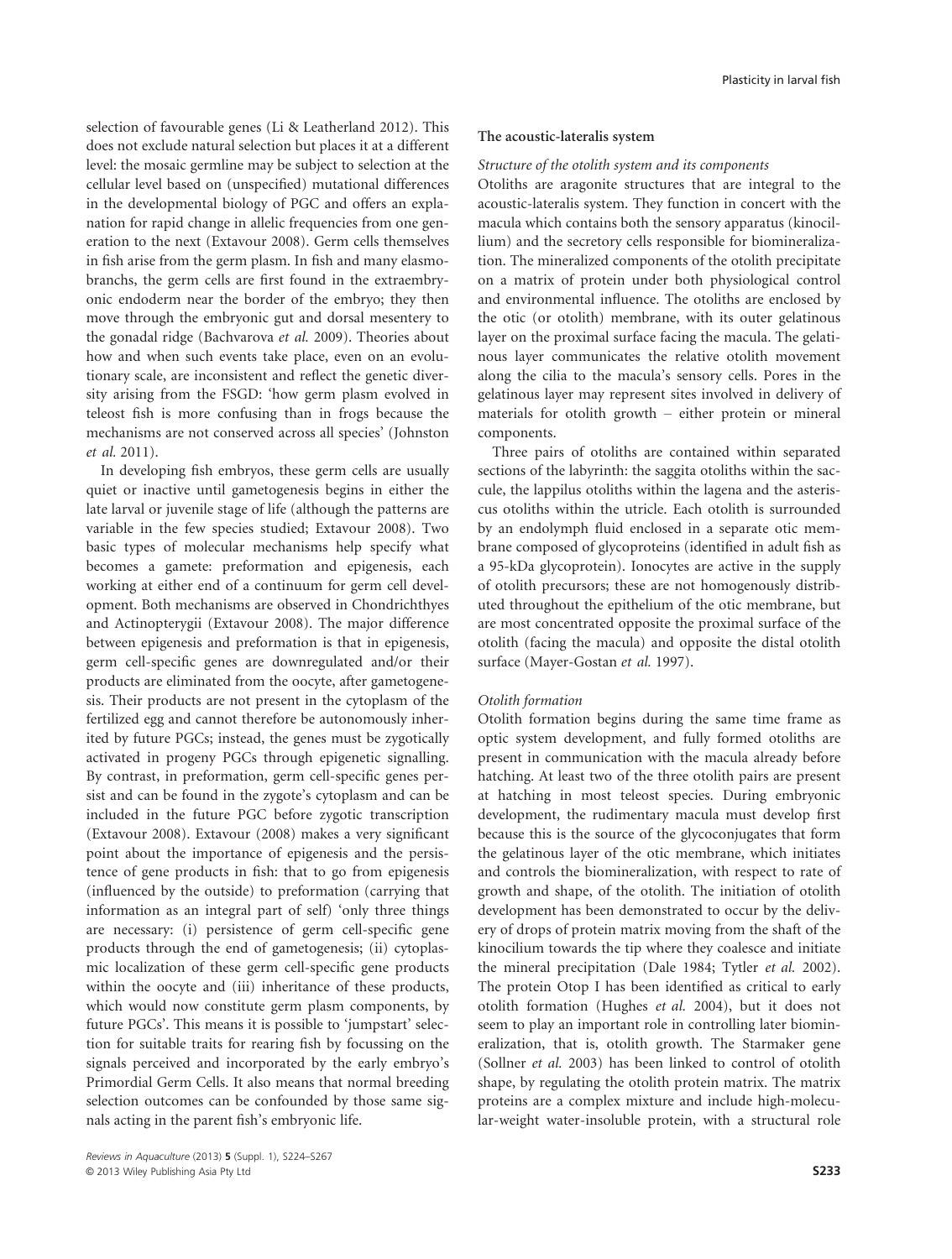(Degens et al. 1969), and calcium-binding glycoproteins (Wright 1991; Sasagawa & Mugiya 1996; Morales-Nin 2000; Tomas et al. 2004) which likely control otolith precipitation. Several proteins have been identified; otolith matrix protein 1 (OMP-1) is responsible for production of the collagen otolin 1 and thus controls otolith growth (Murayama et al. 2005). Otolin 1, in turn, and a highmolecular-weight protein called otolith matrix macromolecule-64 (OMM-64) control the mineral polymorph and otolith shape (Murayama et al. 2005; Tohse et al. 2008).

# Otolith growth – biomineralization and control

Otolith growth proceeds without direct contact to the secretory epithelium, and the mineral and organic constituents are brought together from the endolymph to form layered growth increments. Control of otolith growth has three aspects: rate, periodicity and shape. The rate of growth is controlled ultimately by protein synthesis and the availability of energy resources at the whole-organism level (Wieser 1994), with the added affect of temperature which drives the kinetic chemical processes in biomineralization. Otolith growth is a cyclical process, with matrix production and mineral precipitation primarily occurring during the day, resulting in a wide incremental zone, and reduced accumulation of both protein and mineral at night, resulting in a narrow, dark, discontinuous zone. The constituents of the otolith are dissolved in the surrounding endolymph fluid, with Ca ions and accompanying trace elements supplied from the blood plasma so that they vary in relation to individual physiology and seasonality. Supply of ions into the endolymph is mostly by active transport, and there are gradients in the Ca, Na and K concentrations in different zones surrounding the otoliths (Payan et al. 1997, 2002). As  $CaCO<sub>3</sub>$  is formed, the endolymph should become more acidic, but protons are actively pumped out by the otolith epithelium (Mayer-Gostan et al. 1997). Biomineralization is regulated by carbonic anhydrase causing endolymph pH change, which is under neuronal and hormonal control (Anken 2006). This is critical to the entrainment of periodicity, and manipulation experiments have shown that otolith growth is extremely sensitive to thyroid hormone (Shiao & Hwang 2004; Shiao et al. 2008).

There is little evidence for periodicity to otolith growth in the early embryonic stages, but the characteristic visible growth increments can often be seen before hatching, especially in species which hatch at more advanced stages of development (e.g. salmonids, Geffen 1983). Entrainment to a circadian rhythm after hatching usually produces a pattern of otolith growth with one increment (consisting of an incremental and a discontinuous zone) formed each day (Morales-Nin 2000). There are some exceptions to this pattern, and slower increment formation is usually linked to low somatic growth rates (Fox et al. 2003).

Otolith shape changes gradually throughout ontogeny, from the nearly spherical form common in most larvae to highly specialized shapes that are unique to species and often with variations within species (Torres et al. 2000; Lombarte & Cruz 2007). To achieve this change, new nucleation sites form, usually at or around the time of metamorphosis (Geffen et al. 2002). The resulting shapes are flattened and usually elongated in the anterior-posterior axis, with lobes or points often growing around the periphery. Although the main programming of these changes must be under genetic control, there has been less research in this area compared with studies of otolith formation during early development. Environmental factors, especially temperature, also play a significant role through their influence on biomineralization rate (Torres et al. 2000).

#### Osmoregulation system

Teleostean fish can live in a wide range of salinities from fresh water to hypersaline water or restricted to narrow ranges of salinity (freshwater or marine stenohaline) or tolerate broad ranges (euryhaline). Fish have different strategies to maintain the homoeostasis: osmoconformity, hypoosmoregulation and hyperosmoregulation. The organs and tissues generally responsible for maintaining the ionic and osmotic homoeostasis are gills, gastrointestinal tract and urinary system. All these morphological and functional aspects related with osmoregulation have been recently exhaustively reviewed (see for instance: Evans et al. 2005; Hiroi & McCormick 2012; Edwars & Marshall 2013; Marshall 2013), and therefore, this topic is not addressed in the present review. Although most teleosts are able to osmoregulate at hatch, the ability of larvae of euryhaline species to withstand changes in salinity depends on one or both of two factors: first, the ability of the physiological apparatus to function in an abnormal range of internal osmotic and ionic concentrations and second, the ability of the larva to regulate the body fluids in order to restore the levels of osmolarity to near normal. In very early developmental stages, the osmoregulation relies on the skin integument that is covered by ionocytes, in which the ion pumping activity takes place. With the progressive development of gills, digestive tract, kidney and urinary system, there is a shift of the osmoregulatory function to these sites (Varsamos et al. 2005; Bodinier et al. 2010). Drinking sea water and actively excreting the excess of salts throughout the urinary system is the way marine teleosts avoid dehydration. The ontogeny of the organs involved in the osmoregulation, and therefore, the acquisition of the full ability to hypo- and hyper-regulate is age dependent, and consequently the salinity tolerance tends to increase with the larval development and become complete at the achievement of juvenile stage.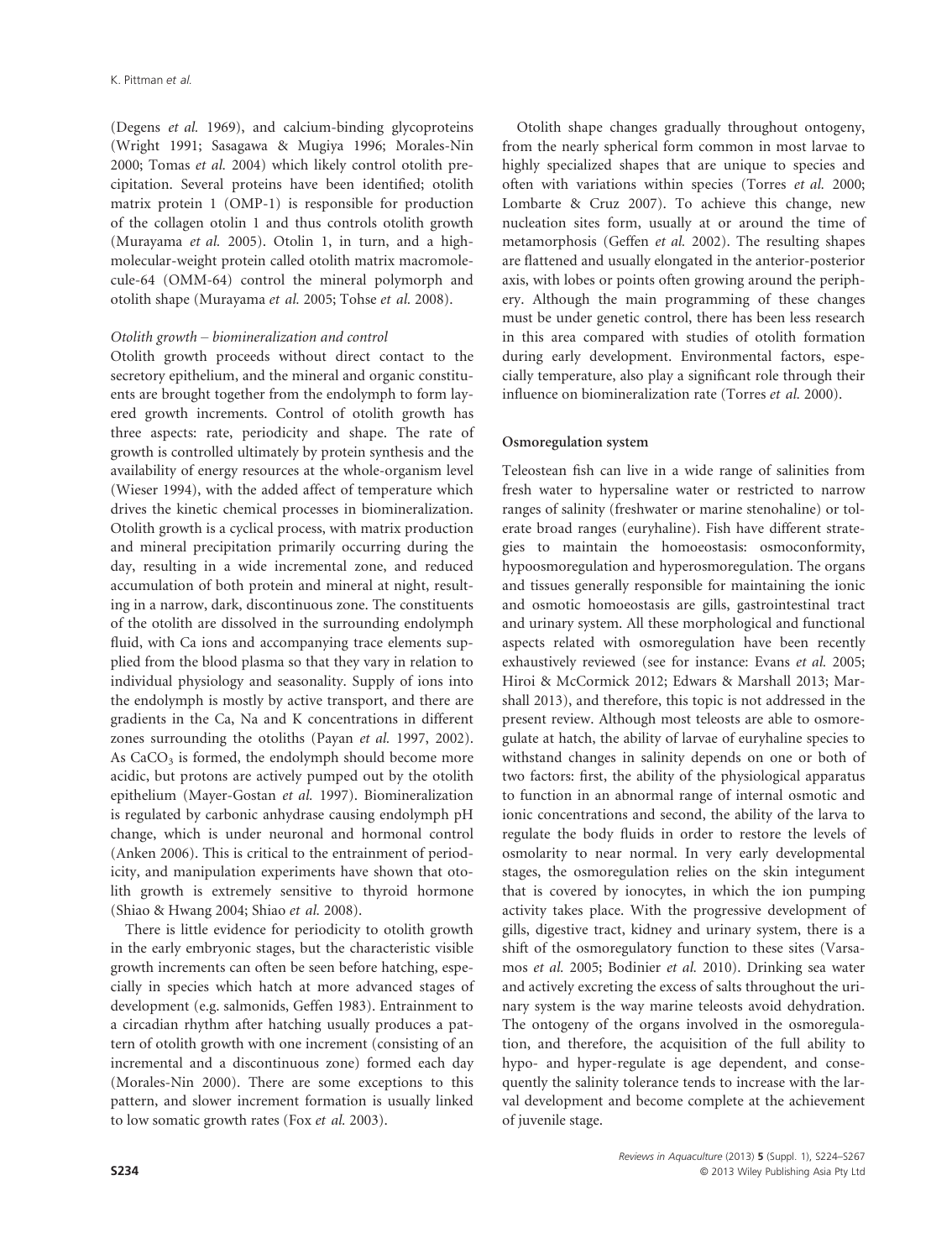# Functional plasticity – interactions between the internal and external environment which define the phenotype

# Sex differentiation

Diversity and plasticity characterize sex differentiation processes and the sex determination mechanisms in fish species. Sex differentiation can follow a variety of models/ strategies, from the formation of gonads that contain functional ovarian and testicular tissue at the same time, as is the case of synchronous hermaphrodites, to individuals which develop only as males or females throughout their life span, as is the case of differentiated or primary gonochoristic species (reviews by Yamamoto 1969; Buxton & Garratt 1990; Shapiro 1990; Devlin & Nagahama 2002). Different strategies of gonadal development also include undifferentiated gonochorism, rudimentary hermaphroditism or secondary gonochorism, sequential hermaphroditism (protogynous or protandrous hermaphroditic species) and abnormal hermaphrodites or intersex individuals. The causes of this enormous plasticity in this fundamental feature of life are related to genetic, epigenetic and environmental factors and their interactions with the fish throughout its lifetime.

In mammals, the sex of an individual is determined on the basis of sex chromosomes: the females being homogenetic (XX), while males are heterogametic (XY). However, in comparison with other vertebrate classes, the cytological observation of structurally distinct sex chromosomes in fish is sporadic, and heterogametic sex chromosomes have been reported in only 104 to 176 species (6–10%) of 1700 species cytogenetically characterized so far (Arkhipchuk 1995; Kumar & Tembhre 1995). In about 63 species, the XX/XY or XX/XO mechanism is present (Kumar & Tembhre 1995); for example, male heterogamety (XY or XO) has been reported in several species like the Atlantic stingray Dasyatis sabina, the Mediterranean moray eel Muraena helena, the salmoniform Galaxias platei and the stomiform Stenoptyx diaphana. Male homogamety (ZZ) has been reported in about 27 species like the European eel Anguilla anguilla and Japanese eel and several Poecilidae (Gampusia spp.; reviewed in Devlin & Nagahama 2002). The multiple sex chromosome mode of sex determination has been reported in about 12 species like the salmonine Coregonus sardinella (XX:  $\mathcal{L}/XY_1Y_2$ :  $\Diamond$ ) and the sternopygidae Eigenmannia spp. (X<sub>I</sub>X<sub>I</sub>X<sub>2</sub>X<sub>2</sub>:  $\mathcal{L}/X_1X_2Y: \mathcal{L}.$ 

Polygenic sex determination is a more primitive mechanism and most common in fish. In polygenic mechanisms, the cumulative genetic action of several sex genes located on different chromosomes drives the differentiation of germ cells to oogonia or spermatogonia leading to the formation of ovaries and testis, respectively. Polygenic sex determination may be also present in fish species in which

sex chromosomes are present. Recent studies have shown that while the upstream genes on the sex determination pathway vary among different vertebrates, the downstream components tend to be conserved (Charlesworth & Mank 2010). Several genes, like Sry (sex determining region Y), Sox9 (Sry box-9), Dmrt1 (doublesex and mab-3 related transcription factor 1), Dax1 (dosage-sensitive sex reversal, adrenal hypoplasia critical region, on chromosome X, gene 1), Lhx9 (LIM homeobox gene 9), Foxl2 (forkhead box protein L2), Cyp19a (aromatase) and Wnt4 (wingless-type MMTV integration site 4), are known to play a role in the sex determination mechanism of different animal species (Raman 2002; Ijiri et al. 2008). In the medaka, Dmy (DM domain gene on the Y chromosome) has shown to be the master gene for male sex determination (Matsuda 2005). In Nile tilapia, male-specific expression of Dmrt1 has been reported during the critical period for sex determination (Kobayashi et al. 2008). However, recently Eshel et al. (2012) showed that sex determination in tilapia is controlled by interactions between major and minor genetic factors on the sex chromosomes and autosomes, as well as environmental factors. More important, in fish the phenotypic sex is not always concordant with sex determined by genetics. Environmental factors like exogenous steroids, water temperature and pH or behavioural factors may affect sex determination in various fish species.

Remaining one sex throughout the lifetime is not always the strategy exhibited by fish species. Even in mammals, the post-gonad determination phase of sex differentiation is almost exclusively hormone dependent and is an active sexually unimorphic process for the male (Hughes 2011). In fish, endocrine and molecular control of sex differentiation involves a complex interaction of specific genes involved in the biosynthesis of enzymes responsible for the production of steroids, various hormones (gonadotropins, androgens, oestrogens, progestagens, etc) and receptors at the level of gonads and brain. In addition, the administration of exogenous steroids in a critical period for sex determination may change the phenotypic sex even in species with a sex chromosomes mechanism (Yamamoto 1969; Hunter & Donaldson 1983). Even the much-used zebrafish model contains a relevant peccadillo: D. rerio gonads are all initially ovaries, and in those individuals which will become males, the ovaries degenerate through apoptosis several weeks after hatching, although the ovarian cavity persists (Uchida et al. 2002). Similarly, the white seabream Diplodus sargus has a special type of protandric juvenile hermaphrodite which then gives rise to males and females. The red sea bream Pagrus major has a bisexual gonad with an ovarian lumen in the juvenile phase from which ovaries or testes develop for the females or males. The red porgy Pagrus pagrus has intersexuals with either ovaries or undifferentiated gonads, and while primary males with testes may arise from those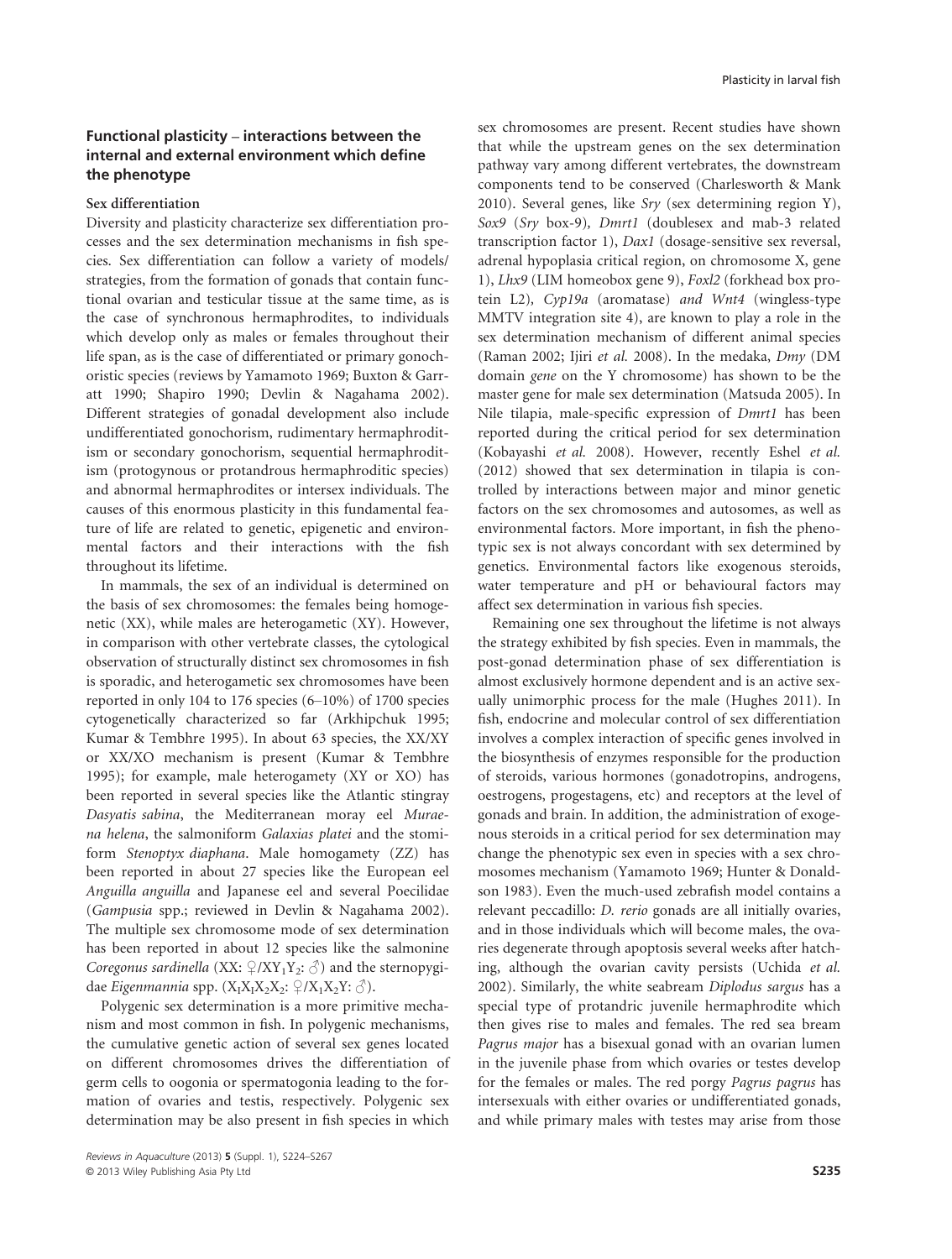with undifferentiated gonads, there are secondary males which arise from those fish bearing ovaries. Even the popular groupers Epinephlinae do not have young males because this subfamily has protogynous hermaphrodites although the mechanism to drive the sex change is so far unknown but linked to the social environment (Pandian 2012).

In endotherms like mammals, the process of sex differentiation occurs under controlled temperature conditions. However, fish being exotherms are exposed during the critical period of sex differentiation to a variable physical environment. The ambient temperature has a relevant role in phenotypic sex determination being, either per se or in relation to genetic sex determination mechanisms, responsible for the sex ratio of a given population in many fish species (Conover & Kynard 1981; Ospina-Alvarez & Piferrer 2008). The thermal effect on sex differentiation has been described in several cultured species like the European sea bass (Blázquez et al. 1998; Pavlidis et al. 2000), sockeye salmon, Oncorhynchus nerka (Azuma et al. 2004), Atlantic halibut (van Nes & Andersen 2006) and Nile tilapia (Bezault et al. 2007; Rougeot et al. 2008). In the past, it was believed that there were several patterns of sex ratio response to temperature, but now it seems like the relatively few species of fish with temperature-dependent sex determination have generally one pattern in which low temperatures produce female-biased sex ratios and high temperatures produce male-biased sex ratios (Ospina-Alvarez & Piferrer 2008).

The effect of temperature, and other environmental disruptors, during a critical period of sex differentiation is mediated by the androgen-to-oestrogen ratio in the undifferentiated gonad, which depends on the activity of the enzyme aromatase (Cyp19a). Aromatase, the product of the cyp19a gene, irreversibly converts androgens into oestrogens. The European sea bass is a gonochoristic fish in which sex can be controlled by both genetic and temperature effects (Pavlidis et al. 2000; Piferrer et al. 2005). In this species, exposure to high temperatures (>17°C) even before the formation of the gonadal ridges results in male-biased sex ratios (Roblin & Brusle 1983; Pavlidis et al. 2000; Koumoundouros et al. 2002; Navarro-Martín et al. 2009). Recently, it was shown that epigenetic factors control this sex ratio shift in response to ambient water temperature (Navarro-Martín et al. 2011). In particular, it was shown that methylation of the sea bass cyp19a promoter is the cause of the lower expression of cyp19a in temperaturemasculinized fish.

Recent work by Pandian (2012) on the genetic sex differentiation in fish summarizes the consequences of the diversity of strategies found in teleosts: we need to look for more than one sex determining gene on more than one chromosome to understand how the sexes and the generations of fish (yearclasses) are produced and, armed with the knowledge of how sex determination and differentiation occurs in various fish species, we can use this to identify the optimal broodstock size and select appropriate candidates for new commercial endeavours.

There is another potential use for this knowledge when considering a common method to assess fish maturity status, the gonadosomatic index, which measures the relative weight of the gonad. If the fish populations are sequentially hermaphroditic, simultaneous hermaphrodites, protandrous or protogynous instead of being just males or just females, then the easy application of the short equation might be significantly more challenging to interpret correctly.

# Implication of TH in metamorphic processes

#### Thyroid hormone and metamorphic transformations

Since Lam (1980) first reported the positive effect of  $T_4$ treatment on larval development and survival in tilapia, numerous trials using exogenous TH have been conducted with the aim of developing practical protocols to manipulate metamorphosis. de Jesus et al. (1998) found that immersing premetamorphosing grouper (Epinephelus coi*odes*) in various concentrations of  $T_4$  and  $T_3$  resulted in the synchronization and shortening of the duration of metamorphosis in a dose dependent manner, independent of larval size. Their TH doses were comparable to those inducing metamorphosis in flounder larvae (Inui & Miwa 1985; Miwa & Inui 1987) and the appearance of black stripes and settlement in the red sea bream (Hirata et al. 1989). Immersion of Japanese flounder larvae in a  $T_4$  solution promoted the differentiation of the gastric gland as well as pepsinogen synthesis (Miwa et al. 1992). The accelerated onset of pigmentation and differences in swimming behaviour among TH treated larvae suggest an influence of this hormone on the peripheral development of the neuromuscular system (Brown & Kim 1995). Yamano et al. (1991) showed that  $T_4$  treatment accelerated the shift from larval to juvenile-type muscle proteins in the Japanese flounder, coincident with the onset of benthic behaviour. The emerging picture from these studies is that hormone immersion and/or introduction during earlier developmental stages can have a profound impact on metamorphosis and in certain cases enhance juvenile quality in commercially valuable fish. On the other hand, this approach may prove costly in large-scale operations and raise justifiable questions about fish welfare from an increasingly environmentally aware public. A better approach is to understand the dependence of ontogeny on the fish's own endocrine production and provide it with the appropriate building blocks for a natural transition to a quality juvenile.

Thyroid hormones act with glucocorticoids (GC), prolactin and growth hormone to transform larvae to juveniles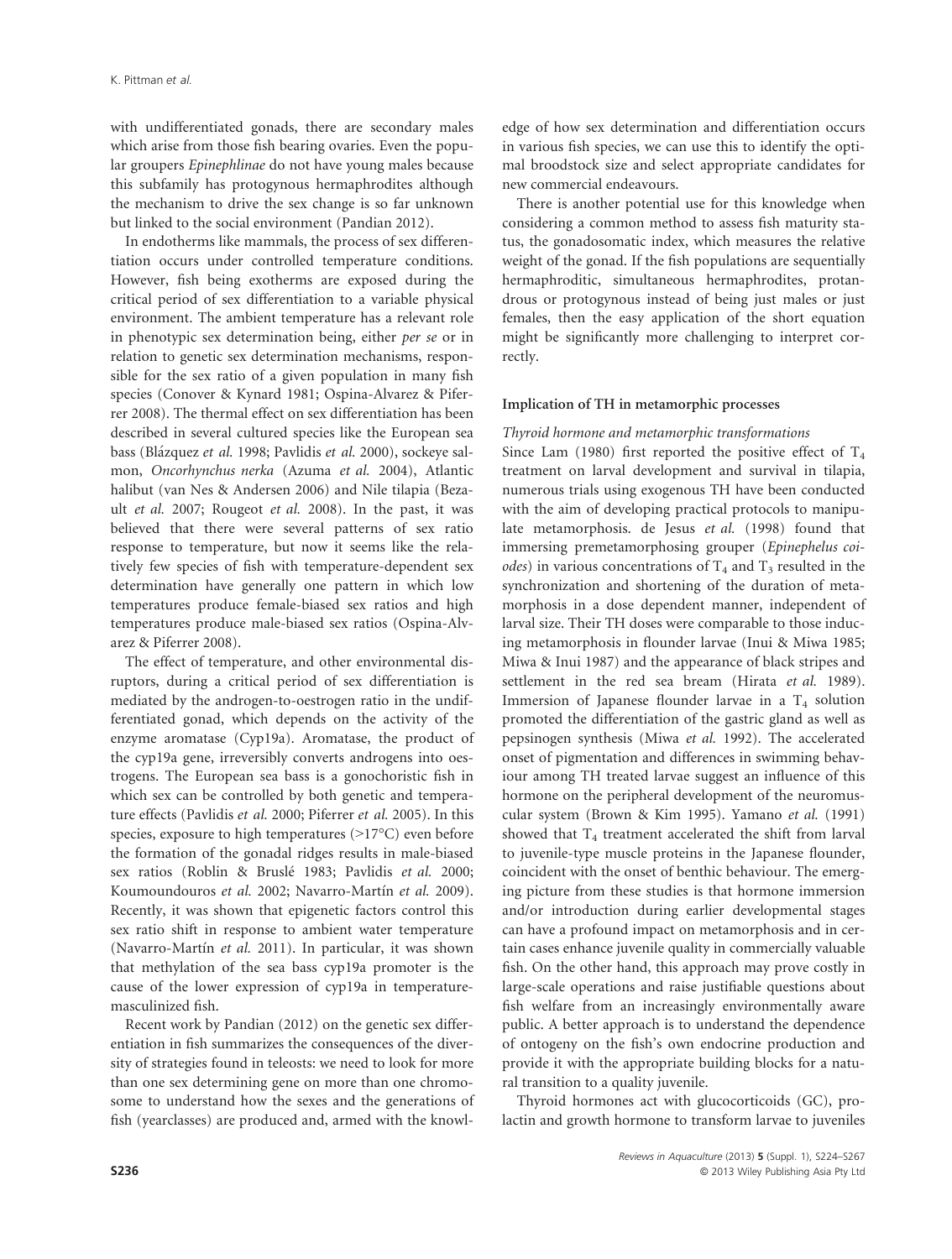(metamorphosis). Corticosteroid signals are mediated by glucocorticosteroid receptors, of which teleosts have two types presumably as a result of the FSGD (although zebrafish only have one type, Alsop & Vijayan 2008), and the mineralocorticoid receptor. Tanaka et al. (1995) described an elevated cortisol peak that preceded that of TH in early fish metamorphosis. Szisch et al. (2005) found that cortisol synthesis increased markedly prior to both  $T_4$  and  $T_3$ production during early metamorphosis in gilthead seabream. Cortisol and TH appear to act synergistically on various developmental processes such as fin re-absorption in Japanese flounder and improved survival and growth (de Jesus et al. 1990, 1991; Lam 1994; Brown & Kim 1995).

Broadly speaking, this could mean that dietary factors modulating the cortisol response may also be critical precursor nutrients in metamorphosis. In support of this, Koven et al. (2003) found that dietary levels of the essential fatty acid arachidonic acid (ArA; 20:4n-6) correlated with cortisol synthesis during chronic stress. A chronic stress response, in terms of cortisol synthesis, might also be occurring during the profound physiological and morphological changes characterizing the species-specific period of metamorphosis which, in turn, might be influenced by available tissue ArA. On the other hand, a surfeit of dietary ArA might cause excessive cortisol levels and a detrimental effect during this critical developmental stage apart from reducing the fish's immunocompetance (Barton & Iwama 1991; Vijayan et al. 1997; Wendelaar Bonga 1997). Synergistic gene activation by thyroid hormone and corticosteroids has been implicated in a variety of animal tissues, regulating the HPT and HPA axes and sensitizing target tissue to low concentrations of thyroid hormone. Elucidation of the detailed regulatory role of the pituitary and TH in teleosts will come from studies on the tissue distribution of receptors and other molecules mediating hormone action (Einarsdottir et al. 2006).

Different tissues within the intestine undergo different changes at different developmental stages. The specific tissue response to TH may be regulated in three ways: through cellular TH levels regulated by external and internal controls; through free TH levels as regulated by cytosolic TH binding proteins and intracellular TH metabolism; and finally through tissue-specific variations in thyroid hormone receptors (TR). Expression of TR seems to be involved in promoting cell proliferation and apoptosis, depending on the cell type (Shi & Ishizuya-Oka 2001). In anurans, it seems that TR levels may control the temporal regulation of metamorphosis. Several studies using zebrafish as model have studied the effect of TH on the transition from larvae to juvenile and on intestinal development maturation development (Brown 1997; Liu & Chan 2002), mainly for biomedical purposes; however, little informa-

tion exists for fish species with commercial importance (see review by Rønnestad et al. 2013).

# Thyroid hormone response genes in the intestine

Several decades of research on the influence of TH on the development and maturation of intestinal epithelium in anurans has led to well-defined boundaries between the different stages of metamorphosis based on  $T<sub>3</sub>$  levels, where each stage is characterized regarding structure, cellular structure, degree of functionality, among others aspects (Heusser et al. 1992; Shi & Browns 1993; Shi & Ishizuya-Oka 2001; Shi et al. 2001; Schreiber et al. 2009). This enabled researchers to correlate gene expression studies with cellular and biochemical transformations at distinct stages during amphibian metamorphosis, and consequently to identify molecular pathways characterizing intestinal development and maturation in amphibians, as well the identification of genes under thyroid regulation (Heimeier et al. 2010).

Based on PCA and genetic ontology analysis, these authors were able to group genes in six clusters occurring before, during and after metamorphosis, where the largest cluster is composed of genes associated with cell proliferation signal transduction, transcription factor activities and cell-to-cell signalling (e.g. basic leucine zipper motif-containing a transcription factor and an extracellular matrixdegrading metaloproteinase stromelysin 3). This suggests a deeper role for these genes in the remodelling processes occurring at metamorphic climax. In addition, the expression of genes from this cluster followed the endogenous levels of  $T_3$ , suggesting that these genes are TH dependent. Heimeier et al. (2010) highlighted that only half of the genes regulated in the intestine during natural development were common with those regulated upon treatment with T3, indicating that significant differences might exist between  $T_3$ -induced and natural metamorphosis. This is possibly because metamorphosis was anticipated and the cell response at that time is different or following different pathways. Other hypotheses can be addressed, but this observation reflects individual flexibility in using different pathways, to attain the same objective, in this case the metamorphic climax. This is an important aspect to considerer when manipulating environmental conditions or nutritional conditioning during fish development.

Due to the degree of conservation between zebrafish and mammals regarding organ physiology and gene regulatory networks throughout vertebrate development including metamorphosis (Stuckenholz et al. 2009), it has been expected that similar changes in gene expression might also occur during fish intestinal development and maturation. Despite the studies on gene expression of the digestive tract in zebrafish, no correlations have been established so far for fish (Stuckenholz et al. 2009). This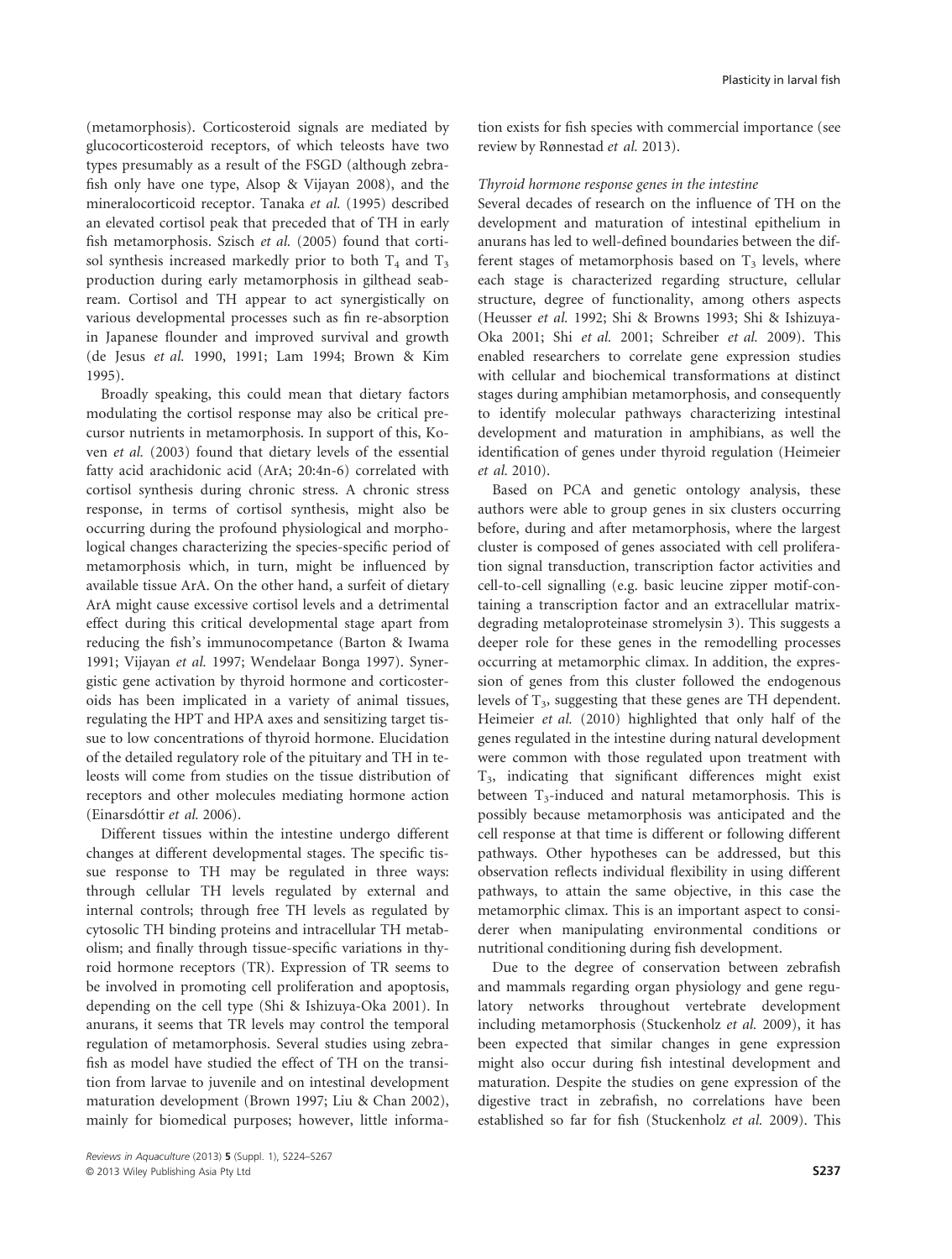might be related with the absence of a drastic remodelling in fish intestine during metamorphosis although TH is considered critical for the transformation from larval to juvenile in zebrafish (Brown 1997). The climax of anuran metamorphosis is characterized by a peak in TH. In flatfish, a similar peak occurs around climax metamorphosis, although in round fish thyroid hormone peaks are not so obvious (Power et al. 2008). Perhaps a positive correlation can be expected between thyroid hormone levels and the degree of transformation that may be expressed as anurans > flatfish > roundfish.

#### Environmental iodine as a TH precursor

To synthesize sufficient levels of TH leading to successful metamorphosis, iodine must be available in the correct molecular form and concentration. Fish can absorb iodine in various inorganic forms from seawater (iodide;  $I^-$ , iodate;  $IO_3$ ; reviewed by Wong 1991), via the gills, with the uptake rate inversely proportional to water calcium content (Gregory & Eals 1975). In seawater, a constant level of total inorganic iodine (400–500 nM) has been reported from 0 to 1000 m depth, independent of geographical location although the ratio of the two forms, iodide and iodate, varies with depth and latitude (Wong 1991; Schwehr & Santschi 2003). Although very young larvae do not have fully developed gills, Moren et al. (2008) reported that Atlantic halibut larvae concentrated iodide 100-fold higher in the tissues than inorganic levels found in the seawater. Importantly, iodide-deficient water can originate from seawater inland wells (Witt et al. 2009) or from the use of recirculation systems coupled with ozonation which have high oxidation-reduction potential (Sherrill et al. 2004). Ozone oxidizes iodide  $(I^-)$  to iodate  $(IO_3; Bichsel \& von Gunten)$ 1999; Sherrill et al. 2004) significantly reducing the bioavailability of iodine that can lead to the development of thyroid lesions. This suggests that recirculation systems must be adapted for life stages where there is a critical dependence on iodide.

Iodine is absorbed and concentrated as iodide in the follicles of the thyroid gland and is mobilized together with tyrosine for  $T_4$  synthesis (Solbakken *et al.* 2002). In this process of iodination, the enzyme thyroperoxidase (TPO) oxidizes iodide in the presence of  $H_2O_2$  which results in high oxidative stress that is counteracted by antioxidant systems such as the seleno-enzyme GPx (Glutathione peroxidase).  $T_4$  is converted to  $T_3$  which is the more biologically active form (Eales & Brown 1993; Power et al. 2001) by selenium-dependent enzymes (outer ring 5′-monodeiodination; ORD) called deiodinases (Eales & Brown 1993) in the peripheral tissues (Klaren et al. 2005). Studies with pacific threadfin (Polydactylus sexfilis) showed that  $T_4$  levels increased markedly and displayed a metamorphic peak when fish were exposed to iodide containing seawater from

the ocean compared with a gradual increase in cohorts reared in iodide-deficient seawater from a well indicating incomplete synchronization of development or metamorphosis (Witt et al. 2009). On the other hand,  $T_3$  was independent of environmental iodine as its tissue levels are closely regulated (Eales & Brown 1993) and increase only by ORD activity (Burel et al. 2000; van der Geyten et al. 2001).

# Dietary iodine and the superiority of natural larval zooplankton prey

It is unclear whether marine fish larvae can satisfy their iodine requirement from only the inorganic forms in the surrounding seawater medium, particularly during metamorphosis, or if they also require an exogenous source in their natural zooplankton diet (Solbakken et al. 2002; Moren et al. 2006). Studies on Atlantic halibut, turbot and Japanese flounder have reported greater metamorphic success, in terms of pigmentation, eye migration and general development, when premetamorphosing larvae were fed natural marine zooplankton comprised mostly of copepods compared with enriched Artemia (Seikai 1985; McEvoy et al. 1998; Pittman et al. 1998; Shields et al. 1999). Not surprisingly, natural marine zooplankton are universally regarded as a superior food compared to Artemia nauplii, as they are a richer source of essential fatty acids, phospholipids, carotenoids, free amino acids and inorganic compounds such as iodine. On the other hand, Artemia and copepods have similar levels of tyrosine (an amino acid precursor of TH) and selenium (necessary for the synthesis of antioxidants and the conversion of  $T_4$  to  $T_3$ ), while Artemia have somewhat higher concentrations of the TH amino acid precursor, phenylalanine (Solbakken et al. 2002). Copepods contain up to 700 times  $(60-350 \text{ µg})$ iodine  $g^{-1}$  DW) more iodine than Artemia nauplii (0.5– 4.6  $\mu$ g g<sup>-1</sup> DW), and rotifers (0.52–7.9  $\mu$ g g<sup>-1</sup> DW; Hamre et al. 2008a,b). Artemia and copepods have similar selenium levels (Solbakken et al. 2002; Moren et al. 2006). Unfortunately, an industrial protocol for the mass rearing of copepods in sufficiently high quantities to meet the demands of commercial mariculture has not been developed.

There appears to be a species-specific critical window for feeding copepods to fish larvae to positively influence metamorphic success. In Atlantic halibut, Artemia and copepods served equally well as growth promoters for the first 46 days of feeding (Harboe et al. 1998; McEvoy et al. 1998; Shields et al. 1999). However, after 46 days, larvae that continued feeding on Artemia began to show differences in eye migration and pigmentation (Næss et al. 1995) while those that had fed on copepods transformed normally. Næss and Lie (1998) claimed that the copepod window for halibut was 2–3 weeks following first feeding,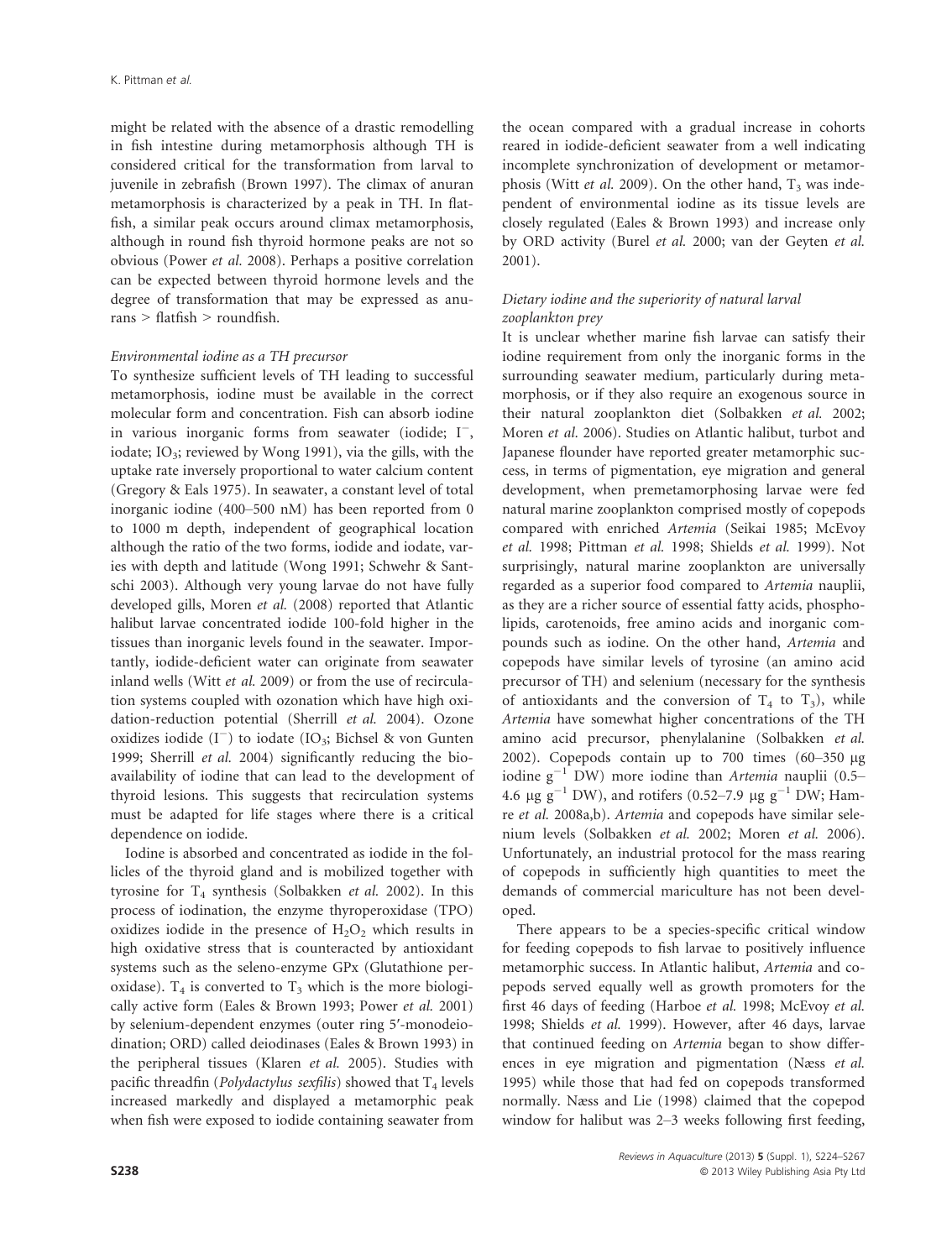while normally pigmented halibut can be obtained when fed on copepods for only 7 days before larvae reach the myotome height of 2.5 mm which is associated with eye migration at the initial stage of metamorphosis. The critical period for Japanese flounder was around 15 dph or about 7.5 mm in total length (Seikai et al. 1987), while the pigmentation window for larvae of the yellowtail flounder was up to 9 mm in total length (Copeman et al. 2002). In plaice, on the other hand, what was deemed the relevant factor was the duration of feeding natural zooplankton rather than the exact timing (Dickey-Collas 1993). Taken altogether, these findings suggest a nutritional factor found in copepods and not in Artemia that aids normal metamorphosis.

Does dietary iodine, as a TH precursor, drive metamorphosis? An iodine deficiency can lead to goitre or hypothyroidism (Sonstegard & Leatherland 1978; Moccia et al. 1981; Leatherland 1994) and is characterized by low  $T<sub>4</sub>$  levels, thyroid tissue hyperactivity (goitre) and high ORD activity to maintain  $T_3$  production from the available  $T_4$  (Burel et al. 2000; van der Geyten et al. 2001). Iodine enrichment of live feed prevented Senegalese sole larvae from developing thyroid hyperplasia and increased their iodine content four times at premetamorphic and metamorphic stages which significantly decreased after metamorphosis (Ribeiro et al. 2011). This pattern was similar in halibut fed wild copepods (Solbakken et al. 2002). Moreover, it has been claimed that iodine enrichment of live feed is required from the onset of feeding because it improved growth, survival and thyroid status in Senegalese sole larvae (Ribeiro et al. 2011) which undergo metamorphosis between 12 and 20 dph (Ortiz-Delgado et al. 2006). Klaren et al. (2008) reported that at premetamorphosis,  $T_4$  levels increased at around 10 dph, peaked at starting eye migration (16 dph) and reduced at 17 dph. These time intervals can oscillate with different feeding regimes, diet type and larval size (Fernández-Díaz et al. 2001). Iodine or selenium supplementation alone does not necessarily guarantee improved metamorphosis (Moren et al. 2006; Ribeiro et al. 2011). The question remains whether there are other factors, apart from the level of selenium, certain amino acids as well as  $T_4$ and T<sub>3</sub>, which are also pivotal in advancing metamorphic development.

During metamorphosis in teleosts, class II nuclear receptors (Nhr), thyroid hormone receptors (Thr) and class I Nhrs, glucocorticoid receptors (Gr) play vital signalling roles in determining the juvenile and adult phenotype. However, the multiplicity and diversity of the teleost receptors remains poorly understood. Recent evidence suggests that the paralog-specific isoforms are important during the metamorphic process. Studies in teleosts are revealing how earlier events during the larval phase can significantly affect

the outcome over the lifetime of the fish. Thus, understanding the evolution of fish can influence the profit margin today.

An elegant example of the interaction between metamorphosis, evolution and epigenesis in the form of exogenous hormones on the red drum Sciaenops ocellatus has recently been published by Applebaum et al. (2012). The red drum is an acanthomorph species, a relatively recently evolved clade of about 14 000 species of fish originally grouped on the basis of morphology but for which this grouping has also been substantiated molecularly. Acanthomorphs, both recent and extinct, are characterized by a morphological innovation: hollow and unsegmented spines at the anterior edge of the dorsal and anal fins. Red drum undergo metamorphosis using the classic thyroid and corticosteroid hormone axes to transition from larvae with a primordial finfold along the body to juveniles with distinct medial and paired fins and adult organ systems. These authors experimentally examined the evolutionarily conserved superfamily of nuclear receptors (nr) for TH and corticosteroids. The expression of these nuclear receptors is central to the function of each hormone and to the interactive function of both hormones in the developing fish. Using three variants of nuclear receptor (two nr1a transcripts thraa and a long isoform of thrb-L, and a single long isoform of an nr3c1 called gra-L), the authors characterized receptor functions and, in the developing red drum larvae from 0 to 33 dph, quantified the in vivo expression patterns of these receptors both under control conditions and when given exogenous  $T_3$  or cortisol. They found that peak expression levels of sogra-L and sothraa coincided with the highest levels of  $T_4$  and cortisol in prometamorphic larvae. When younger larvae were given exogenous  $T_3$ , a short-term increase in the mRNA for thyroid nuclear receptors was found, but there was no concomitant increase in the corticosteroid receptor mRNA. Their integration of phylogenetic inference with genomic synteny and functional applications suggests that the majority of teleosts have three types of nr1a and two types of nr3c1 genes with doubleconserved synteny, consistent with a whole-genome duplication event for teleosts. Interestingly, their analyses suggest that some paralogs of these genes, so central to metabolism and cell performance, have full separation and possibly new functions in 14 families of acanthomorph fish, but they do not find this in older groups such as protocanthopterygii, ostiophysi and elopomorphs. The evolutionary diversity of these genes in teleosts is made further complex by the existence of splice variants, exons and inserts which affect their binding properties and thus their functions in various species at various life stages.

Thus, the conclusion so far is that fish larvae express the nuclear receptors for TH and corticosteroids around the time of metamorphosis in a manner that is species- and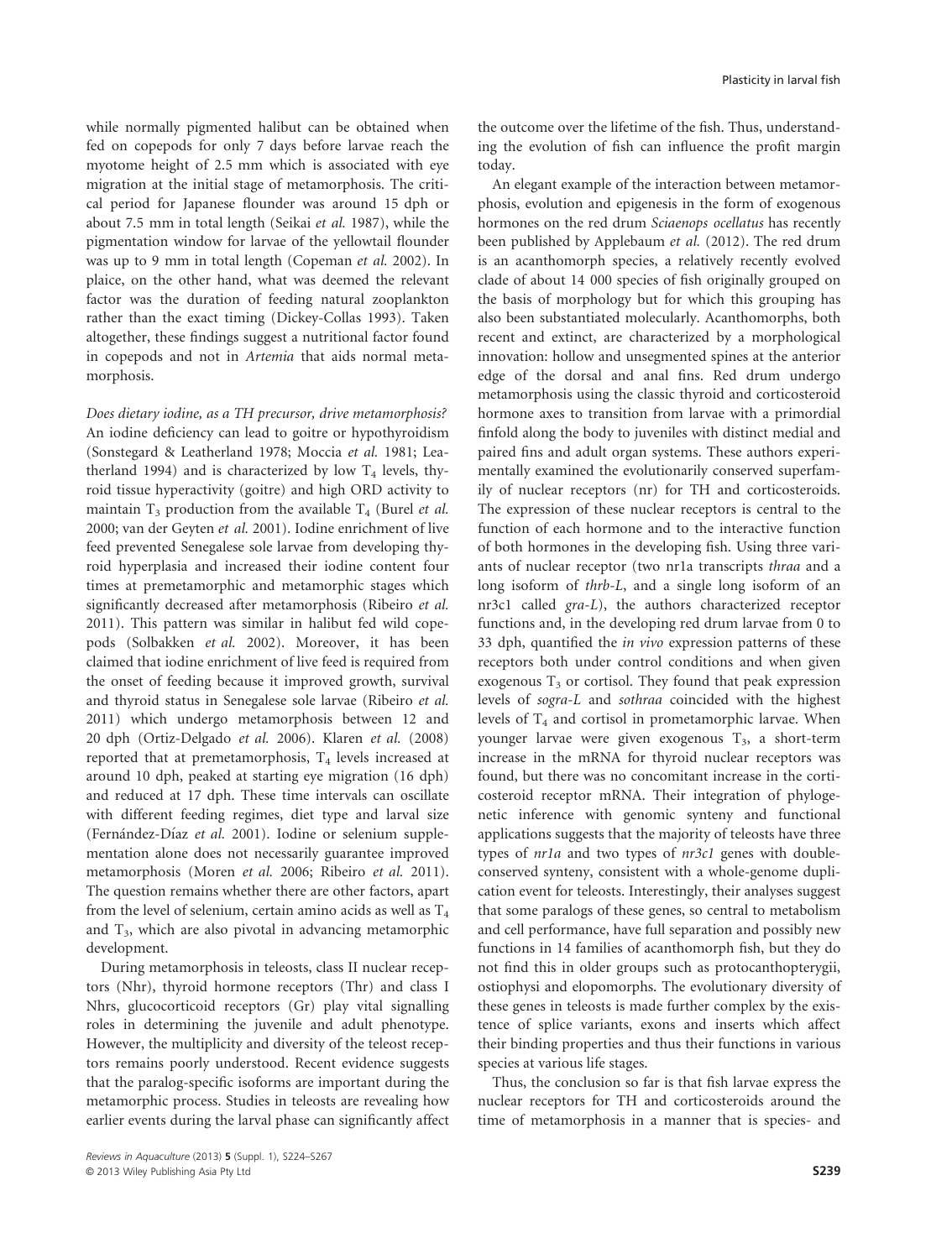paralog-specific. While upregulation of thrb around metamorphosis is found for more ancestral types of fish (whitespotted conger eel Conger myriaster and zebrafish), it is thraa genes which are upregulated in many of the newer Acanthomorphs (Japanese flounder, turbot Psetta maxima, Pacific bluefin tuna Thunnus orientalis and gilthead seabream), sometimes co-upregulated with thrb (Atlantic halibut, Senegalese sole and gilthead seabream; Applebaum et al. 2012).

Taken altogether, the TH precursor iodine, in the environment and/or the diet, clearly affects thyroid production of  $T_4$  and the incidence of goitre while falling short as a driving force in metamorphic change in flatfish. On the other hand, ArA may modulate the high levels of cortisol which reputedly works synergistically with TH initiating the rapid physiological and morphological change characterizing pre- and climax metamorphosis. In addition, ArA in the form of eicosanoids or effectors of gene expression can dramatically change pigmentation, which is a major feature of metamorphosis in many species. The early life of fish has many variations on the functional mechanisms of the conserved process of thyroid-driven metamorphosis, so that understanding the evolutionary relationships will inform even short-term fish farming goals of quality juvenile production.

# The cortisol stress response

# Profile of whole-body cortisol concentrations during early ontogeny

Changes in cortisol content in fertilized eggs, embryos and larvae at various developmental stages have been examined in several fish species. The plasticity in early life stages and variability in the rate of embryonic development among the different fish species is also reflected in the pattern of cortisol changes. However, a direct comparison is complicated by the fact that in most published studies, the pattern of cortisol changes is related to the time after fertilization (or hatching) and not to specific morphological characteristics that characterize early development.

Cortisol is present in fertilized eggs and embryos of all fish species studied to date. In marine teleosts, with short embryonic development, cortisol concentrations in fertilized eggs range from 0.21 to 2.5 ng  $g^{-1}$ , while in salmonids from 6 to 26 ng  $g^{-1}$ . The cortisol content in fertilized eggs is probably of maternal origin and necessary for the metabolic needs and for the functional development of various organs during early development (de Jesus et al. 1991). However, the dynamics of maternal cortisol are different at different stages of embryonic development. Most species show a general pattern of changes in cortisol content during embryogenesis, with relatively high levels after fertilization followed by a decline around the time of hatching.

This pattern has been observed in the Mozambique tilapia O. mossambicus (Hwang et al. 1992), rainbow trout (Barry et al. 1995), coho salmon, Oncorhynhus kisutch (Stratholt et al. 1997), Asian sea bass Lates calcarifer (Sampath-Kumar et al. 1995), yellow perch Perca flavescens (Jentoft et al. 2002), white sturgeon Acipenser transmontanus (Simontacchi et al. 2009), zebrafish (Alsop & Vijayan 2009), Japanese flounder (de Jesus et al. 1991), gilthead seabream (Szisch et al. 2005), red drum (Applebaum et al. 2010) and European seabass (Pavlidis et al. 2011). In contrast, in common carp, increased cortisol content is found well before hatching (at 36 hpf; Stouthart et al. 1998), indicating early endogenous production. Similarly in the chum salmon Oncorhynhus keta, cortisol levels show a slight increase 1 week before hatching to peak after the completion of the yolk sac absorption or at about the time of emergence (de Jesus & Hirano 1992), while in chinook salmon, Oncorhynchus tshawytscha, cortisol content peaks at hatch (Feist & Schreck 2001).

While marine fish show a similar pattern of changes in cortisol concentrations during early development, there are evident differences in the magnitude of the pattern. In marine teleosts, cortisol content starts to increase around the transition from endogenous to exogenous nutritional sources, to reach a peak around notochord flexion (i.e. start of metamorphosis). The onset of cortisol biosynthesis close to first feeding may be important for the proper utilization of exogenous dietary proteins and carbohydrates for energetic and growth purposes (Szisch et al. 2005; Applebaum et al. 2010). Peak basal cortisol concentrations in European sea bass at flexion and at the more advanced developmental stages are in the range  $32-48$  ng  $g^{-1}$  (Pavlidis et al. 2011). This value is the highest reported among marine species and similar to that reported for chum salmon (30 ng  $g^{-1}$ , after the completion of yolk sac absorption, when the fry emerged from the gravel bed) (de Jesus & Hirano 1992), a species with a very different ontogenetic pattern. Peak cortisol levels of 11 ng  $g^{-1}$  were reported during metamorphic climax in the Japanese flounder (de Jesus et al. 1991), of 14.8 ng  $g^{-1}$ , in gilthead seabream at melanophore formation (Szisch et al. 2005), of around 18 ng  $g^{-1}$  at 14 dph in the cod (King & Berlinsky 2006), of 6.1 ng  $g^{-1}$  at approximately 7 dph in the Asian seabass (Sampath-Kumar et al. 1995) and of 1.72 ng  $g^{-1}$  at 9 dph in the red drum (Applebaum et al. 2010). In freshwater species, values of 7.0 ng  $g^{-1}$  in the yellow perch (Jentoft et al. 2002), and of 5.5 ng  $g^{-1}$ , towards the end of yolk sac absorption, in tilapia (Hwang et al. 1992) have been reported.

# Onset of the cortisol stress response

The appearance of interrenal cells, the expression pattern of genes encoding steroidogenic enzymes and the timing of endogenous production of hypothalamic or pituitary hor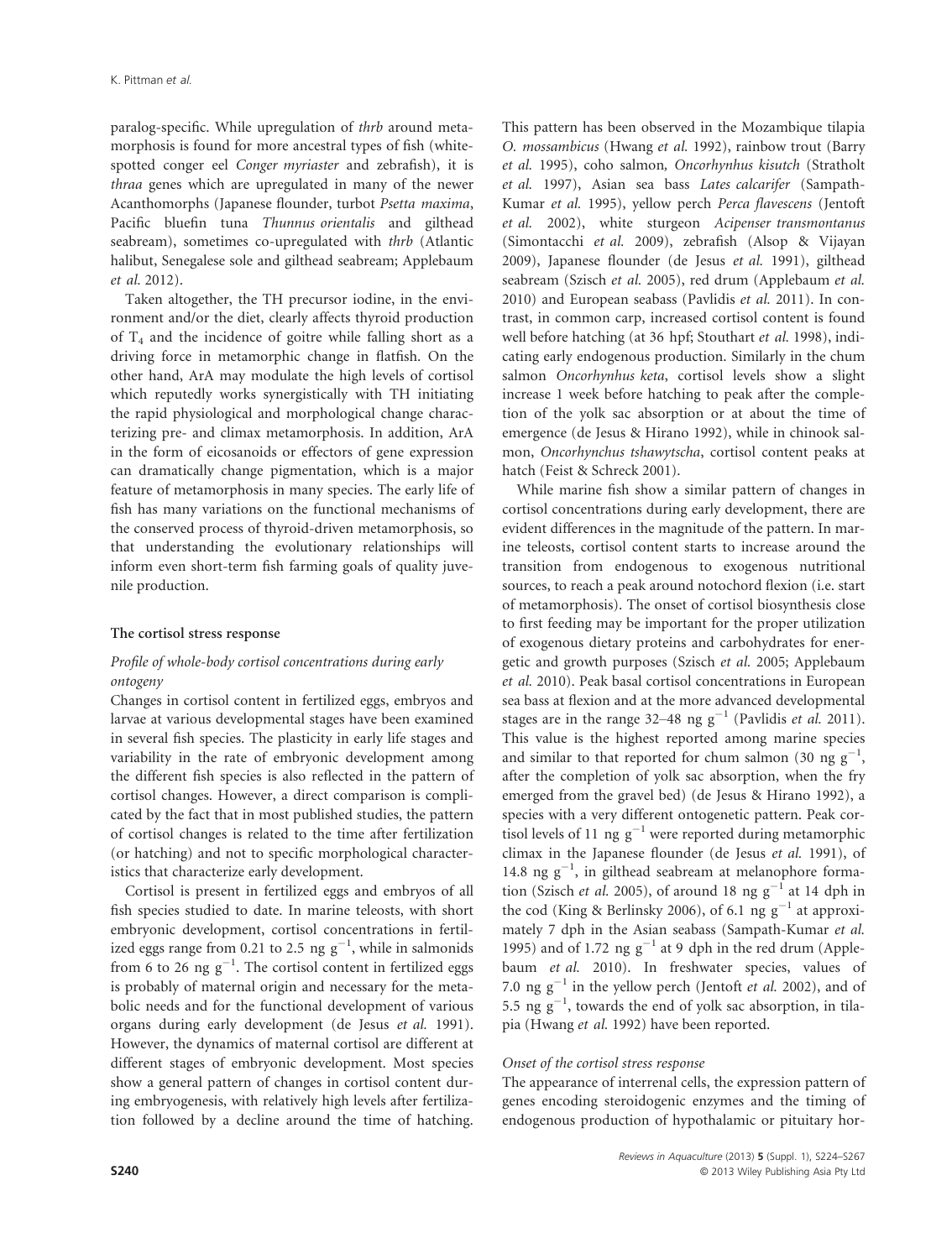mones in combination with rising cortisol concentrations are often used to study stress responsiveness of the HPI axis and the development of corticosteroid stress response during early life stages. The timing for a functioning HPI axis and the onset and magnitude of the stress response during early ontogeny is variable among the different fish species depending on their life cycle. In addition, within the same species, genetic and/or environmental factors may also contribute to the observed variation.

A larval stress response has been shown in many studies. ACTH acts on the normal development of interrenal cells. In general, maternal deposits of cortisol are depleted by about the time of hatching when endogenous production increases. Cortisol is suggested to control chloride cell function immediately after hatching of carp and may have major consequences for further development. This is corroborated by evidence in tilapia, where freshwater adaption increased the cortisol response of larvae by over five times relative to saltwater adapted larvae/juveniles but did not affect the CRF and ACTH levels (Pepels & Balm 2004). These authors further suggest that the early cortisol response in tilapia is regulated independently from CRF and ACTH.

In cod, stressed and unstressed newly hatched larvae have the same amount of whole-body immunoreactive corticosteroids. This changes within about 8 days as significant increases in whole-body corticosteroid levels are found in response to crowding and netting (King & Berlinsky 2006), while decreased salinity does not reduce the response in juvenile cod. This is similar to Asian seabass which at 4 dph has a functioning pituitary–interrenal axis capable of synthesizing cortisol from exogenous precursors (such as 3H 17alpha-hydroxyprogesterone 17P4) and two groups of cells in the pituitary staining for ACTH (Sampath-Kumar et al. 1995).

Several studies confirm that the necessary components for a functioning HPI axis are in place before or at the time of hatching (Fig. 3). Early embryonic expression of mRNA encoding CRF, urotensin I (UI), CRF-binding protein (CRF-BP), CRF receptors (CRF-R1 and CRF-R2), POMC and melanocortin 2 receptor (MC2R) has been observed in zebrafish, suggesting a function in the early organization of the developing embryo (Alderman & Bernier 2009; Alsop & Vijayan 2009). Expression of ff1b (fushi tarazu factor 1, FTZ-F1 b), one of the earliest developmental markers of interrenal tissue and a homolog of the mammalian steroidogenic factor 1 (SF 1), has been reported in zebrafish embryos at 22 hpf (To et al. 2007). In addition, transcripts of genes StAR (steroidogenic acute regulatory protein), P11B and CYP21 (P450c21, steroid 21-hydroxylase) encoding enzymes catalysing the first and final steps in the production of cortisol have been detected prior to hatching and in all post-hatch larvae examined in the red drum and



Figure 3 Development and functioning of the HPI axis in zebrafish (redrawn from Alsop & Vijayan 2009, with permission).

zebrafish (Alsop & Vijayan 2009; Applebaum et al. 2010). In general, de novo cortisol synthesis begins shortly after hatching, with the exception of carp for which endogenous production of cortisol (as well as of ACTH and  $\alpha$ -MSH) has been demonstrated at the embryonic stage (Stouthart et al. 1998). Studies in other species also confirm that an increase in cortisol in response to various types of stressors is observed after hatching or around first feeding (Barry et al. 1995; Feist & Schreck 2001; Auperin & Geslin 2008; Pavlidis et al. 2011). Again the only exception is the common carp, where basal cortisol synthesis and increases in cortisol with stressor exposure are both observed prior to hatch (Stouthart et al. 1998).

Two main explanations are provided for the absence of a stress response, despite the capacity for cortisol synthesis around hatching in some fish. Alsop and Vijayan (2009) suggested that this may be due to a yet undeveloped element of the HPI axis. Alternatively, Applebaum et al. (2010) proposed that a well-developed and integrated HPI axis may be present but suppressed around the transition to exogenous feeding, to protect early larvae with limited energetic reserves from elevated metabolic demands caused by increased cortisol levels. Despite differences in the onset of the stress response, all available data concur that as development proceeds, the dynamics of the cortisol stress response mature from a low magnitude, slow recovery response, to a response similar to that observed in juvenile and adult fish.

#### Digestive tract development and remodelling

Flatfish undergo a dramatic metamorphosis which is often studied through comparison with that of anurans. In anurans, the morphogenetic transformation of the intestine subjacent to the transition of larva to adult type of epithelium includes shortening of the intestine, an increase in the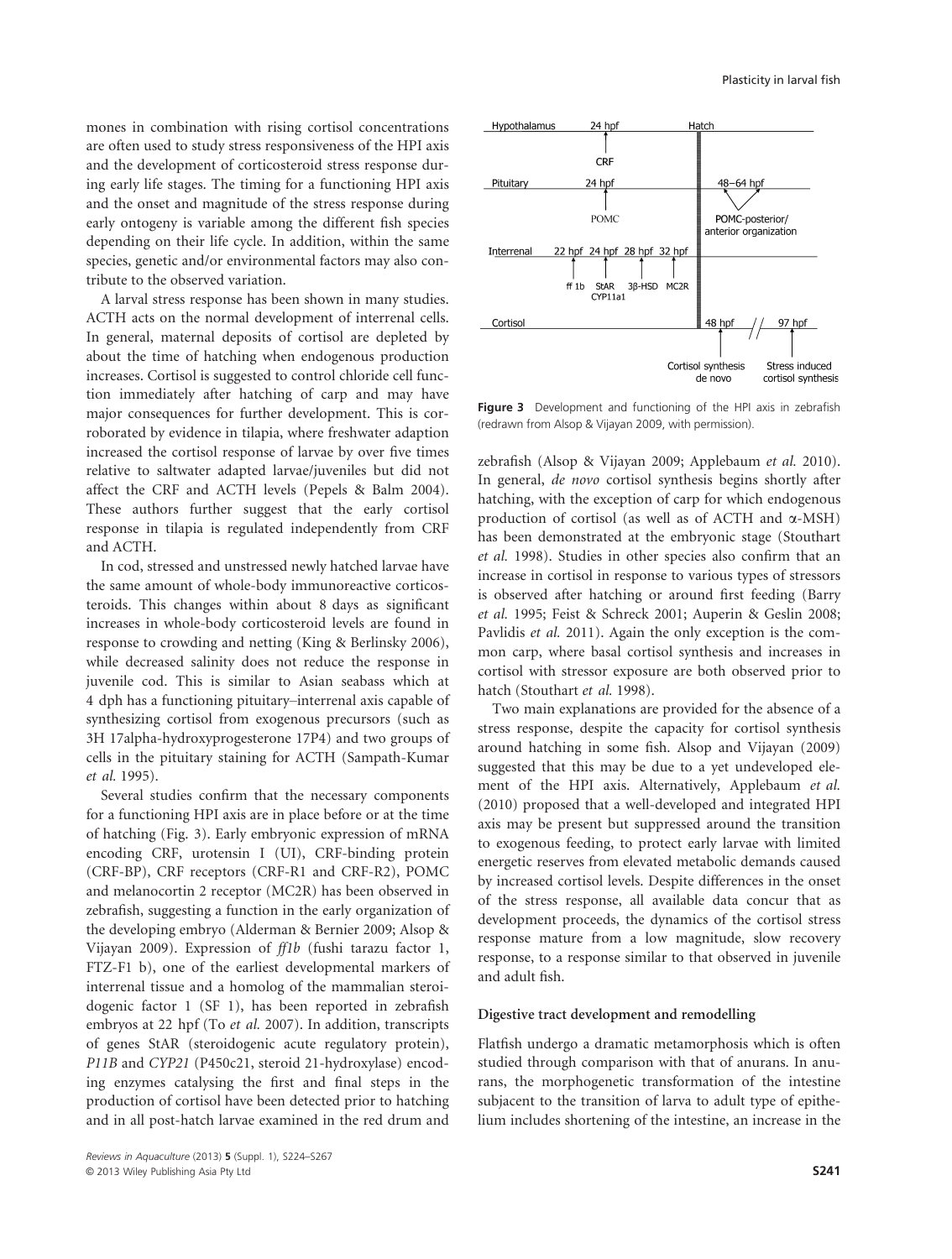number of mucosal folds, neuronal aggregation, and epithelium and mesenchymal proliferation (review Shi & Ishizuya-Oka 2001; Schreiber et al. 2009). These mechanisms involve a degenerative process of the larval epithelium as programmed cell death (apoptosis), whereas stem cells of adult epithelium develop de novo and proliferate (Shi & Ishizuya-Oka 2001; Schreiber et al. 2009; Heimeier et al. 2010). Although marine fish larvae do not exhibit such a dramatic intestinal remodelling during development, structural and functional epithelium changes are observed during intestinal maturation until an adult mode of digestion is achieved (Zambonino-Infante et al. 2008). This pattern can be more clear for species like sea bass and Senegalese sole, where the achievement of an adult mode of digestion is characterized by the decrease in cytosolic activity (leucine-alanine peptidase) and a concomitant increase in the activity of brush border enzymes (aminopeptidase and alkaline phosphatase; Cahu & Zambonino-Infante 1995; Ribeiro et al. 1999), in comparison with species like cod, Atlantic halibut or white seabream, where cytosolic level is maintained around the same level within the first 3–4 weeks, maybe reflecting a delay in the intestinal maturation process (Kvale et al. 2007; Guerreiro et al. 2010).

Based on studies of zebrafish, intestinal morphogenesis is initiated during gastrulation, 21 hpf (Wallace & Pack 2003). Afterwards structural, cellular reorganization, differentiation of the intestinal epithelium and other mechanisms proceed before mouth and anus opening, and a fully functional gut was reported at 5 dpf (Holmberg et al. 2004; Ng et al. 2005; Wallace et al. 2005). In fish with small eggs such as the zebrafish, the biological mechanisms underlying intestinal development and differentiation are exposed to environmental conditions at least from gastrulation. Due to the similar pattern of digestive tract development (review Zambonino-Infante et al. 2008), it is expected that fish eggs from marine species with commercial importance also start the morphogenesis of intestine at gastrulation. The morphogenesis implies a precise spatial and temporal expression of some specific genes, so critical events occurring during the embryonic period have consequences on fish digestive capacity at later stages of development.

After mouth opening, fish larvae are exposed to different food quantity and quality and exhibit a remarkable phenotypic plasticity in response to external factors like diet type and food availability, which is expressed by the adaptation of digestive enzyme activities levels and/or gene expression to the type or amount of diet (see review by Zambonino-Infante et al. 2008). The plasticity of the intestine is related to the proliferation and continuous self-renewing capacities of the developing tissue (Buddington et al. 1997). These process are genetically programmed, involving tissue differentiation, remodelling and degenerative processes, just as observed for other vertebrates (Henning 1979; Shi & Ishizuya-Oka 2001; Zabielski et al. 2008; Schreiber et al. 2009; Heimeier et al. 2010). Therefore, inadequate nutrition and other environmental conditions during development might have long-term consequences on fish digestive capacity. Several studies reported growth delay and mitigated digestive capacity of fish larvae when microdiets were introduced early during development (Zambonino-Infante et al. 2008; Guerreiro et al. 2010). However, in the majority of these studies, digestive capacity was assessed by quantifying digestive enzymes activities and/or expression, but no information was available on the effect of the intestinal ultrastructure. Still insufficient information exists on the molecular pathways regulating and controlling these processes on fish (see review by Rønnestad et al. 2013). However, as some aspects of intestinal development seem to be conserved during evolution (zebrafish, mouse, frogs), analysing the aspects of the intestinal remodelling in anurans and mammals might provide insights on fish development.

## Pigmentation

The enormous variety of pigmentation patterns in fish is the most complex among vertebrates and the genes reflect this complexity. Teleosts have about 30% more genes for pigmentation than do tetrapods, and teleost pigment bearing cells include all types of chromatophores: melanophores (with melanin, black or brown), xanthophores (with carotenoids or pteridine, yellow), erythrophores (with carotenoids, red), iridophores (with reflective guanine crystals, metallic colours), leucophores (with chrystalline purines, white) and cyanophores (blue; Goda & Fujii 1995). For melanophores, there are genes for melanophore development, melanosome components, melanosome biogenesis, melanosome transport, regulation of melanogenesis and systemic effects. For xanthophores, there are genes for xanthophore development and for synthesis of pteridine, while iridophores genes are a single category. About 30% of the duplicated pigmentation genes have been retained after the FSGD for both melanophores and iridophores, whereas the retention of duplicate genes is over 80% in xanthophores (yellow; Braasch et al. 2009). This gives at least a reductionistic background for the variety of pigmentation patterns seen, even within a tank of fish.

In a recent study by Nakamura et al. (2010) on the Japanese flounder, there were striking differences in the placement and appearance of pigment cells before and after metamorphosis. Large larval-type melanophores with long dendrites appear early in the larval stage and are bilateral even in flatfish species. Around metamorphosis, the larvaltype melanophores are relocated to the subepidermal layers, leaving the adult melanophores near the surface normally only on the ocular side of flatfish. Xanthophores (possibly a larval type) decreased in density towards meta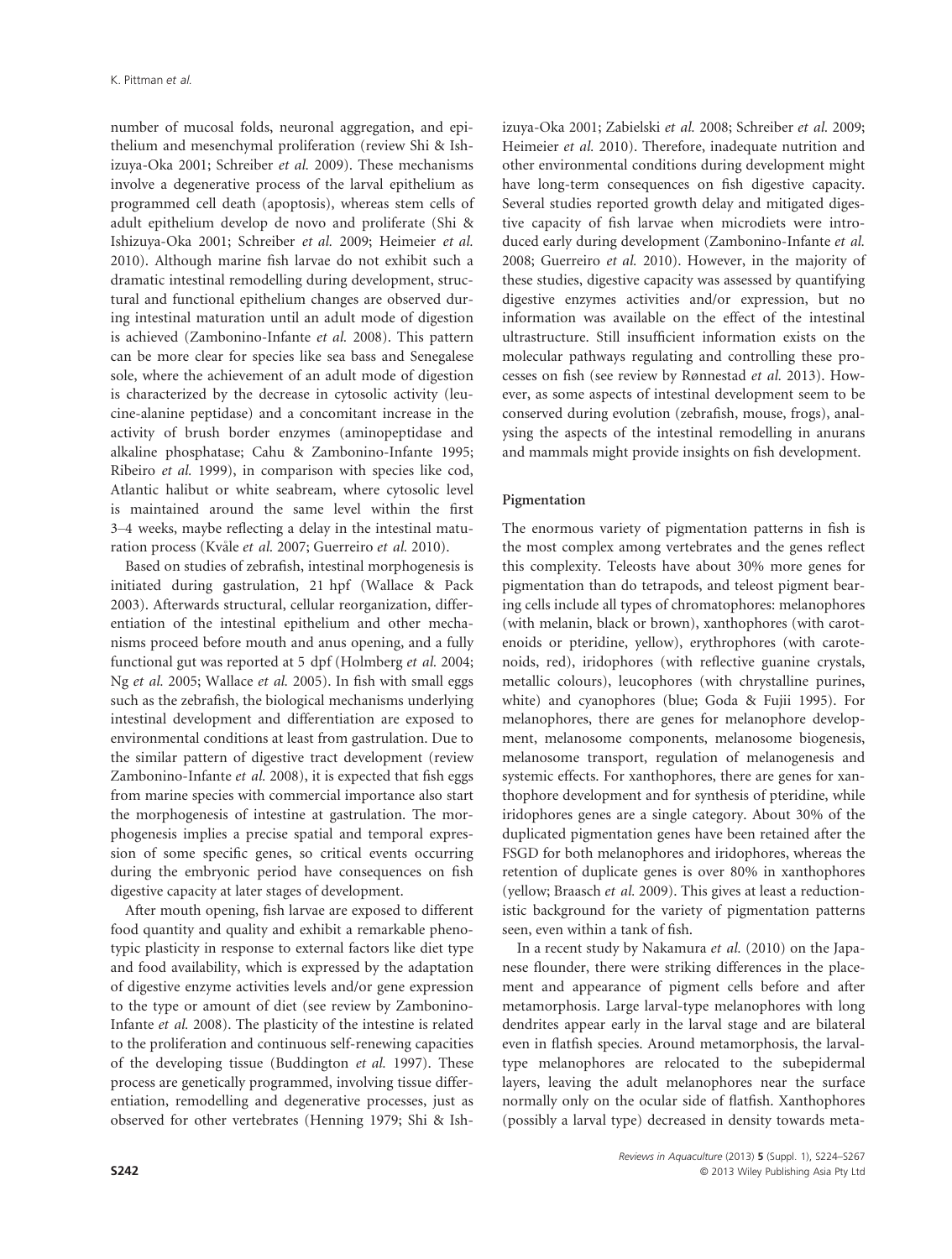morphosis, after which numbers increased again only on the ocular side. The bilateral leucophore density of larval flounder gradually decreased after metamorphosis until none were visible at the juvenile stage, while on the ocular side iridophores first appeared slightly prior to the disappearance of leucophores. The density of all chromatophores increased markedly after metamorphosis on the ocular side. As the flounders grew, xanthophores were found deeper in the skin  $17 \mu m$ , whereas melanophore depth was constant at about 4  $\mu$ m. As for the leucophores and iridophores, the authors suggest that difference in the time of appearance could be due to differences in skin development around metamorphosis, when cycloid spineless scales appear on both sides followed by the appearance of ctenoid scales on the ocular side only.

Skin colouration in teleosts is under multi-parametric control, and a number of external (physical, nutritional) or internal factors (genetic, cellular, neuro-hormonal) have been known to influence the chromatic state of fish (reviewed by Fujii 1993). Control of skin pigmentation seems to be a result of endocrine control by the pituitary and paracrine control by the skin itself (Takahashi et al. 2009). Pigmentation of fish skin is largely due to melanophores, the only pigment cell type present in all groups of vertebrates, which originate in the neuroectoderm of the embryo and which contain large numbers of melanin granules. These granules can be rapidly spread out to the arms of the cells or concentrated at the cell centre. Dispersion of these granules gives the appearance of dark skin (mediated by a-MSH), whereas central concentration gives pale skin (MCH; Kawauchi 2006). Melatonin can also make pigment cells contract, sometimes giving a night-time coloration or blanching in fish by affecting either melanophores or erythrophores (Ekström & Meissl 1997).

A variety of hormones has been reported to be involved in the regulation of motility of the light-absorbing type of pigment cells. The two main hormones involved in pigment distribution and concentration in chromatophores are MCH and alpha-melanophore-stimulating hormone (aMSH). MCH and aMSH act as functional antagonists to mediate pigmentation in fish (Kawauchi 2006). The timing of MCH system differentiation depends on lifestyle and habitat, occurring early in surface-living larvae needing light skin colour but later in bottom dwellers (Risold et al. 2009). MCH is synthesized in the hypothalamus in neurons whose fibres extend to the neurohypophysis (pituitary) and is a preprohormone regulator of the release of pituitary hormones as well as regulating food intake in goldfish Carassius auratus and energy homoeostasis (Kawauchi 2006; Matsuda et al. 2006; Fig. 4) The MCH system can be found in the gilthead seabream at 36 hpf in the margin of the developing hypothalamus (Mancera & Fernandez-Llebrez 1995). Cichlids exhibit MCH cells at 2 dph coinciding with



Figure 4 Proposed action of melanin concentrating hormone (MCH) and  $\alpha$ -melanophore-stimulating hormone ( $\alpha$ MSH) signalling to induce colour changes in fish. The antagonistic action of the hormones moves the melanosomes, where MCH stimulates aggregation and aMSH stimulates dispersion via receptors on the cell membrane, activation of the Gi or Gs protein and their action on cAMP levels (redrawn from Kawauchi 2006, with permission).

first feeding and the period when fibres extend from the hypothalamus to the developing pituitary. This is followed by a second group of MCH-ir neurons in the medial hypothalamus at 6 dph, suggesting that the system controlling skin colour is already differentiated about 3 weeks before the three main parts of the adenohypophysis are innervated (Pandolfi et al. 2002).

Melanophore-stimulating hormone is derived from a precursor molecule POMC synthesized in the pituitary pars intermedia. Cells expressing ACTH and MSH are found around hatching in carp (Stouthart et al. 1998) and ayu (Saga et al. 1999). The alpha-MSH-expressing cells are found immediately after hatching in the caudal part of the pituitary in cichlid, and later they are found in the same regions of the hypothalamus as the MCHir neurons (Pandolfi et al. 2002). In fish, MCH can depress alpha-MSH, stimulate somatolactin release and depress ACTH release (Kawauchi 2006).

In general, light, diet and behaviour can control fish pigmentation, and there are various related hypotheses for mechanisms underlying malpigmentation. Dietary ARA fed during larval rearing has been shown to have a profound effect on juvenile pigmentation in flat fish (Estévez et al. 1997; Willey et al. 2003; Villalta et al. 2008). Elevated ARA fed during a crucial premetamorphic (Seikai et al. 1987; Copeman et al. 2002) or early metamorphic 'pigmentation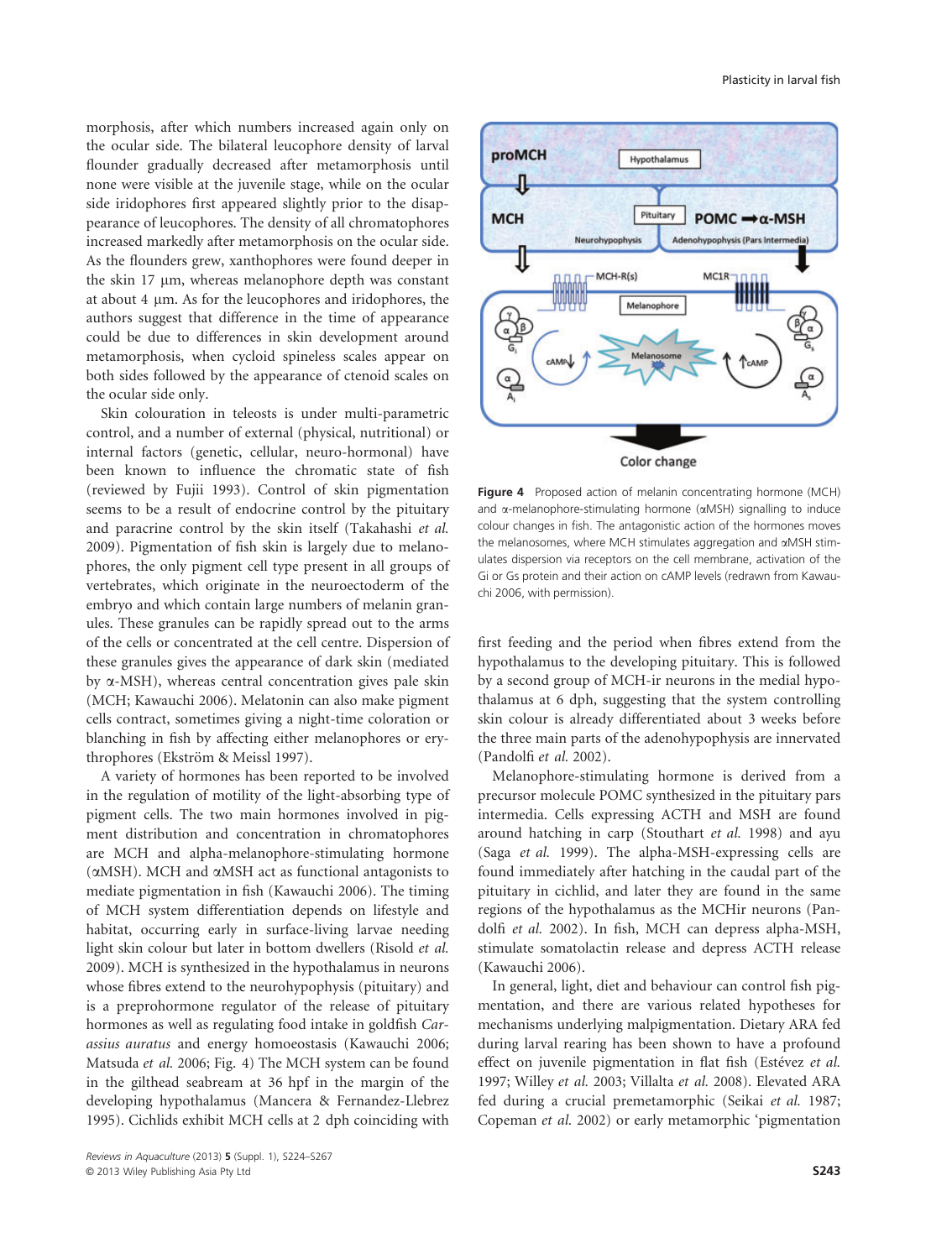window' (Næss & Lie 1998) produces malpigmentation. Conversely, dietary ARA fed during metamorphosis (35 dph) and after the 'window' improved pigmentation compared with fish feeding on high DHA rotifers and Artemia (Estévez et al. 2001). Lund et al. (2008) found sole larvae consuming high ARA diets from 3 to 21 dph were almost all malpigmented, whereas fish fed the same diets from 11 dph exhibited moderate but significantly lower levels of hypomelanosis. Similarly, low dietary EPA/ArA ratios fed during the 'pigmentation window' hindered juvenile dorsal pigmentation in turbot, halibut and Japanese flounder (McEvoy et al. 1998; Estévez et al. 1999, 2001). In yellowtail flounder Limanda ferruginea and Senegalese sole larvae, increasing dietary ARA levels significantly increased the incidence of malpigmented fish (Copeman et al. 2002; Villalta et al. 2005). This negative effect may be related to an eicosanoid imbalance due to the competition of ARA and EPA for the lipoxygenase and cycloxidgenase enzyme (Izquierdo et al. 2000; Furuita et al. 2003; Izquierdo et al. 2005). Interestingly, although an Artemia ARA increase similarly reduced growth in white bass (Morone chrysops) larvae, this effect was reversed if DHA level was increased (Harel et al. 2001). In addition, DHA has been associated with typical pigmentation in Atlantic halibut (Hamre & Harboe 2008). Clearly, when determining the efficacy of ARA, the presence of other EFA must be taken into account such as that of EPA (McEvoy et al. 1998; Bessonart et al. 1999; Estévez et al. 1999; Sargent et al. 1999; Copeman et al. 2002; Atalah et al. 2011) and DHA (Hamre & Harboe 2008). Overall, an optimum DHA/EPA/ARA ratio seems to be necessary in early developing flatfish larvae to achieve normal metamorphosis and dorsal skin pigmentation (Sargent et al. 1999). Thus, both absolute and relative dietary essential fatty acid levels fed during specific periods of development appear to determine the success in pigmentation processes in flatfish.

The physiology underlying the developmental-stagedependent effect of long-chain polyunsaturated fatty acids (LCPUFA) on pigmentation could be closely related to prostaglandin production. ARA-derived prostanoids play an important role in melanocyte development and melanin production in mammals (Scott et al. 2005) and may modify the production of tyrosinase, a key enzyme involved in the L-tyrosine to melanin pathway (Bransden et al. 2005). Moreover, free ARA and/or leukotrienes and thromboxanes can modulate changes to pigmentation in mammalian cells (Tomita et al. 1992; Maeda & Naganuma 1997; Norris et al. 1998). Estévez et al. (1999) suggested that an imbalance in neural membrane composition and ARA-derived eicosanoids in the brain or pituitary during critical developmental periods prior to metamorphosis might affect neuroendocrine control of processes involved in flatfish pigmentation. However, these authors found no relationship between dietary ARA and levels of ACTH or MSH in the pituitary (Estévez et al. 2001). Hamre et al. (2007) hypothesized that high ARA incorporation in specific tissues during premetamorphosis may have lowered membrane concentrations of other LCPUFAs which ligand with peroxisome proliferator-activated receptor (PPAR) and then dimerize with retinoic acid  $\times$  receptor (R  $\times$  R). These dimers bind to DNA at sequence-specific sites called peroxisomal proliferator response elements (PPRE) and modulate expression of genes involved in pigment cell development and differentiation during critical periods of larval development. Lower levels of these dimers would reduce the expression of key genes and consequently interfere with normal pigmentation.

An alternate explanation is given by Nakamura et al. (2010) who give more emphasis to the skin itself. Pseudalbinic juvenile Japanese flounder have white areas on the ocular side with iridophores and cycloid scales instead of the normal ctenoid scales. Ambicoloured fish have areas on the abocular side with adult-type pigment cells and ctenoid scales, instead of few larval pigment cells and cycloid scales. Together these findings suggest mistakes in the formation of bilaterally asymmetric juvenile skin from symmetric larval skin, and the authors invite investigation into determination of all components of an area simultaneously (scale, epidermis, dermis, pigment cells) rather than a narrow focus on individual factors.

# Consequences of external factors

The developmental programme follows a chronological sequence of rapid change in the expression of the genome in which the characteristics of the typical phenotype (or wild type) are buffered against genetic and epigenetic changes. However, for many organisms, development represents a critical period during early life when the environment may irreversibly influence the phenotype, allowing rapid adaptations. These different phenotypes predict the future environment, and this confers a fitness advantage when the 'prediction' is correct. By contrast, any mismatch between the anticipated and the actual mature environment exposes the organism to risk adverse consequences.

The influence of the environment may occur in two different ways: (i) induction, deletion or impaired development of a somatic structure resulting from a stimulus or injury and (ii) physiological 'setting' by an early stimulus or injury. These physiological responses reflect a biological mechanism which is turned irreversibly 'on' or 'off' only once during an individual's lifetime in response to conditions prevailing at some critical stages. Regulatory processes in eukaryotes include chromatin remodelling (DNA methylation and histone modification), transcription factors, hormones, mRNA processing and DNA-rearrangement via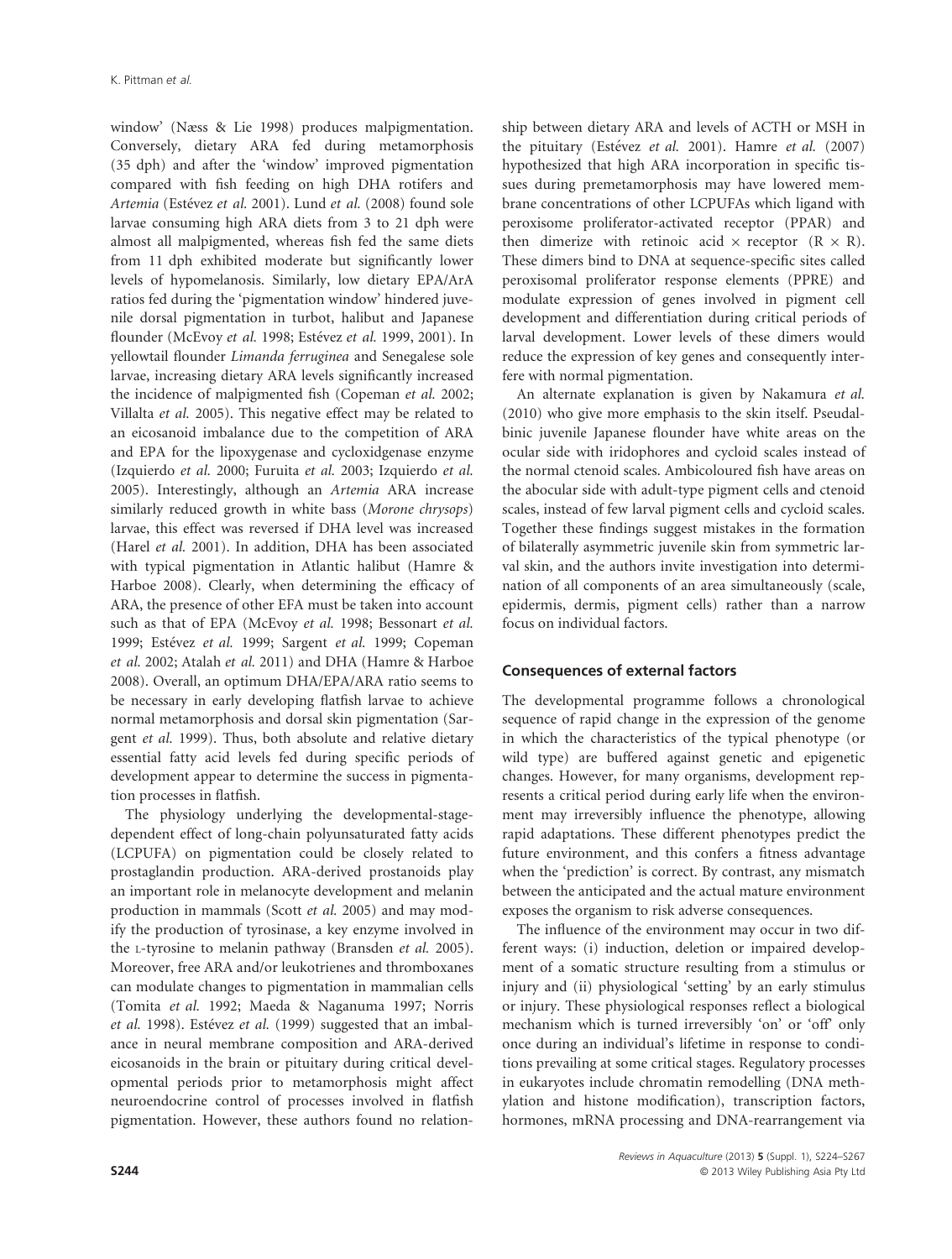duplications, transversions and transposable elements. The terms epigenetics ('above genes') and programming are often used to describe these biological processes (Lucas et al. 1996). Some authors consider that phenotype induction could be a better term for describing these processes because programming has connotations of genetic programme for development and is deterministic (Burdge & Lillycrop 2010). However, it is clear that external factors leave their mark on the developing fish larvae.

# Environmental information content of the otoliths

Otolith increments encode information about an individual and its interaction with the environment. The regular, incremental biomineralization process gives otoliths a unique time-keeping property so that the increments formed throughout life, and indeed the shapes and structures formed at previous stages, can be accessed and analysed to reveal the individual growth history and responses to environmental factors. Thus, otoliths form a record of individual plasticity, and otolith analyses provide valuable information about ontogenic changes and individual variation, recording environmental responses.

Information from otolith analyses has made a significant contribution to our understanding of early life-history processes in wild populations and holds promise for equally valuable insights in the context of aquaculture populations (Folkvord et al. 2010). The otolith increments formed during the larval and early juvenile stages are particularly amenable to analysis, providing information about the growth and duration of different life-history stages. There are structural landmarks in the otolith that can be related to developmental events such as hatching or metamorphosis, or to behavioural changes such as settling (Geffen et al. 2002). Increment counts between hatching and metamorphosis or settlement provide data on hatching dates, and the duration of the larval period (Fox et al. 2007; Comerford et al. 2013) and the increment widths can be used to determine relative growth rates which can be compared between areas or years (Catalán et al. 2010).

The formation, growth and timing of otolith structural landmarks are well documented in gadoid and flatfish species. Growth increments are usually formed daily, beginning at hatching or sometimes, as in common sole, Solea solea, at mouth opening (Lagardere & Troadec 1997). The first increment at hatching is usually distinct, and metamorphosis is also marked by wide and distinct increments and the initiation of accessory growth centres (Wright 1993; Modin et al. 1996; Fox et al. 2007). These accessory growth centres are the nucleation sites which lead to alteration of otolith shape and so mark a significant period of developmental events associated with metamorphosis and changes in habitat and behav-

iour. Experimental studies with temperate and tropical species confirm that these landmarks are part of a fixed developmental sequence, and not a consequence of larval size or age (Modin et al. 1996). However, in some cases, manipulation of metamorphosis by delaying the timing of behaviour settlement cues still resulted in landmarks typically associated with settling (McCormick 1999). In many flatfish, tidal cycles induce a regular pattern of 'checks' to the increments formed after settlement, and as these are often associated with feeding patterns, it is expected that they could be used to interpret behavioural changes in an aquaculture environment as well (Geffen & Nash 1995).

Deviations in otolith growth are also clear signals of disruption of an individual's condition and can be used as an indication of present and past welfare. Otoliths in most fish species are completely composed of calcium carbonate  $(CaCO<sub>3</sub>)$  in its aragonite polymorph. However, some fish do use other CaCO<sub>3</sub> morphs: calcite or vaterite. Vaterite otoliths have also been observed occasionally in individuals instead of aragonite, and this substitution of morph may be linked to fish condition and especially welfare in the aquaculture environment (David et al. 1994; Tomas & Geffen 2003; Sweeting et al. 2004; Oxman et al. 2007). Vaterite otoliths are more prevalent in aquaculture fish, occurring with a frequency of 50–80% of hatchery fish in some cases, compared with 3–20% in samples of wild fish (David et al. 1994; Bowen et al. 1999; Tomas & Geffen 2003; Ma et al. 2008). The shift from aragonite to vaterite formation is linked to changes in the protein matrix. Differences in the amino acid composition have been measured in total protein extracts (Gauldie 1993), but not in the water-soluble proteins of the matrix (Tomas et al. 2004). The starmaker and otopetrin1 genes have been shown to control several aspects of otolith formation and growth and knockout zebrafish without functional copies developed with missing or mis-shapen otoliths composed of calcite instead of aragonite (Hughes et al. 2004). Tohse et al. (2008) determined that the matrix protein OMM-64 is also capable of controlling the shift in crystal polymorph.

The shift from aragonite to vaterite deposition in the otoliths is a good example of the plasticity of otolith growth, which simultaneously forges a permanent record of the events and conditions that trigger the change. In most cases, the presence of vaterite does not affect the behaviour, feeding or growth of the individual, although hearing loss has been measured (Oxman et al. 2007). However, the plasticity of the otolith preserves its function and allows for normal fish growth. Vaterite otoliths are generally larger, with more fluted margins, and this compensates for differences in mass density that could otherwise disturb the functioning of the acousti-lateralis system (Tomas et al. 2004; Oxman et al. 2007). A normal aragonite centre is vis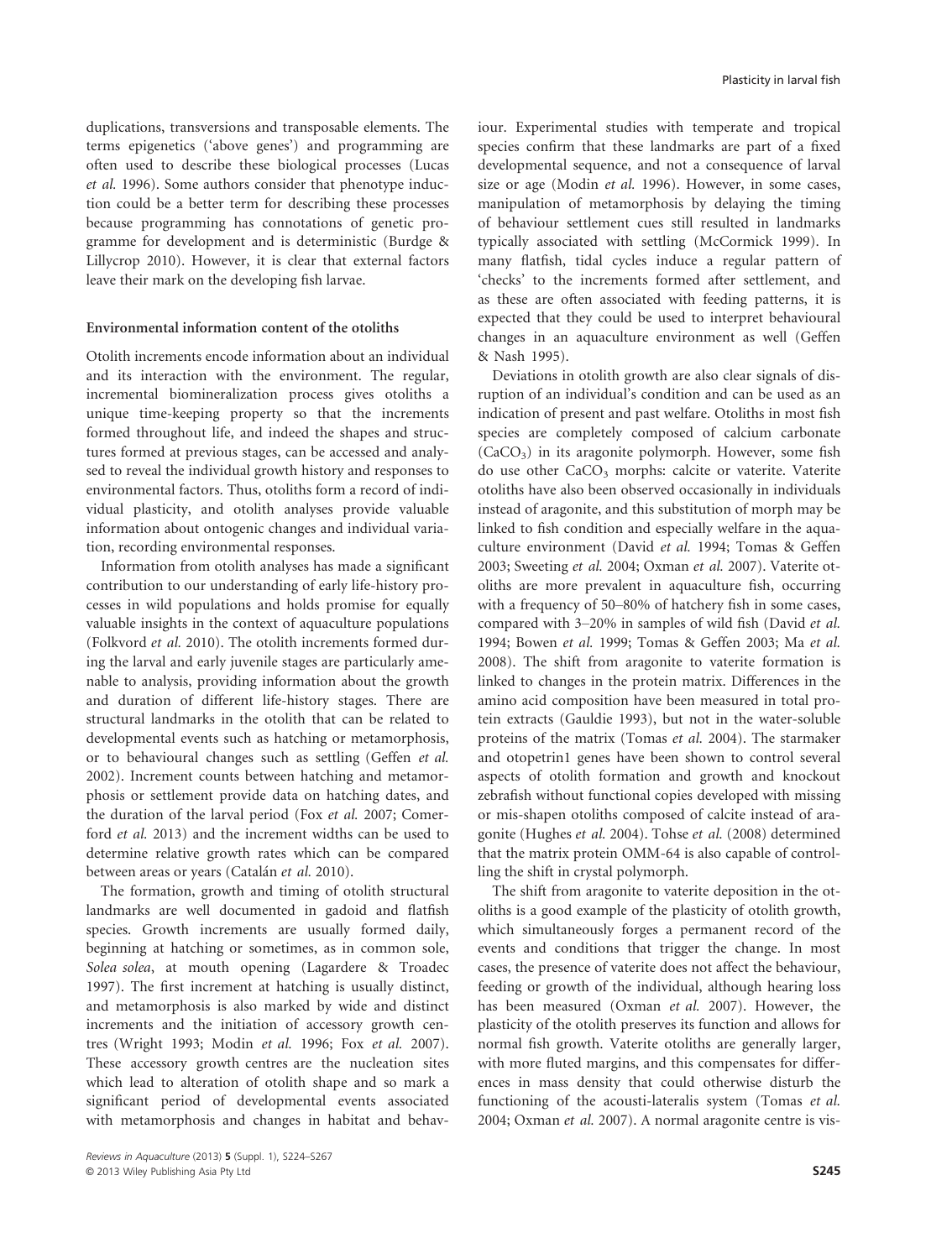ible within most vaterite otoliths, suggesting that the switch is the result of disease, crowding, handling or thermal stress which occurs late in larval development or once into the juvenile stage (Tomas & Geffen 2003; Sweeting et al. 2004; Ma et al. 2008). Payan et al. (2004) showed experimentally that stress induced by chlorine gas leads to increased  $pCO<sub>2</sub>$ in the otolith endolymph and changes in mineralization, similar to what could result from crowding during handling. By counting the increments in the aragonitic section, it is possible to determine the age and size that the individual was when the polymorph shift occurred, and by extension, to determine the timing of previous stress events.

#### Adapting to salinity

Larval fish are more sensitive to environmental fluctuations than are adults, but they are sometimes able to transform this sensitivity into a functional adaptation. Marine teleosts avoid dehydration by drinking sea water and then actively excreting the excess of salts. The excretion or acquisition of salts across membranes against a concentration gradient requires energy. Where the ambient salinity is the same as that of the body fluids of the fish, the energy required is minimal, increasing both in more diluted and in more concentrated media. Tandler et al. (1995) found that gilthead seabream larvae were able to maintain the body osmolality from very early stages of development in the range 25–40 g  $L^{-1}$  salinity. They also found that the survival and growth were higher under the lower salinity. The authors concluded that this increase in weight gain was attributable to the 15% of energy saved on the metabolic cost of osmoregulation. On the other hand, very early after release from mouth-brooding at 0.03 g weight, some tilapia species can successfully adapt to full seawater when the acclimation period is from 48 to 120 h (Jonassen et al. 1997). The survival in the tested Oreochromis spiluris spiluris larvae was high (over 94% in all 12 regimes) as this adaptable species developed stable plasma sodium levels within 12 h of seawater acclimation and significantly more chloride cells per unit gill filament. The number of chloride cells stabilized within 24 h of acclimation, having increased in both size and density. However, of the four size groups, only the newly released larvae exhibited high growth 2 weeks after acclimation, whereas the energetic costs of seawater adaptation were reflected in the initially low growth rates in other groups compared with later, higher growth rates. This suggests that fish can adapt successfully at a very early stage and show even better salinity tolerance than larger fish.

Such knowledge has already been applied to the real world of fish culture, where there is generally less conflict for use of marine areas than for freshwater areas. Ridha (2013) achieved hybrid vigour (the increase in fitness in the offspring of two different species) when he crossed the salinity-tolerant O. spiluris and the O. niloticus strain which has been selected for improved performance in fishfarms around the world, the GIFT tilapia (Genetically Improved Farmed Tilapia). This is much like the beneficial results achieved by Lahav and Ra'anan (1997) who developed a tilapia hybrid (O. mossambicus  $\times$  red tilapia O. niloticus) which performed well in salinities as high as 41  $g L^{-1}$ . While adaptation to seawater is possible, frequent problems include skin lesions and eye cataracts, problems which Ridha sought to address. Even though the fish size at acclimation was relatively large (mean weight 3.5 g at stocking) in the pure and hybrid strains, survival was over 90% in the hybrids, whereas it was around 80% in the pure strains. More importantly, the hybrids had almost no skin lesions or fin rot although cataracts were found in <5% of the fish at harvest 180 days later. The author attributes the result to the higher number and size of the chloride cells, and possibly the level of prolactin, a hormone which regulates sodium retention. That there was an energetic cost to this adaptation was also clear, because the pure and hybrid strains raised in fresh water had better growth and survival than their counterparts in seawater.

We are left to speculate whether even earlier adaptation could have improved the outcome. Osmosensitivity and salinity detection are extremely important to the physiology of fish (Boeuf & Payan 2001). At the adult stage, there are prolactin cells reacting directly to ambient salinity, chemoreceptors in the pseudobranch and direct connections between these cells and the central nervous system, triggering drinking behaviour and linked with both the rennin–angiotensin system and growth hormone production. By contrast, in young fish larvae, many of these systems and associations are yet to be established. Thus, generally median or brackish salinities are linked with better weight increase and swimbladder inflation (gilthead seabream), better egg fertilization and yolk absorption (Rhombosolea tapirina) as well as a host of other functions such as larval development and metabolic rate in other flatfish and roundfish (Boeuf & Payan 2001). In terms of the energetic cost of this, adaptation must be achieved through the commonly identified organs involved in osmoregulation, the digestive tract, gills, kidney, urinary bladder and sometimes the liver. In many newly hatched fish larvae, these organs are poorly developed at best, such that matching the environmental requirements of the early stages can indeed lead to better food conversion and growth later, as seen for example in cod (Boeuf & Payan 2001; Imsland et al. 2011). In this and other species, it has been speculated that changes in early exposure are involved in controlling food intake later. This has important implications for management of both cultured and captured teleost species.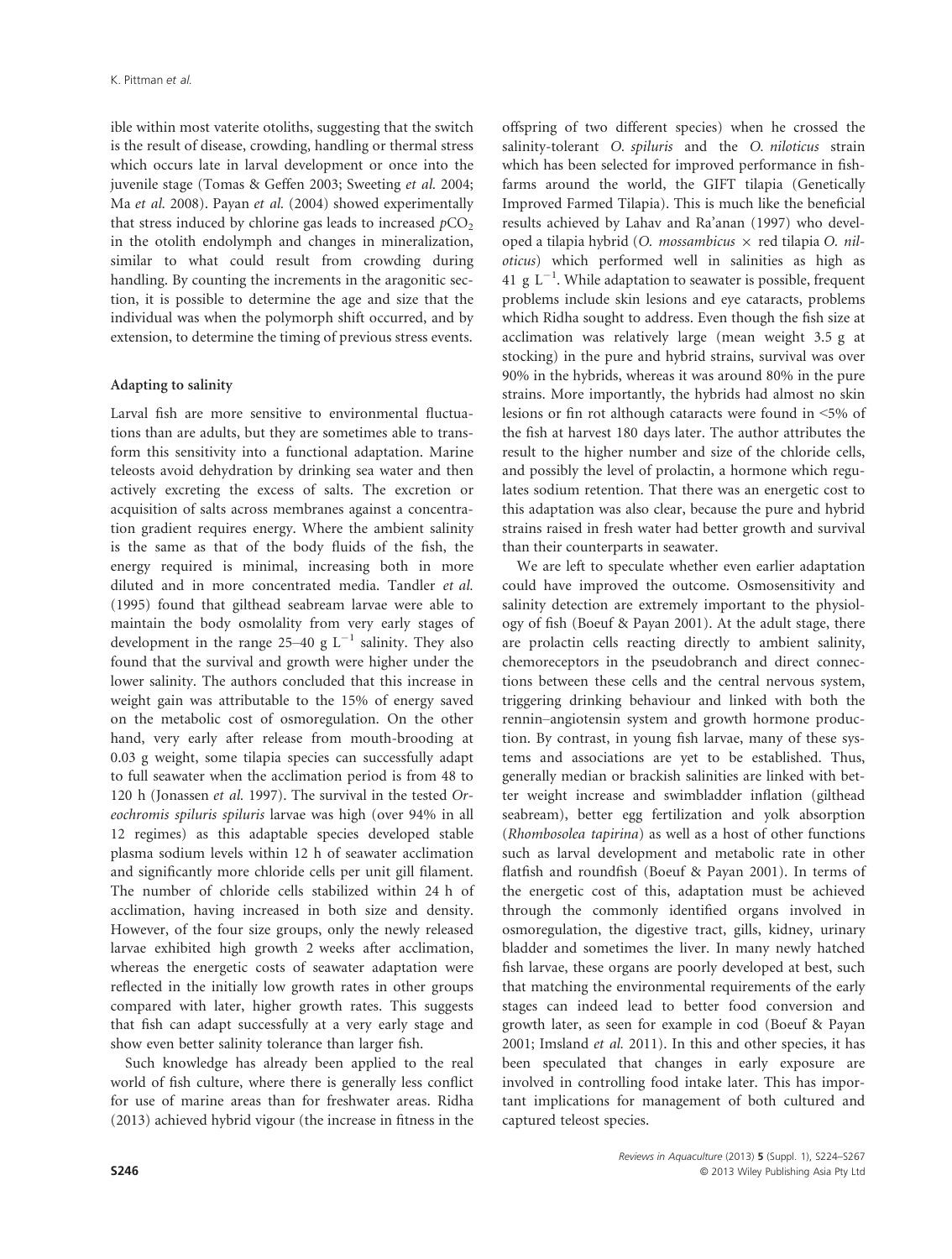#### Effects of temperature

#### Common effects of temperature in metabolic rates

Temperature is one of most relevant abiotic factor influencing development and growth in fish (Blaxter & Hempel 1963; Chamber & Leggett 1987). In exotherms, the temperature determines the metabolic rates. Consequently, the raising of temperature tends to accelerate the development and growth during the early fish stages. Nevertheless, a change in the temperature during the development does not mean just a change in the size attained at a given age. Temperature variations also affect several physiological and developmental processes that may significantly be reflected in the external aspect, shape and behaviour of juveniles and adults. In fact, temperature is the environmental factor that induces most phenotypic plasticity in fish.

Obviously such an effect occurs only within the range of tolerance of each species, and the response in general follows a parabolic pattern with increasing the temperature (Jobling 1996). As with other environmental factors, each species has characteristic windows for optimal, suboptimal and sublethal temperature of growth and development. At extreme values, outside the tolerance range, the fish larvae cannot survive. At suboptimal and sublethal temperatures, fish larvae exhibit progressively lower development rates, inadequate or incomplete organogenesis, morphological changes and malformations that eventually may result in subtle or severe disadvantage that may be lethal at a later stage. The temperature affects developmental rates of organs, tissues and cells differentially, leading to critical differences in physiology, behaviour and morphology (size, shape and anatomy). The changes in morphology and behaviour within a natural ambient temperature range can be considered as the regular response to softening the effects of changing environmental temperature on physiological processes. The temperature effects on the developing larval phenotype may be transitory during a relatively short period or permanent, persisting into the juvenile and adult stages. On the other hand, developmental-stage-specific temperature optima have been observed in many species (Herzig & Winkler 1986) and the consequences of temperature variation change through the development.

# Effects on spawning and embryonic development

The embryonic development from fertilization to the end of yolk absorption has particular characteristics because the yolk reserves are being transformed in larval tissues and organs at determined rates greatly influenced by water temperature. The first step occurs before spawning. Average egg volume varies with the maternal feeding and environmental conditions, such as water temperature, during the vitellogenesis (Chamber & Leggett 1996). A seasonal variability in egg characteristics has been described in many

species (Pauly & Pullin 1998). As a general rule, larger eggs with more yolk reserves need more time to hatching and produce larger larvae at the onset of feeding (Pascual & Yufera 1993; Trippel 1998).

There is a significant inverse relation between incubation temperature and time to hatching and first feeding and the yolk utilization rates in fish (May 1974; Polo et al. 1991; Hardy & Livak 2004; Yúfera et al. 2011). However, there is not a direct relation between yolk absorption efficiency and temperature (Laurence 1973; Arul 1991; Polo et al. 1991). Yolk efficiency has been calculated as the length or mass attained by the embryo after the complete yolk reabsorption in relation to yolk volume. There is an optimum temperature that maximizes the conversion efficiency, but in general, energy losses during transfer from yolk to tissue are higher at higher temperatures, and therefore, the larvae are smaller. In general, the optimal temperature for yolk utilization is lower than for growth (Hard & Purser 1995).

The key issue of these processes is size attained by the larvae at the time of first feeding. Total length and mouth gape can be critical features at first feeding because they modulate the pattern of feeding incidence during the first days after the opening of the mouth (Parra & Yúfera 2000; Yúfera & Darias 2007). This situation confers an ecological advantage for both predation and escaping capacity to those larvae having greater length, mass and mouth gape. Under culture conditions, in the absence of predators and with permanent food availability, this potential advantage is not so obvious. Although larger larvae after the yolk absorption show greater ability to start feeding and apparently grow better during the first weeks, it is not clear whether or not they become larger juveniles after metamorphosis.

# Effects on muscle and skeletal development

Water temperature during the larval growth and development affects shape and meristic characters of juveniles (Hempel & Blaxter 1961; Georgakopoulou et al. 2007). Differences in juvenile shape can be due to different allometric growth at different temperatures. Shape, and hence locomotion ability, is mainly dependent on skeletal and muscular structures.

Muscle growth in larval fish occurs by both hyperplasia (production of new muscle fibres) and hypertrophy (increase in muscle fibre size). The proliferation and differentiation of these cells lead to the formation of new fibres, a process regulated by several myogenic regulatory factors that can be also influenced by environmental (temperature) and nutritional parameters (Johnston 2006; Valente et al. 2013). In general, there is an acceleration of the myogenesis during early larval stages under increasing water temperatures. Such effects have been observed in many teleosts (Alami-Durante et al. 2006). In some fish species, an elevation in temperature incubation can lead to faster muscle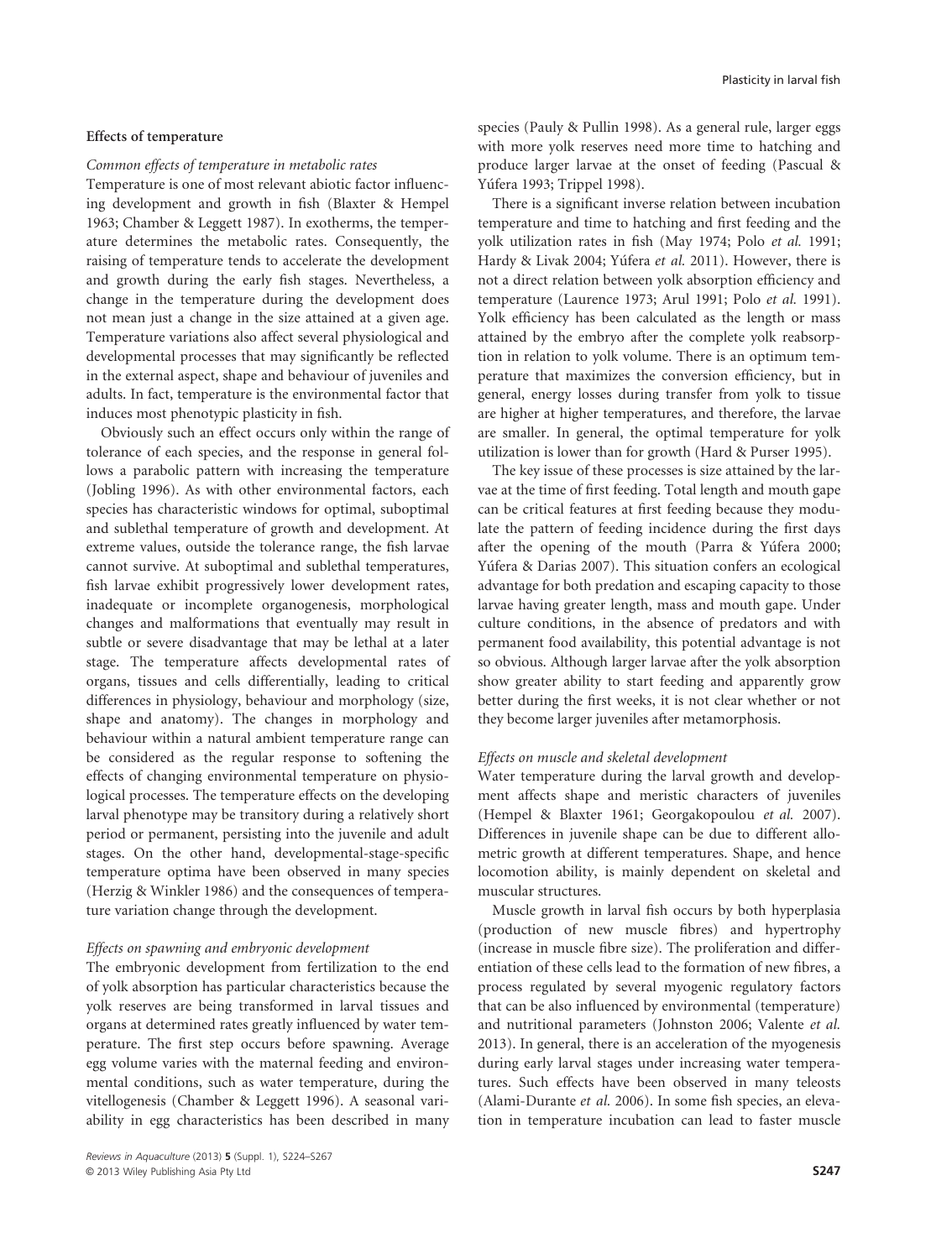development relative to bone, with potential consequences in the appearance of deformities. Albokhadaim et al. (2007) have shown that salmon larvae reared at 5°C grow faster until 6 weeks after first feeding when the eggs have been incubated at 10°C rather than 5°C, but the lower temperature induced a more sustained period of muscle growth that goes beyond week 6 up to week 21. By week 21, the salmon resulting from eggs incubated at 5°C were significantly longer, heavier and had more muscle fibres than salmon incubated at 10°C. Interestingly, the fish raised at 5°C exhibited an increased feeding behaviour throughout development, and it was suggested this activity may explain their better growth and muscle development. This suggestion was supported by Kronnie (2000), who reported that the longitudinal growth of the muscle fibres is decreased and the growth rate among fibres is diminished in all fibres when zebrafish larvae were immobilized. These effects of immobilization reveal that the locomotion itself has an effect on the morphogenesis of the somites and the myotomes. It is interesting to note that between 21 and 32 days of zebrafish development, continuous and interval training enhances both the axial muscle tissue and tail fin capillary supply, with an increased mitochondrial density (Pelster et al. 2003). Such increases in capillarization and mitochondrial density enhance the aerobic capacity of the muscle and may improve the swimming efficiency and resistance to hypoxic conditions. Likewise, Alami-Durante et al. (2006) working in European seabass found that the larvae reared during early days at lowest temperatures within the tolerance range exhibit higher growth capacity when transferred to ambient water temperature than those first reared at higher temperature. This performance enhancement was due to a greater and longer capacity to recruit new white muscle fibres.

The temperature may affect both hyperplasia and hypertrophy processes although the relative contribution to muscle growth varies with temperature, through developmental stages and among species (Nathanailides et al. 1996; Johnston et al. 1998). The variety of experimental protocols and conditions preclude a clear general picture of the complex role of temperature in the muscle development in teleosts (Johnston 2006). There is probably an important specific impact of temperature on muscle development as there is on the ontogeny of other organs. Several studies have demonstrated that the water temperature during embryonic and early larval stages affects the subsequent myogenesis and somatic growth of postlarvae and juveniles (Vieira & Johnston 1992; Johnston et al. 1998; Ayala et al. 2000; López-Albors et al. 2003; Alami-Durante et al. 2006, 2007; Johnston 2006; Koumoundouros et al. 2009). Therefore, in these studies, early warm temperature regimes induce higher number of white muscle fibres and greater length. Somatic growth and white muscle hyperplasia are correlated in postlarvae and juveniles. By affecting the muscle phenotype, the early temperature conditions also affect swimming performance via developmental stage at the same body size (Johnston et al. 2001). This convergence of influences also affects final performance after completion of metamorphosis and fin development in the juvenile (Koumoundouros et al. 2009). The performance in postlarval fish will be a result of functional differences in the muscle anatomy (red muscle area and myofibre number).

The irreversibility or permanence of the early temperature effects on myogenesis, fish length and locomotory capacity is difficult to assess. The feeding conditions and seasonal environmental changes during juvenile growth help blur the thermal-induced differences observed during post-larval and early juvenile stages. In herring, the temperature before the onset of endogenous feeding affects the relative timing of development of components of the locomotory system more than a month later (Johnston et al. 2001). When the morphological characters are essentially complete, the differences due to the early temperature regimes tend to disappear. As observed in European seabass (Alami-Durante et al. 2006, 2007) and Atlantic salmon (Albokhadaim et al. 2007), the larvae are therefore able to physiologically compensate for some growth retardation experienced during early life.

Temperature also affects skeletal ontogeny (Boglione et al. 2013). Completion of structures, chondrogenesis and ossification processes are delayed at lower temperatures within the viable range (Balon 1983; Campinho et al. 2004; Sfakianakis et al. 2004). Incomplete structures and skeletal deformities affecting cranium, notochord and fins at suboptimal or sublethal temperatures at hatching, yolk resorption or first feeding have been described in many species of different families (gilthead seabream, Polo et al. 1991; wolf fish Anarhichas lupus, Pavlov & Mokness 1997; Mozambique tilapia, Campinho et al. 2004; common Pandora Pagellus erythrinus Sfakianakis et al. 2004; green sturgeon Acipenser medirostris, van Eenennaam et al. 2005; Japanese eel, Kurokawa et al. 2008). Principal effects of extreme rearing temperature in the skeletal formation are spinal curvatures (lordosis, kyphosis and scoliosis), cranium and jaw deformities, deoperculation, vertebrae fusion and primordial finfold and fin deformities. Many of these deformities are lethal because they prevent adequate feeding. Conversely many deformities confer abnormal appearance, but the larvae can continue the development to juvenile stage. Other types of malformation are initially so subtle that they cannot be externally observed.

# Effect of dietary factors

Diet and endogenous hormone influences are clearly important factors during the early larval stage during which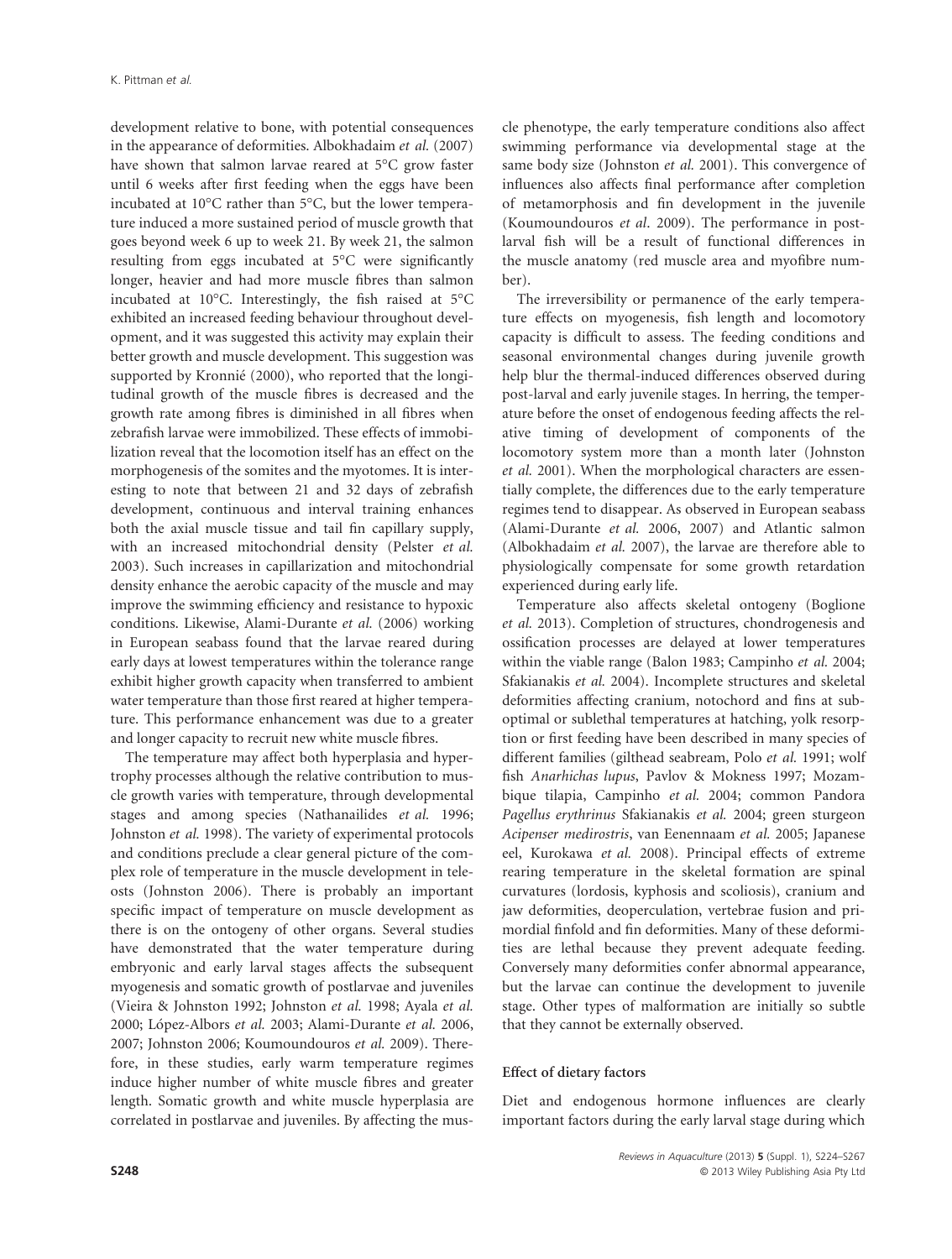high cellular diversification occurs. Dietary protein-, lipidand carbohydrate-specific compounds may exert significant changes in growth and morphology. As explained in previous sections, not only does the morphology of the digestive system change in response to the diet, but also dietary precursor nutrients (iodine and arachidonic acid) play critical roles in metamorphic synchrony, development, growth, survival and morphological changes in flatfish as well as other species (Hamre et al. 2007; Ribeiro et al. 2011). Cortisol is implicated in nutrient- and bone metabolism, energy allocation, immune response, learning and memory, and hydromineral regulation in the marine environment. Typical disturbances during sensitive early ontogeny, such as handling and crowding, act via dietary uptake, environment and these neuroendocrine axes to modify the adaptative development of an aquaculture fish species. Such modifications directly or indirectly related to dietary factors may be evidenced on different tissues and organs and functions as skeleton, musculature, respiratory capacity and reproduction.

#### Consequences on skeletal structures and anatomy

The skeletal structure consists of bones and cartilage and supports the structural integrity of the body, allowing locomotion and development. It also determines the morphology of the body. The skeletal development in bony fish (Teleostei) follows a conserved pattern in vertebrate evolution (Lall & Lewis-McCrea 2007). This process is intrinsically linked to morphogenesis, which implies a precise spatial and temporal expression of some specific genes, like Hox genes (a subset of homeobox genes) that are major actors in body patterning (limbs, vertebrae, craniofacial structures) (Krumlauf 1994). The genes involved in morphogenesis (which includes bone and cartilage differentiation) could be particularly sensitive to dietary modulations of some transcription factors during these temporal windows of development. Therefore, the same diet could have a different impact on morphogenesis if given to larvae at different ontogenetic periods.

Inadequate dietary vitamin A levels during early life can induce important modifications in skeletal structures. For example, Japanese flounder larvae fed with Artemia containing high concentrations of vitamin A at different developmental stages exhibited vertebral deformities when exposed to these high vitamin A doses during 25–27 dph, a period that corresponds to the notochord segmentation (Dedi et al. 1997). After this period, larval exposure to high dietary vitamin A levels did not induce any malformations. Similarly, Villeneuve et al. (2006) have shown that inadequate vitamin A or high HUFA levels in diets strongly affected sea bass larval morphogenesis when given earlier than 18 dph. High levels of dietary vitamin A delayed development and induced an up-regulation of retinoic acid

receptor retinoid  $\times$  receptor (R  $\times$  R- $\alpha$ ) and bone morphogenetic protein (BMP-4), gene regulation that is likely responsible for the reduction in the vertebrae number and the high level of deformities in the cephalic region. More recently, Mazurais et al. (2009) have revealed that the optimal level of retinol for harmonious ontogenesis fluctuates during European sea bass larvae development: the skeletal structures that develop earlier (like the skull structures) were less affected by low dietary vitamin A than those that develop later. However, very low dietary retinol levels altered morphogenesis through the modulation of Hox gene expression, at least for the pelvic fin.

Dietary regime can influence morphology, as has been shown in the cichlids Cichlasoma spp. and Geaphagus spp. for which the jaw and skull morphology responds to food type (Meyer 1987; Wimberger 1991). Similarly, when three-spined sticklebacks G. aculeatus were fed with large preys, they developed deeper heads and larger mouth gape (Day & McPhail 1996). In Artic charr Salvelinus alpinus, the choice of prey at first feeding can influence the anatomy of the head and mouthparts. In European sea bass larvae, vitamin levels in the early feeds affect the development of the spinal column and how the bones are formed (Mazurais et al. 2008): the higher the percentage of vitamin mix in the diet, the lower the percentage of vertebral column deformities, improving the formation of mineralized bone. At the highest experimental doses, the vitamin mix induced a 'sequence of coordinated growth factor expression, in which the expression of bone morphometric protein (BMP-4) preceded the expression of IGF-1, which stimulated the maturation of osteoblasts (revealed by high osteocalcin expression levels)' (Mazurais et al. 2008). When seabass larvae were fed low levels of vitamin mix, the resulting high levels of PPAR $\gamma$  (a dominant transcription factor of adipocyte precursors) converted some osteoblasts into adipocytes during the first 2 weeks of life. This loss of osteoblasts was postulated to have caused skeletal deformities and is a good example of how the pluripotency of early cells can be manipulated with long-term consequences (Mazurais et al. 2008).

These studies clearly showed how the timing of intake of certain nutrients and the feeding behaviour influence the skeletal structures development (with a risk of appearance of deformities) and durably determine the anatomy of the future juvenile fish. They are further a good example of how it is necessary to evaluate more than just growth or survival when designing larval diets.

Nutritional status has profound effects on the growth and development of somatic tissues, and particularly the skeletal muscle. Rodgers et al. (2003) showed that myostatin mRNA levels in tilapia larvae were sometimes elevated after a 3-day fast and significantly reduced with a longer fasting (6 days). Myostatin is known to regulate muscle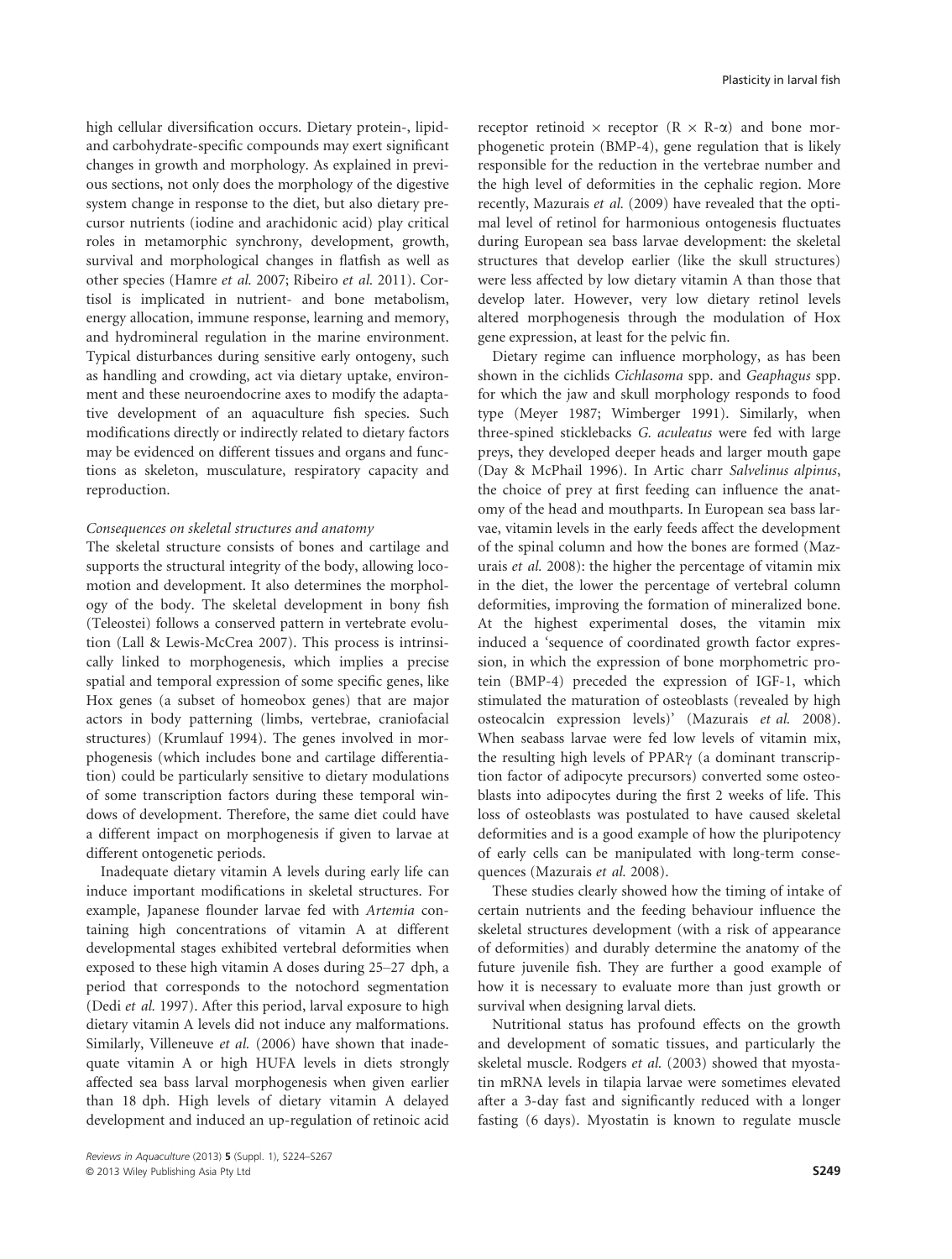growth and development, by inhibiting specifically myoblast proliferation via cell-cycle arrest (Thomas et al. 2000). The effect of nutrition has been mostly studied comparing extreme conditions, that is, fasting/feeding, which does not facilitate understanding of how to 'programme' (and improve) further skeletal muscle development. Recent results obtained in European sea bass (Alami-Durante et al. 2010) revealed that dietary vitamin D3 levels regulate the expression of different molecular actors involved in myogenesis (MRFs) and muscle structure (MHC). It remains to determine to what extent these molecular changes could affect the recruitment and the growth of the skeletal muscle fibres. Other dietary nutrients, like ascorbic acid, are worth studying; indeed, as this nutrient is a precursor of collagen, it could have a crucial role for muscle development in fish, particularly in the white myotomal muscle which exhibits a certain plasticity during larval period (Alami-Durante et al. 2006).

#### Consequences on metabolic pathways

High levels of dietary carbohydrates cannot be used efficiently by carnivorous teleosts, and this constitutes a real bottleneck for lowering the protein levels in feeds, proteins being naturally first used for energy purposes in carnivorous fish. More than 20–30% of digestible carbohydrates in diets induces prolonged post-prandial glycaemia and adversely affects growth in rainbow trout (Moon 2001). The general mechanisms for the digestion of carbohydrates, absorption and metabolism of glucose in carnivorous fish are not different from those in herbivorous or omnivorous fish, but the enzymes involved in carbohydrate metabolism seem to be less expressed and roughly regulated in the carnivorous species (Hemre et al. 2002). However, a certain adaptive ability of the digestive enzymes to respond to the level of the dietary starch exists in salmonids (Krogdahl et al. 2004), and it has to be pointed out that high levels of amylase and maltase are expressed during larval stages of omnivorous fish and are modulated by dietary glucides (Péres et al. 1998; Ma et al. 2005). This adaptation does not allow juvenile carnivorous fish to deal with high carbohydrates loads, because high dietary glucose does not induce a retro-inhibition of gluconeogenic enzyme expression, which is usually observed in omnivorous fish and nondiabetic animals (Panserat et al. 2002). An acute but short (few days) nutritional stimulus, that is, hyperglucidic diet, applied in early post-hatch life of trout induced a persistent positive effect on carbohydrate utilization at the digestive level, which was revealed at the juvenile stages by a higher persistent expression of amylase and maltase in early-stimulated fish compared with controls. The possible involvement of caudal-related homeo box 2 (Cdx2) and hepatocyte nuclear factor  $1 \alpha$  (HNF1 $\alpha$ ) in nutritional programming of fish larval intestinal genes has been suggested but has never been demonstrated and would constitute an interesting field for future research (Geurden et al. 2007). The fact that it was not possible to find any persistent effect on glucose transport or metabolism does not refute the existence of an early nutritional programming in fish. These data emphasize the need for further investigations to better define (i) the developmental windows where the nutritional stimulus could have the maximal effect on larvae, (ii) the duration of the glucidic stimulations and (iii) the possible mechanisms of this process.

There is notable variation between farmed fish species in their ability to synthesize HUFA. These fatty acids (with more than 18 carbons) play essential roles in metabolism of all animals: they determine the biophysical properties of the cell membranes, and they are also precursors of several biologically active eicosanoids including prostaglandins, thromboxanes and leukotrienes (Gill & Valivety 1997). Freshwater species and salmonids are able to synthesize EPA and DHA by fatty acid elongation and desaturation from short n-3 fatty acids, but this pathway is not functional in marine fish (Geay et al. 2010). It is necessary to supply such n-3 HUFA in the feeds in order to allow fish survival and also to maintain a certain level of n-3 HUFA in fish flesh (for both marine and freshwater species). Worldwide supplies of fish oils and meals from capture fisheries have reached their sustainable limits, forcing industries to look for alternative lipid sources for use in marine fish diets. Consequently, there is a considerable interest in producing fish species or fish strains able to synthesize n-3 HUFA, in order to lower the dependency of fish aquaculture on fisheries and maintain the human health value of aquaculture species.

Although many fatty acid desaturase genes may be found in some marine fish species, the fatty acid desaturation pathway exhibits an apparent deficiency. This deficiency could be the result of relaxation of constraints on a prototypic pathway in an environment providing a diet naturally rich in HUFA (Hastings et al. 2001). Vagner et al. (2009) showed a persistent elevated expression of delta-6 desaturase (D6D) gene in European sea bass that have been fed during the larval period with a diet incorporating a low level of n-3 HUFA, compared with a control group without any early nutritional conditioning. These authors suggested the involvement of PPAR in the D6D mRNA level stimulation and concluded that it is possible to influence juvenile fish metabolism by a nutritional conditioning during the larval stage. However, such nutritional conditioning had no significant effect on juvenile growth and lipid composition. As already evoked for glucose metabolism, the early-programming process is very promising in terms of practical applications, but needs further studies in fish larvae.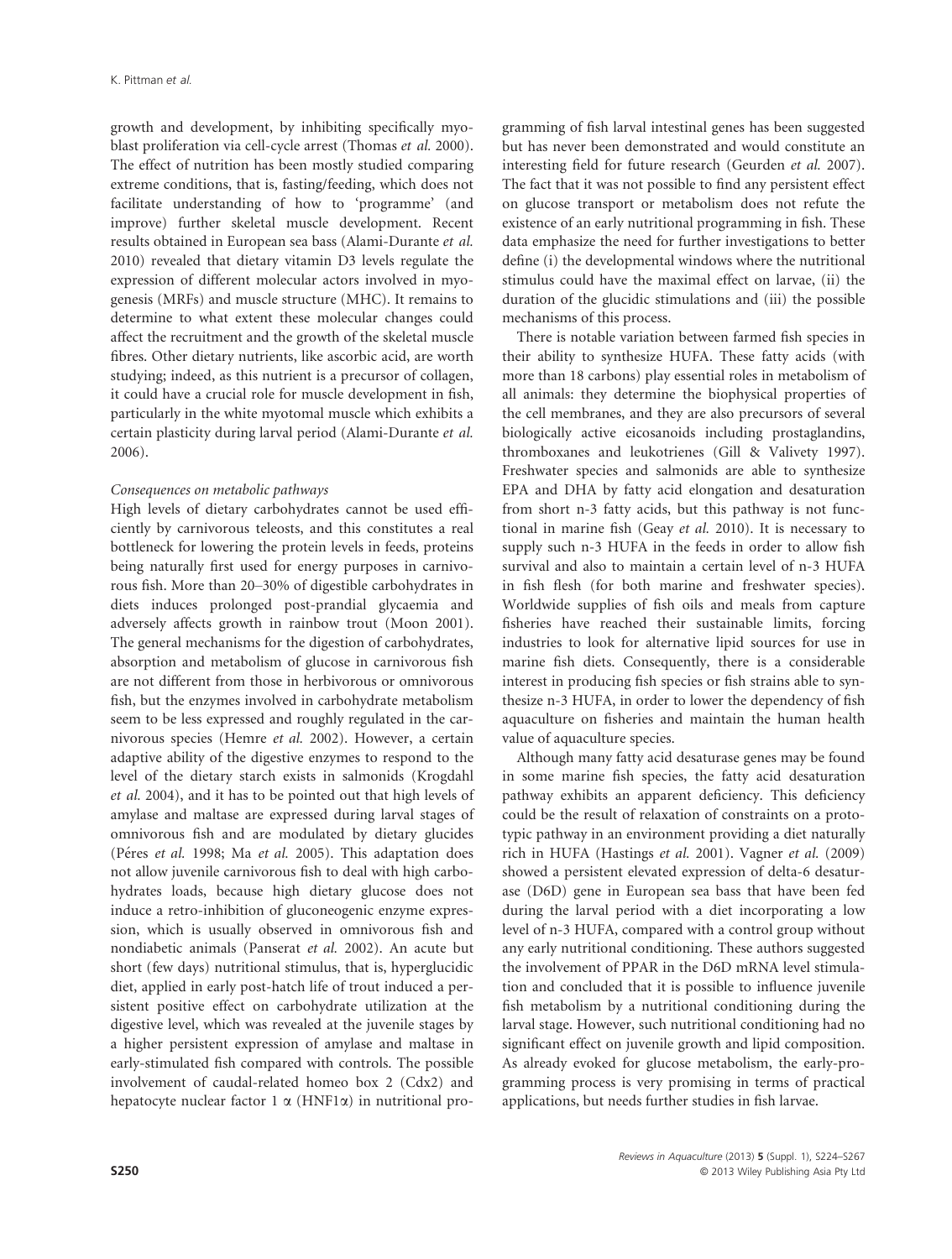# Consequences on cardiovascular performance

Cardiac activity can either be determined by a genetic programme alone or be responsive to environmental and epigenetic factors early on. Indeed, many studies have shown that the ultimate phenotype also depends on environmental influences like temperature or oxygen saturation (Pelster et al. 2003). In developing zebrafish larvae, Schwerte et al. (2005) have reported that clutch effects caused by maternal and/or genetic influences can affect some early developmental parameters like blood cell concentration and cardiac performance (heart rate, stroke volume and cardiac output). In particular, they have revealed an effect of maternal nutrition on heart performance and blood cell concentration in the offspring of parent animals fed with either compound diet or live preys. Such changes in cardiac physiology may contribute to improve the aerobic capacity of the fish and may then improve the resistance to hypoxic conditions as suggested by Pelster et al. (2003).

# Consequences in reproduction

Effects of recent or current nutrition and of environmental factors on the reproductive performance of many species have long been recognized, and this knowledge has likely been applied to maximize the production of domestic species. However, it is only recently that we have a clearer picture of the importance of factors acting at early developmental stages, especially nutrition, in the programming of the reproductive function (Rhind et al. 2001). Reproduction of animals can be affected by several factors acting at different stages of development, which are mediated by changes in the HPG axis (Davies & Norman 2002). Gonadotropins constitute an important group of pituitary regulatory hormones which comprise luteinizing hormone (LH) and follicle-stimulating hormone (FSH). The secretion of gonadotropin hormones is controlled by the GnRH pulse generator that is an integrator of hormonal, metabolic and neural signals. Experimental data in mammals (and observations in humans) revealed that early life exposures influence the development and functioning of the HPG from a programming perspective. The effects of nutrition on the reproductive health of fish have not been well studied (Migaud et al. 2013), especially in comparison with the effects of other environmental factors. However, at earlier stages of foetal development, the normal ontogeny of gonadal development and function can be disrupted by under-nutrition on the process of tissue differentiation or the influence of endocrine disrupting compounds. Clearly, any effect of under-nutrition on the process of tissue differentiation, gonad formation and the establishment of associated enzyme systems is likely to have a fundamental effect on the subsequent function of these organs (Rhind et al. 2001). This kind of work has to be undertaken in fish species to investigate the effects of different dietary components as proteins and other specific nutrients (like HUFA and vitamins), to identify the critical developmental periods and the relationships between developmental abnormalities and adult reproductive performance.

# Integrating the effect of external factors

It is clear that no single factor is at work and different levels of biological organization function in concert for the survival of the organism. The combination of signals from the tank colour and the photic environment act via the neuroendocrine systems involved in feeding behaviour and growth (POMC, MCH, GnRH) as exemplified by barfin flounder Verasper moseri which grow better in white tanks than in black, and better under green light than under red (Takahashi et al. 2009). Rearing halibut larvae under continuous light accelerated the appearance of haemoglobin in the circulation of metamorphosing halibut larvae and gave a higher frequency of normal pigmentation and higher survival than did a 12L:12D regime (Solbakken & Pittman 2004). The interaction between ontogeny, photoperiod and endocrinology should be further investigated (Falk-Petersen 2005). Even here there may be evidence of latitudinal adaptation and evolution, such that species or populations from high latitudes have different response mechanisms than do those from low latitudes. The phenotypic differences due to changing environmental factors during the early stages of development are particularly evident in larvae that have undergone suboptimal dietary conditions during early weaning experiments (Murray et al. 2010; Fig. 5).

A very concrete example of how growth can be increased is given for cod, G. morhua, which increased their harvest weight through short-term manipulations, at the larval stage, of natural feeds, temperature and salinity (Imsland et al. 2011). This study was the first to be able to retrospectively analyse the growth response of cod during and after fixed environmental and dietary manipulations on random family effects. Briefly, the cod larvae fed zooplankton during c. 30 days after hatching were 12% heavier than those of the groups fed rotifers, a not-unexpected result. Early rearing temperature manipulations gave up to 24% heavier fish. Importantly, the growth differences persisted over the next 26 months and the long-term growth trajectories were significantly affected by the early limited treatment. Digging deeper into the data, the authors found that size variation at the end of the laboratory trial was largely explained by the different first feeds (16.7%), the temperature (39.7%) and the salinity (30.8%), but not by family. This was in contrast to the long-term trial when growth variation was explained by family (30.1%) and early life conditions explained 16% of the variations in growth. Imsland et al.'s (2011) study indicates that the magnitude of the parental effect on growth in cod is dependent on rearing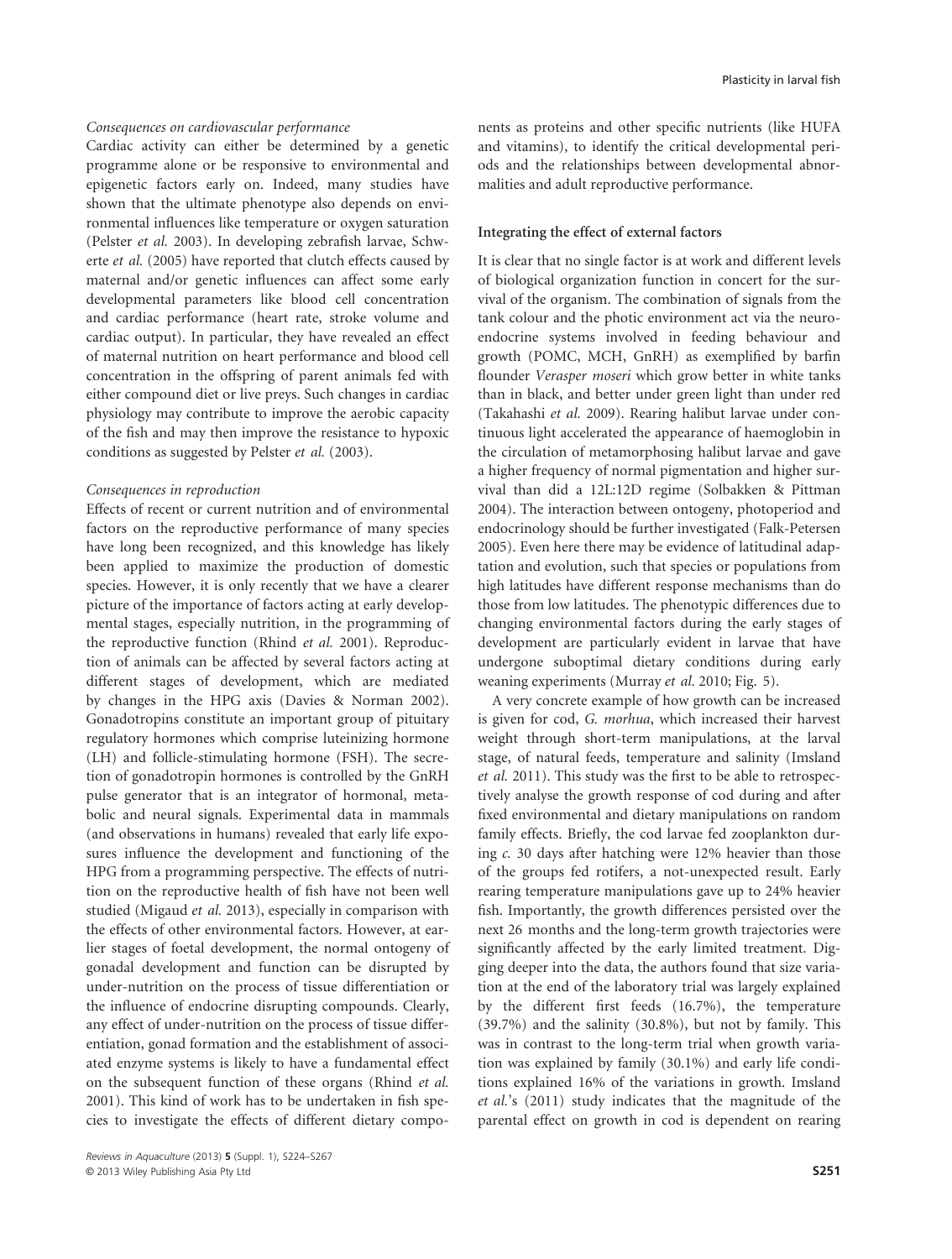

Figure 5 Phenotypic differences in size and pigmentation in 53 dph postlarvae of Atlantic halibut between early-weaned and control fish at the end of the trial. (a) Trial group weaned at 32 days post-first feeding; (b) trial group weaned at 43 days post-first feeding; (c) control fish fed on live prey (from Murray et al. 2010, with permission).

environment and life stage. Imsland et al. (2011) clearly state that environmentally related differences in growth in the 0-year group are mirrored in size differences at harvest several years later, and that diet and environmental manipulation during the first-feeding period account for nearly 90% of the growth differences in the early juvenile period.

When the ease with which natural, simple, cheap and brief changes in the early life of a marine fish can improve harvest weight years later are contrasted with the intense effort needed to bring a fast-growing transgenic salmon to market  $(AquAdvantage<sup>TM</sup>, Aquabounty Technologies, Waltham,$ MA, USA), the choice of research avenues seems starkly obvious. There has been extremely little research on salmon larval development despite the significant industrial development. Enhancing the long-term scope for growth using the natural plasticity of fish larvae requires a better understanding than we currently have, yet there is a wide range of applications for fisheries and for culture.

Summarizing, altered size and shape are the main visible impacts of the rearing temperature on fish larvae and early juveniles, although it is difficult to separate the influence of other environmental factors and the parallel consequences of the feeding activity. Modification of the relative timing of development of organs and tissues due to temperature is usually reflected as changes in mass and total length. Size is considered a better index or predictor of development status than age as observed in many species (Amara & Lagardere 1995; Fuiman et al. 1998; Fernández-Díaz et al. 2001; Campinho et al. 2004; Hatchinson & Hawkins 2004; Sæle & Pittman 2010). However, thermal-induced changes may also alter the development status reached at a given size (Johnston et al. 2001; Choa et al. 2010). All these factors point to a continuing and indeed increasing need for careful multidisciplinarity when examining factors influencing the larval stages of marine fish. They are the basis for future fish stocks, whether captured or cultured.

# Conclusions

The number of fish species examined is extremely limited relative to the number which exist. Most of those examined are phylogenetically distant from each other, with wide inherent variations in developmental strategy. The fish larval stage is a crucial one, integrating the genotype consequences of the FSGD with influences from the environment on up- and down-regulation of genes in pluripotent or undifferentiated cells and using a variety of paralog genes to go through metamorphosis to become a functional juvenile. The bases of the next generation, the primordial germ cells, are also affected by the experiences of the parent fish in its larval stage. The understanding of the multiple sources of plasticity is a necessary focus of research. Such knowledge will be the basis of the next generation of scientific advances in aquaculture and is equally important to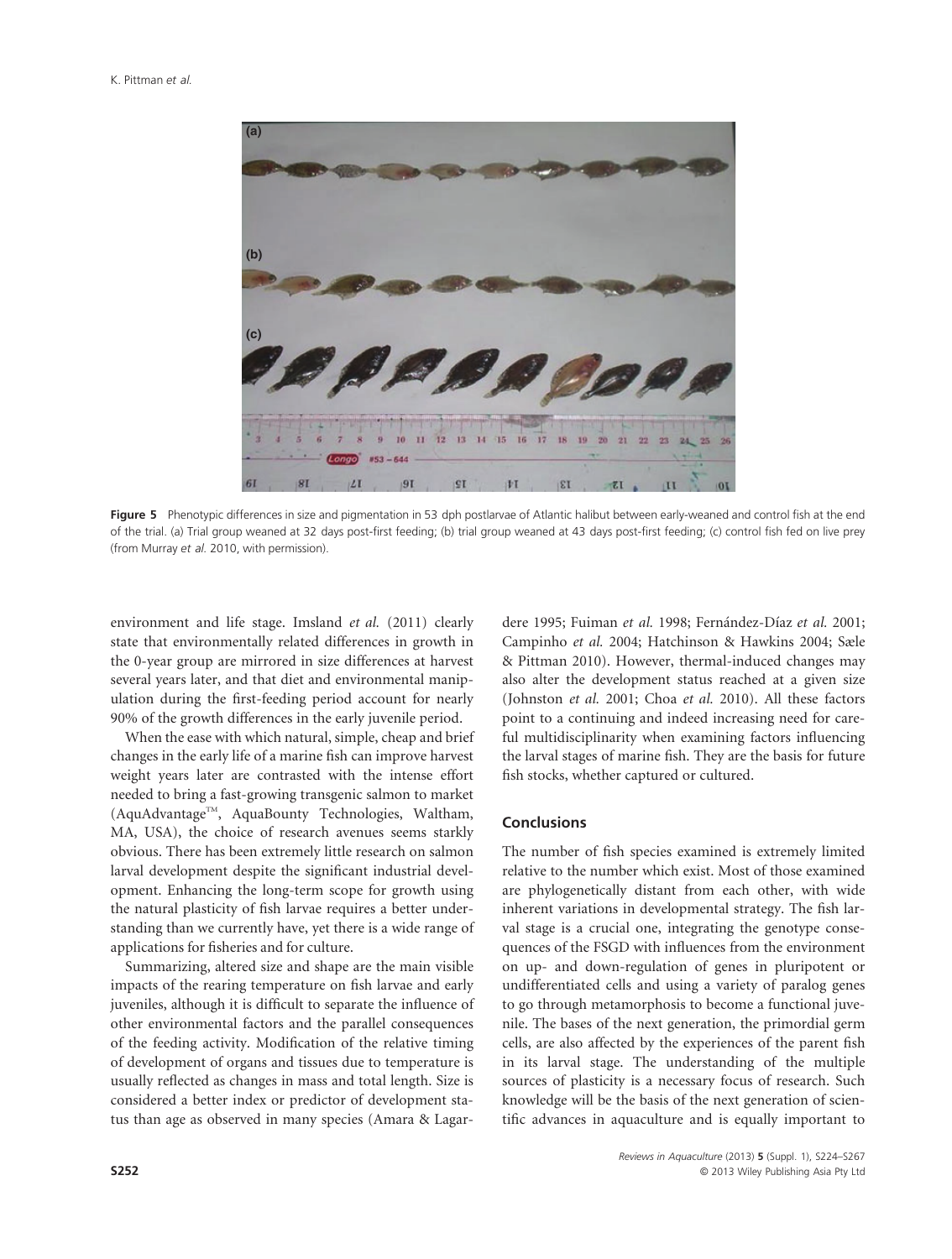incorporate into aquaculture, fisheries and ecosystem management strategies. Morphological and physiological plasticity could be beneficial or detrimental depending on the final anthropogenic interest (better growth, good aspect, sustainability, etc). Only a deep knowledge of the mechanisms driving these processes will allow the evolution of appropriate management strategies to attain specific objectives.

Epigenetics is a burgeoning area in developmental physiology, and embryonic and larval fish are well suited for the study of programming effects, particularly as they influence physiological functions. Most of the programming studies conducted with larvae fish concern the development of the axial musculature, cardiovascular performance, metabolism of carbohydrates and lipids, and hypoxic tolerance (not reviewed here).

There is a great opportunity for many diverse larval models exhibiting very different adaptation processes to environmental and nutritional changes. Zebrafish has become a standard for studying and modelling vertebrate development, but its characteristics and adaptational responses cannot be extrapolated to all vertebrates or even to all fish. The fact that important information on genome and gene expression is now available for several fish species offers great opportunities not only for the understanding of evolution and development but also for its practical applications to the fields of ecosystem regulation, fisheries management and aquaculture production of robust healthy fish. Major research questions remain to be resolved: the genotypic determinants of environmental sensitivity during the developmental period, the identification of the key regulatory genes and the epigenetic processes involved in phenotypic plasticity.

One relevant subject is how to access to this information without altering the functioning of these mechanisms. Generally, the laboratory experiments with developing fish larvae modify and simplify the environmental and feeding conditions of wild habitats. Natural trends and rhythms of environmental factors are usually eliminated or reduced to a minimum so as to optimize those parameters supposedly giving the best growth. The importance of such environmental fluctuations and cycles for a correct signalling and the adequate coordination of early developmental processes has been recently evidenced (Vallone et al. 2007; Villamizar et al. 2009; Blanco-Vives et al. 2010).

The offered food is also far from being as varied and complete: the short live food chain used in the industry and in most of the research work may lack of some essential nutrients (Hamre et al. 2008b; Conceição et al. 2010), while experimental microdiets for first-feeding larvae are still unable to support efficiently the development at these very early stages in most species (Yúfera et al. 2005; Seiliez et al. 2006; Kolkovski 2008). All these modifications bias and

skew growth results and accompanying measures. But in addition, the theoretical developmental programme can become imbalanced due to the alteration of the timing and sequence of signalling for specific developmental events. During this fast-growing larval stage, it is difficult to isolate one single physiological parameter from the whole. Different values of a particular abiotic or nutritional factor usually affect both the developmental rate and the somatic growth in similar degree, although in some cases, development and growth progress independently. Consequently, the status attained at a given age could be quite different depending on a number of factors. This is particularly evident when comparing changes in levels of biochemical activities and gene expression. Important sequential changes in gene expression occur during early development in fish reared under standard rearing conditions (Darias et al. 2008; Douglas et al. 2008; Manchado et al. 2008). When testing different feeds, the differential expression can be dramatic. Murray et al. (2010) working with halibut postlarvae and Yúfera et al. (2008) working with Senegal sole larvae found that most of the genes involved in replication, translation and cell proliferation were downregulated in fish fed an experimental microdiet relative to controls fed on live prey. Unfortunately, it is not always possible to have a complete sample's sequence during a developmental study without compromising other biological variables of the experiment. Therefore, it is difficult to separate developmental changes from treatment effect. In other words, the measured value of a particular biological variable could be higher or lower due to the effect of the treatment or simply because the size of the larvae differs among treatments.

On the other hand, faster growth does not necessarily mean an equilibrated development, and it can mask important defects that will be evident in later life. Mesocosm experiments could provide a reasonable approach to this research preventing potential negative effects of crowding and keeping an almost-natural environmental regime, but this system is not useful for testing several treatments simultaneously. Moreover, a good knowledge of the developmental consequences of the intensive fish larval rearing is also important for designing industrial protocols assuring the production of well-developed and healthy juveniles. Parallel advances with different approaches may help to solve the development puzzle and how the regulatory genes are working at these early stages.

Besides the interesting perspective in animal production offered by epigenetic studies, the results provide valuable insight into the ecological importance of this natural biological process. Epigenetics provides a mechanism for individual adaptations during development in response to cues about future environment. These adaptations alter the developmental programme in a manner that generates novel phenotypes. The fish-specific whole-genome dupli-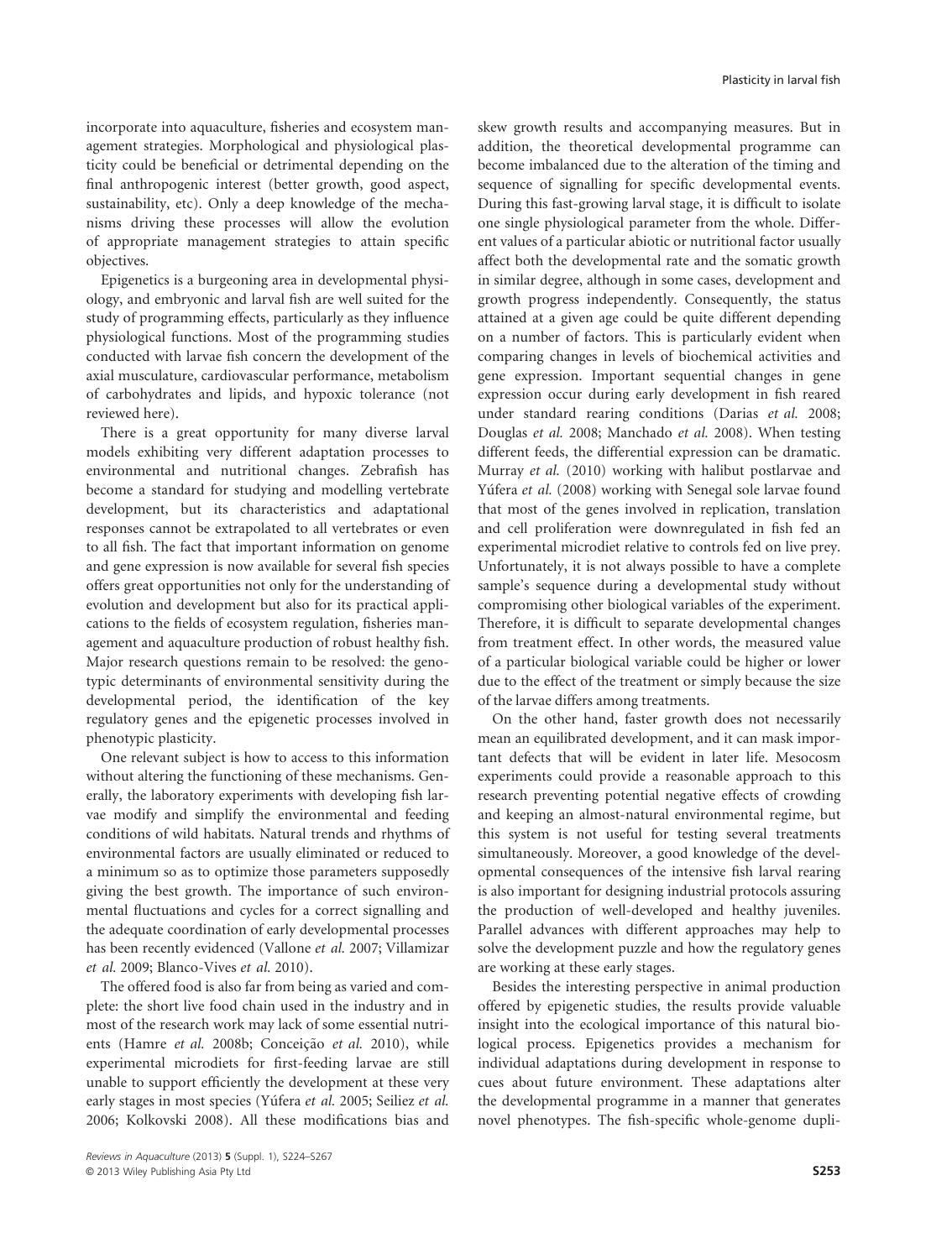cation, which took place hundreds of millions of years ago, has led to a greater variety in teleosts than in any other vertebrate group, and this is clearly reflected in the variety of molecular pathways used in central physiological pathways, even those which are involved in generally conserved processes like metamorphosis. This allows the production of different phenotypes from a single genome more rapidly than could be achieved by mutation or selection. For fish, one could argue that evolution and mutation never produce phenotypes, only genotypes, and that phenotypes are always produced rapidly, 'on demand' so to speak.

In the context of global climate change, the physiological plasticity of fish larvae will be a key mechanism for species survival and adaptation to environmental conditions and anthropogenic influences. Several decades of research in aquaculture have let us understand the fish as animals better than we ever have from millennia of fishing. Fish larvae have a plethora of undifferentiated cell types and undifferentiated organ functions. It is abundantly clear that environmental influences will affect much more than patterns of larval drift in the oceans and recruitment to the fishable stock (Pankhurst & Munday 2011). The plasticity of larval developmental responses may also extend into subsequent generations through impacts on the primordial germ cells already carried by the larvae. One can argue that the impact of environmental cues has already been extensively investigated for species of economic and/or ecological importance, but few studies have been performed on marine fish larvae and fewer still at the genomic level (Mazurais et al. 2011; Yúfera et al. 2012; García Fernández et al. 2013). This is a significant hole in our understanding because even a small rise in temperature can modify physiological functions and behaviours in fish (Roessig et al. 2004), both in the current and in the future generations. This review's outline of the burgeoning importance of fish larvae as the basis of multiple industries and conservation efforts does not yet take into account the prevalence of acidification, persistent organic pollutants and other external factors.

Fish larvae are the basis for juvenile production, growout fish and fishable stocks. Knowledge of the subtlety of adaptations to local conditions experienced by the larval stage should inform management processes, especially with regard to growth, reproduction and the physiology of feed conversion efficiencies. Larval ontogenesis is affected by both environment and anthropogenic changes, and the adaptation can occur at many levels of biological organization and from many variables acting alone or in synergy. Inherent in fish larval plasticity is the difficulty of interpreting genomic results. While the FSGD allows a wealth of responses, candidate genes require functional annotation in each fish species, because neofunctionalization can have occurred in nonmodel species. Furthermore, the small size of marine fish larvae encourages pooling and homogenization of whole larvae, whereas interpretation of results benefits from dissection of specific tissues, organs or cell types in stage-specific individuals. Recent advances in microdissection allow such discrimination, and we are beginning to understand the 'internal dialogue' of fish ontogeny.

It is our hope that this review of some of the known influences and pathways used by fish larvae to adapt to their surroundings will encourage a more sensitive appreciation of this vital yet vulnerable life stage, in both aquaculture and fisheries. It is a growing truism that fish have the molecular vocabulary to survive in a new world perhaps better than we will.

# Acknowledgements

This study benefited from participation in LARVANET COST action FA0801 (EU RTD framework Programme). M.Y. received financial support from the Spanish National Scientific Research Plan MINECO + FEDER/ERDF (projects AGL2011-23722 and Consolider Ingenio 2010 Program-Project Aquagenomics CSD2007-0002), and L.R. acknowledges Ciencia 2008 Programme (FCT, Portugal). We thank Mr. Truls Wergeland for his inestimable help in the preparation of the figures.

# References

- Able K, Sakowicz GP, Lamonaca JC (2009) Scale formation in selected fundulid and cyprinodontid fishes. Ichthyology Research 56: 1–9.
- Akhundov MM, Fedorov KE (1990) Early gameto- and gonadogenesis in sturgeons: 1. Criteria of comparative assessment of gonad development in young individuals with reference to Acipenser gueldenstaedti. Journal of Ichthyology 30: 963–973.
- Alami-Durante H, Rouel M, Kentouri M (2006) New insights into temperature-induced white muscle growth plasticity during Dicentrarchus labrax early life: a developmental and allometric study. Marine Biology 149: 1551–1565.
- Alami-Durante H, Olive N, Rouel M (2007) Early thermal history significantly affects the seasonal hyperplastic process occurring in the myotomal white muscle of Dicentrarchus labrax juveniles. Cell and Tissue Research 327: 553–570.
- Alami-Durante H, Cluzeaud M, Mazurais D, Zambonino-Infante JL (2010) Dietary vitamin D3 level affects the expression of myogenic regulatory factors and myosin heavy chain in European sea bass larvae. Poster, 9th International Congress on the Biology of Fish, Barcelona, 5–9 July 2010.
- Albokhadaim I, Hammond CL, Ashton C, Simbi BH, Bayol S, Farrington S et al. (2007) Larval programming of post-hatch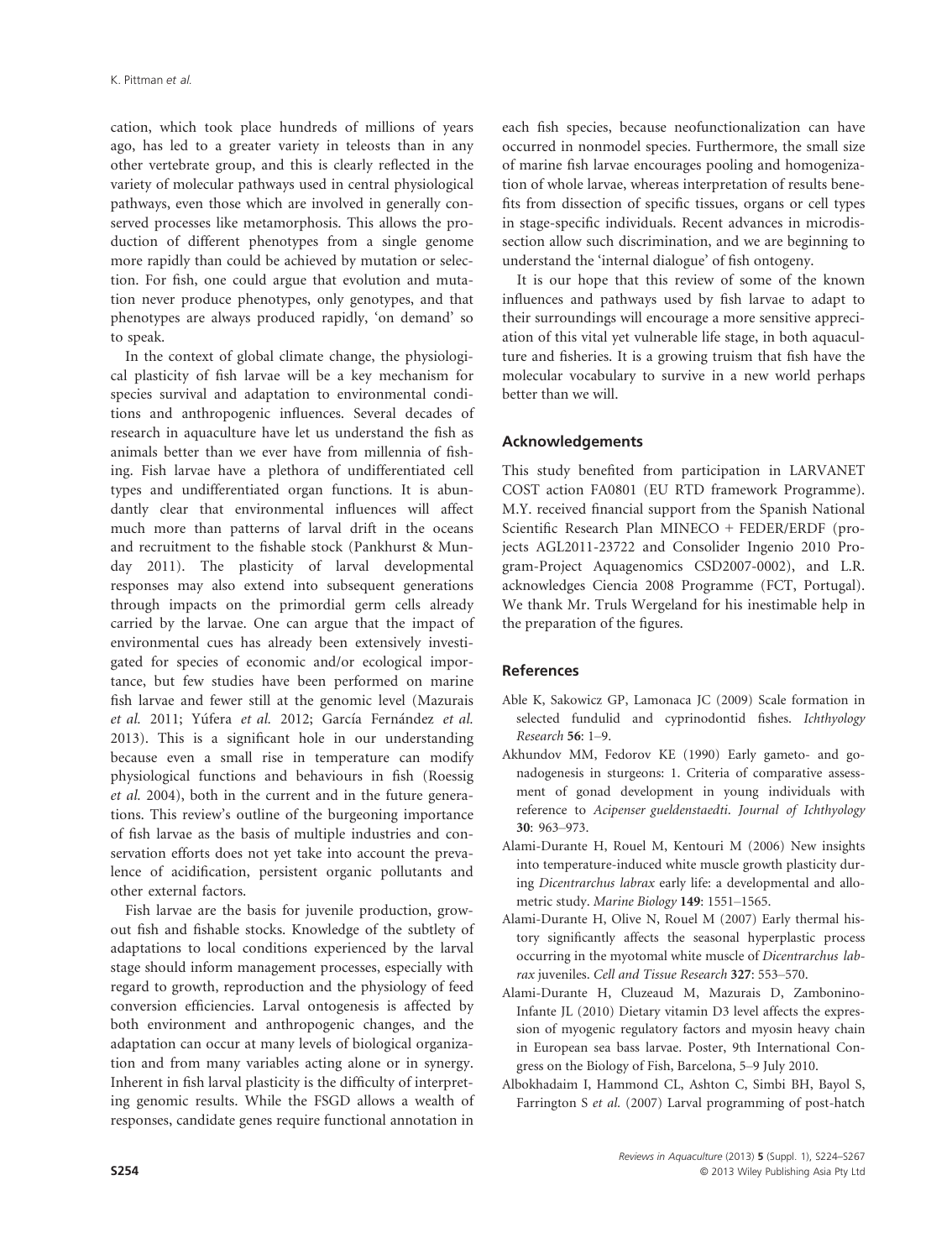muscle growth and activity in Atlantic salmon (Salmo salar). Journal of Experimental Biology 210: 1735–1741.

- Alderman SL, Bernier NJ (2009) Ontogeny of the corticotropinreleasing factor system in zebrafish. General and Comparative Endocrinology 164 (1): 61–69.
- Alsop D, Vijayan MM (2008) Development of the corticosteroid stress axis and receptor expression in zebrafish. American Journal of Physiology. Regulatory, Integrative and Comparative Physiology 294: R711–R719.
- Alsop D, Vijayan MM (2009) Molecular programming of the corticosteroid stress axis during zebrafish development. Comparative and Biochemical Physiology 153A: 49–54.
- Amara R, Lagardere F (1995) Size and age at the onset of metamorphosis in sole (Solea solea L.) of the Gulf of Gascogne. ICES Journal of Marine Science 52: 247–256.
- Anken RH (2006) On the role of the central nervous system in regulating the mineralisation of inner-ear otoliths of fish. Protoplasma 229: 205–208.
- Applebaum SL, Wilson CA, Holt GJ, Nunez BS (2010) The onset of cortisol synthesis and the stress response is independent of changes in CYP11B or CYP21 mRNA levels in larval red drum (Sciaenops ocellatus). General and Comparative Endocrinology 165 (2): 269–276.
- Applebaum SL, Finn RN, Faulk CK, Holt GJ, Nunez BS (2012) Developmental expression, differential hormonal regulation and evolution of thyroid and glucocorticoid receptor variants in a marine acanthomorph teleost (Sciaenops ocellatus). General and Comparative Endocrinology 176: 39–51.
- Arkhipchuk VV (1995) Role of chromosomal and genome mutations in the evolution of bony fishes. Hydrobiological Journal 31: 55–65.
- Arul V (1991) Effect of temperature on yolk utilization of Channa striatus. Journal of Thermal Biology 16: 1–5.
- Atalah E, Hernandez-Cruz CM, Benitez-Sánchez T, Ganga R, Roo J, Izquierdo M (2011) Importance of dietary arachidonic acid and eicosapentaenoic acid for culture performance of gilthead seabream (Sparus aurata) larvae. Aquaculture Research 42 (9): 1279–1288.
- Auperin B, Geslin M (2008) Plasma cortisol response to stress in juvenile rainbow trout is influenced by their life history during early development and by egg cortisol content. General and Comparative Endocrinology 158: 234–239.
- Ayala MD, López-Albors O, Gil F, Latorre R, Vázquez JM, García-Alcazar A et al. (2000) Temperature effects on muscle growth of the axial musculature of sea bass (Dicentrarchus labrax L.). Anatomical and Histological Embryology 29: 235–241.
- Azuma T, Takeda K, Doi T, Muto K, Akutsu M, Sawada M et al. (2004) The influence of temperature on sex determination in sockeye salmon Oncorhynchus nerka. Aquaculture 234: 461– 473.
- Bachvarova RF, Crother BI, Johnson DA (2009) Evolution of germ cell development in tetrapods: comparison of urodeles and amniotes. Evolution and Development 11 (5): 603–609.
- Balon EK (1983) Epigenetic mecanisms: reflections on evolutionary processes. Canadian Journal of Fisheries and Aquatic Sciences 40: 2054–2058.
- Balon EB (1990) Epigenesis of an epigeneticist: the development of some alternative concepts on the early ontogeny and evolution of fishes. Guelph Ichthyology Reviews 1: 1–48.
- Barry TP, Malison JA, Held JA, Parrish JJ (1995) Ontogeny of the cortisol stress response in larval rainbow trout. General and Comparative Endocrinology 97: 57–65.
- Barton BA, Iwama GK (1991) Physiological changes in fish from stress in aquaculture with emphasis on the stress response and effects of corticosteroids. Annual Reviews of Fish Diseases 1: 3– 36.
- Bessonart M, Izquierdo MS, Salhi M, Hernández-Cruz CM, Gonzalez MM, Fernández-Palacios H (1999) Effect of dietary arachidonic acid levels on growthand survival of gilthead sea bream (Sparus aurata L.) larvae. Aquaculture 179: 265–275.
- Bezault E, Clota F, Derivaz M, Chevassus B, Baroiller JF (2007) Sex determination and temperature induced sex differentiation in three natural populations of Nile tilapia (Oreochromis niloticus) adapted to extreme temperature conditions. Aquaculture 272 (Suppl 1): S3–S16.
- Bichsel Y, von Gunten U (1999) Determination of Iodide and Iodate by Ion Chromatography with Post column reaction and UV/Visible detection. Analytical Chemistry 71: 34–38.
- Blanco-Vives B, Villamizar N, Ramos J, Bayarri MJ, Cherenguini O, Sanchez-Vazquez FJ (2010) Effect of daily thermo- and photo-cycles of different light spectrum on the development of Senegal sole (Solea senegalensis) larvae. Aquaculture 306: 137–145.
- Blanton ML, Specker JL (2007) The hypothalamic–pituitary– thyroid (HPT) axis in fish and its role in fish development and reproduction. Critical Reviews in Toxicology 37: 97–115.
- Blaser H, Reichman-Fried M, Castanon I, Dumstrei K, Marlow FL, Kawakami K et al. (2006) Migration of zebrafish primordial germ cells: a role for myosin contraction and cytoplasmic flow. Developmental Cell 11: 613–627.
- Blaxter JHS, Hempel G (1963) The influence of egg size on herring larvae (Clupea harengus, L.). Journal du Conseil Permanent International Pour l'Exploration de la Mer 28: 211–240.
- Blázquez M, Zanuy S, Carillo M, Piferrer F (1998) Effects of rearing temperature on sex differentiation in the European sea bass (Dicentrarchus labrax L.). Journal of Experimental Zoology 281: 207–216.
- Bodinier C, Sucré E, Lecurieux-Belfond L, Blondeau-Bidet E, Charmantier G (2010) Ontogeny of osmoregulation and salinity tolerance in the gilthead sea bream Sparus aurata. Comparative Biochemistry and Physiology, Part A 157: 220– 228.
- Boeuf G, LeBail PY (1999) Does light have an influence on fish growth? Aquaculture 177: 129–152.
- Boeuf G, Payan P (2001) How should salinity influence fish growth? Comparative Biochemistry and Physiology, Part C 130: 411–423.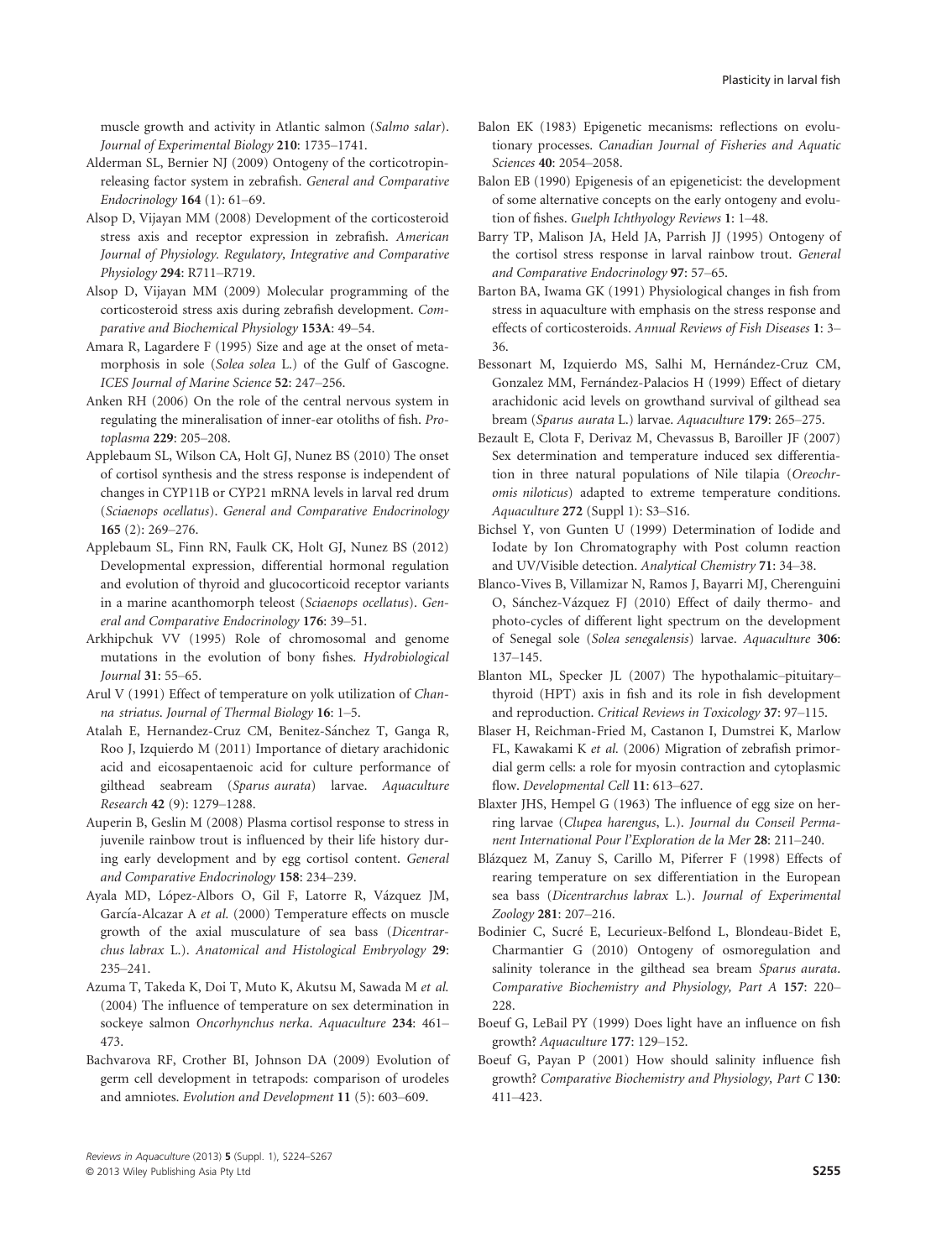- Boglione C, Gisbert E, Gavaia P, Witten PE, Moren M, Fontagne S et al. (2013) A review on skeletal anomalies in reared European fish larvae and juveniles. Part 2: main typologies, occurrences and causative factors. Reviews in Aquaculture (in press).
- Bowen CA, Bronte CR, Argyle RL, Adams JV, Johnson JE (1999) Vateritic sagitta in wild and stocked Lake trout: applicability to stock origin. Transactions of the American Fisheries Society 128: 929–938.
- Braasch I, Brunet F, Wolff JN, Schartl M (2009) Pigmentation pathway evolution after whole-genome duplication in fish. Genome Biology and Evolution 1: 479–493.
- Bransden MP, Butterfield GM, Walden J, McEvoy LA, Bell JG (2005) Tank colour and dietary arachidonic acid affects pigmentation, eicosanoid production and tissue fatty acid profile of larval Atlantic cod (Gadus morhua). Aquaculture 250: 328– 340.
- Brown DD (1997) The role of thyroid hormone in zebrafish and axolotl development. Proceedings of the National Academy of Sciences of the United States of America 94: 13011–13016.
- Brown CL, Kim BG (1995) Combined application of cortisol and triiodothyronine in the culture of larval marine finfish. Aquaculture 135: 79–86.
- Buddington RK, Krogdahl A, Bakke-McKellep AM (1997) The intestines of carnivorous fish: structure and functions and the relations with diet. Acta Physiologica Scandinavica 161: 67–80.
- Bumaschny VF, de Souza FSJ, Lopez Leal RA, Santangelo AM, Baetscher M, Levi DH et al. (2007) Transcriptional regulation of pituitary POMC is conserved at the vertebrate extremes despite great promoter sequence divergence. Molecular Endocrinology 21 (11): 2738–2749.
- Burdge GC, Lillycrop KA (2010) Nutrition, epigenetics, and developmental plasticity: implications for understanding human disease. Annual Review of Nutrition 30: 315–339.
- Burel C, Boujard T, Escaffre M, Kaushik SJ, Boeuf G, Mol K et al. (2000) Dietary low-glucosinolate rapeseed meal affects thyroid status and nutrient utilization in rainbow trout (Oncorhynchus mykiss). British Journal of Nutrition 83: 653–664.
- Buxton CD, Garratt PA (1990) Alternative reproductive styles in seabreams (Pisces: Sparidae). Environmental Biology of Fishes 28: 113–124.
- Cahu C, Zambonino-Infante JL (1995) Maturation of the pancreatic and intestinal digestive functions in sea bass (Dicentrarchus labrax): effect of weaning with different protein sources. Fish Physiology and Biochemistry 14: 431–437.
- Campinho MA, Moutou KA, Power DM (2004) Temperature sensitivity of skeletal ontogeny in Oreochromis mossambicus. Journal of Fish Biology 65: 1003–1025.
- Campinho MA, Galay-Burgos M, Sweeney GE, Power DM (2010) Coordination of deiodinase and thyroid hormone receptor expression during the larval to juvenile transition in sea bream (Sparus aurata, Linnaeus). General and Comparative Endocrinology 165: 181–194.
- Catalán IA, Folkvord A, Palomera I, Quílez-Badía G, Kallianoti F, Tselepides A et al. (2010) Growth and feeding patterns of European anchovy (Engraulis encrasicolus) early life stages in the Aegean Sea (NE Mediterranean). Estuarine, Coastal and Shelf Science 86: 299–312.
- Chambers RC, Leggett WC (1987) Size and age at metamorphosis in marine fishes: an analysis of lab-reared winter flounder Pseudopleuronectes americanus with a review of variations in other species. Canadian Journal of Fisheries and Aquatic Sciences 44: 1936–1947.
- Chambers RC, Leggett WC (1996) Maternal influences in variation in egg sizes in temperate marine fish. American Zoologist 36: 180–196.
- Charlesworth D, Mank JE (2010) The birds and the bees and the flowers and the trees: lessons from genetic mapping of sex determination in plants and animals. Genetics 186: 9–31.
- Chiba H, Nakamura M, Iwata M, Sakuma Y, Yamauchi K, Parhar IS (1999) Development and differentiation of gonadotropin hormone-releasing hormone neuronal systems and testes in the Japanese eel (Anguilla japonica). General and Comparative Endocrinology 114: 449–459.
- Choa BI, Carter CG, Battaglene SC (2010) Effects of temperature regime on growth and development of post-larval stripped trumpeter (Latris lineata). Aquaculture 305: 95–101.
- Comerford S, Brophy D, Fox CJ, Taylor N, van der Veer H, Nash RDM et al. (2013) Growth rates and pelagic phase durations of larval plaice (Pleuronectes platessa) in three regions of the North East Atlantic. Marine Ecology Progress Series 476: 215– 226.
- Conceição LEC, Yúfera M, Makridis P, Morais S, Dinis MT (2010) Live feeds for early stages of fish rearing. Aquaculture Research 41: 613–640.
- Conover DO, Kynard BE (1981) Environmental sex determination – interaction of temperature and genotype in a fish. Science 213: 577–579.
- Copeman LA, Parrish CC, Brown JA, Harel M (2002) Effects of docosahexaenoic, eicosapentaenoic and arachidonic acids on the early growth, survival, lipid composition and pigmentation of yellowtail flounder (Limanda ferruginea): a live food enrichment experiment. Aquaculture 210: 285–304.
- Dale T (1984) Embryogenesis and growth of otoliths in the cod (Gadus morhua L.). Flodevigen Rapportser 1: 231–250.
- Darias MJ, Zambonino-Infante JL, Hugot K, Cahu CL, Mazurais D (2008) Gene expression patterns during the larval development of European sea bass (Dicentrarchus labrax) by microarray analysis. Marine Biotechnology 10: 416–428.
- David AW, Grimes CB, Isley JJ (1994) Vaterite sagittal otoliths in hatchery-reared juvenile red drums. Progressive Fish-Culturist 56: 301–303.
- Davies MJ, Norman RJ (2002) Programming and reproductive functioning. Trends in Endocrinology and Metabolism 13: 386– 392.
- Day T, McPhail JD (1996) The effect of behavioural and morphological plasticity on foraging efficiency in the threespine stickleback (Gasterosteus sp.). Oecologia 108: 380–388.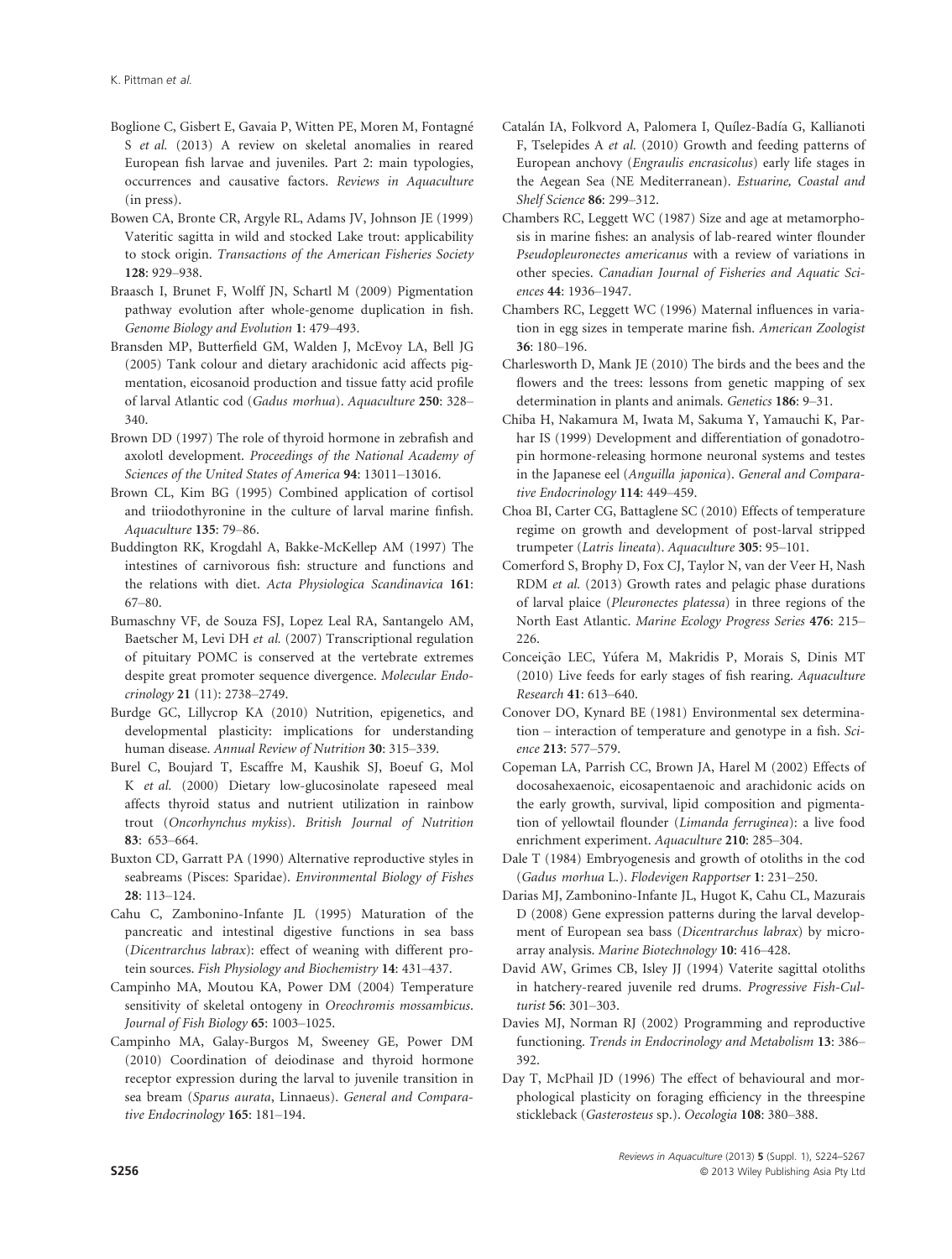- Deane EE, Woo NYS (2003) Ontogeny of thyroid hormones, cortisol, hsp70 and hsp90 during silver sea bream larval development. Life Sciences 72: 805–818.
- Dedi J, Takeuchi T, Seikai T, Watanabe T, Hosoya K (1997) Hypervitaminosis A during vertebral morphogenesis in larval Japanese flounder. Fisheries Science 63: 466–473.
- Degens ET, Deuser WG, Haedrich RL (1969) Molecular structure and composition of fish otoliths. Marine Biology 2: 105– 113.
- Denver RJ (2009) Stress hormones mediate environment–genotype interactions during amphibian development. General and Comparative Endocrinology 164: 20–31.
- Devlin RH, Nagahama Y (2002) Sex determination and sex differentiation in fish: an overview of genetic, physiological, and environmental influences. Aquaculture 208: 191–364.
- Dickey-Collas M (1993) The occurrence of juvenile pigmentation abnormalities in plaice (Pleuronectes platessa) larvae fed on enriched and unenriched Artemia salina nauplii. Journal of Fish Biology 42 (5): 787–795.
- Doitsidou M, Reichman-Fried M, Stebler J, Koprunner M, Dorries J, Meyer D et al. (2002) Guidance of primordial germ cell migration by the chemokine SDF-1. Cell 111: 647–659.
- Douglas SE, Knickle LC, Williams J, Flight RM, Reith ME (2008) A first generation Atlantic halibut microarray: application to developmental studies. Journal of Fish Biology 72: 2393–2408.
- Eales JG, Brown SB (1993) Measurement and regulation of thyroidal status in teleost fish. Reviews in Fish Biology and Fisheries 3: 299–347.
- Edward SL, Marshall W (2013) Principles and patterns of osmoregulation and euryhalinity in fishes. In: McCormick SD, Farrell AP, Brauner CJ (eds) Fish Physiology, Vol. 32, Euryhaline Fishes, pp. 1–44. Elsevier, New York.
- van Eenennaam JP, Linares-Casenave J, Deng X, Doroshov SI (2005) Effect of incubation temperature on green sturgeon embryos, Acipenser medirostris. Environmental Biology of Fishes 72: 145–154.
- Einarsdóttir IE, Silva N, Power DM, Smáradóttir H, Björnsson BT (2006) Thyroid and pituitary gland development from hatching through metamorphosis of a teleost flatfish, the Atlantic halibut. Anatomy and Embryology 211: 47–60.
- Ekström P, Meissl H (1997) The pineal organ of teleost fishes. Reviews in Fish Biology and Fisheries 7: 199–284.
- Ekström P, Meissl H (2003) Evolution of photosensory pineal organs in new light: the fate of neuroendocrine photoreceptors. Philosophical Transactions of the Royal Society of London, Series B 358: 1679–1700.
- Eshel O, Shirak A, Weller JI, Hulata G, Ron M (2012) Linkage and physical mapping of sex region on LG23 of Nile tilapia (Oreochromis niloticus). G3 (Bethesda) 2 (1): 35–42.
- Estévez A, Ishikawa M, Kanazawa A (1997) Effects of arachidonic acid on pigmentation and fatty acid composition of Japanese flounder, Paralichthys olivaceus (Temminck and Schlegel). Aquaculture Research 28: 279–289.
- Estévez A, McEvoy LA, Bell JG, Sargent JR (1999) Growth, survival, lipid composition and pigmentation of turbot (Scophthalmus maximus) larvae fed live-prey enriched in Arachidonic and Eicosapentaenoic acids. Aquaculture 180: 321–343.
- Estévez A, Kaneko T, Seikai T, Dores RM, Tagawa M, Tanaka M (2001) Ontogeny of ACTH and MSH cells in Japanese flounder (Paralichthys olivaceus) in relation to albinism. Aquaculture 202: 131–143.
- Evans DH, Piermarini PM, Choe KP (2005) The multifunctional fish gill: dominant site of gas exchange, osmoregulation, acid– baseregulation, and excretion of nitrogenous waste. Physiological Reviews 85: 97–177.
- Extavour CGM (2008) Evolution of the bilaterian germ line: lineage origin and modulation of specification mechanisms. Integrative and Comparative Biology 47 (5): 770–785.
- Falcon J, Gothilf Y, Coon SL, Boeuf G, Kleinz DC (2003) Genetic, temporal and developmental differences between melatonin rhythm generating systems in the teleost fish pineal organ and retina. Journal of Neuroendocrinology 15: 378–382.
- Falk-Petersen IB (2005) Comparative organ differentiation during early life stages of marine fish. Fish and Shellfish Immunology 19: 397–412.
- Feist G, Schreck CB (2001) Ontogeny of the stress response in chinook salmon, Oncorhynchus tshawytscha. Fish Physiology and Biochemistry 25: 31–40.
- Fernández-Díaz C, Yúfera M, Cañavate JP, Moyano FJ, Alarcón FJ, Díaz M (2001) Growth and physiological changes during metamorphosis of Senegal sole reared in the laboratory. Journal of Fish Biology 58: 1086–1097.
- Folkvord A, Koedijk R, Lokøy V, Imsland AK (2010) Timing and selectivity of mortality in reared Atlantic cod revealed by otolith analysis. Environmental Biology of Fishes 89: 513–519.
- Forsell J, Ekström P, Novales Flamarique I, Holmqvist O (2001) Expression of pineal ultraviolet- and green-like opsins in the pineal organ and retina of teleosts. Journal of Experimental Biology 204: 2517–2525.
- Forsell J, Holmqvist B, Ekström P (2002) Molecular identification and developmental expression of UV and green opsin mRNAs in the pineal organ of the Atlantic halibut. Developmental Brain Research 136: 51–62.
- Fox CJ, Folkvord A, Geffen AJ (2003) Otolith micro-increment formation in herring Clupea harengus larvae in relation to growth rates. Marine Ecology Progress Series 264: 83–94.
- Fox CJ, Geffen A, Taylor N, Davison P, Rossetti H, Nash RDM (2007) Birth-date selection in early life stages of plaice Pleuronectes platessa in the eastern Irish Sea (British Isles). Marine Ecology Progress Series 345: 255–269.
- Fuiman LA, Poling KR, Higgs DM (1998) Quantifying developmental progress for comparative studies of larval fish. Copeia 1998: 602–611.
- Fujii R (1993) Coloration and chromatophore. In: Evans DH (ed.) The Physiology of Fishes, pp. 535–562. CRS Press, Boca Raton.

Reviews in Aquaculture (2013) 5 (Suppl. 1), S224–S267  $\degree$  2013 Wiley Publishing Asia Pty Ltd S257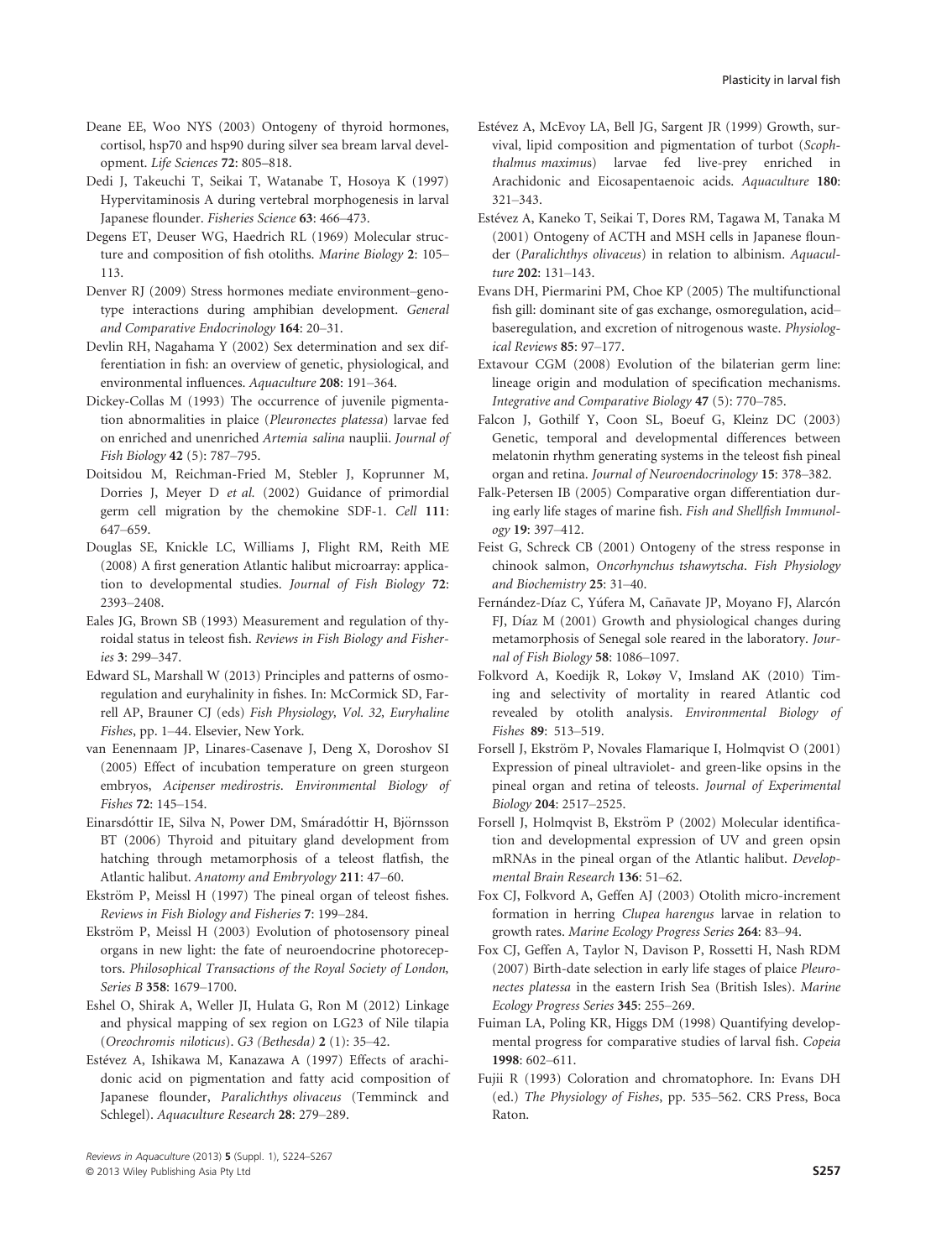- Funkenstein B, Tsai W, Maures T, Duan C (2002) Ontogeny, tissue distribution, and hormonal regulation of insulin-like growth factor binding protein-2 (IGFBP-2) in a marine fish, Sparus aurata. General and Comparative Endocrinology 128: 112–122.
- Furuita H, Yamamoto T, Shima T, Suzuki N, Takeuchi T (2003) Effect of arachidonic acid levels in broodstock diet on larval and egg quality of Japanese flounder Paralichthys olivaceus. Aquaculture 220: 725–735.
- García Fernández C, Roufidou C, Antonopoulou E, Sarrapoulou E (2013) Expression of developmental-stage-specific genes in the gilthead seabream Sparus aurata L. Marine Biotechnology (in press) doi:10.1007/s10126-012-9486-8.
- Gauldie RW (1993) Polymorphic crystalline structure of fish otoliths. Journal of Morphology 218: 1–28.
- Geay F, Santigosa E, Culi I, Corporeau C, Boudry P, Dreano Y et al. (2010) Regulation of FADS2 expression and activity in European sea bass (Dicentrarchus labrax, L.) fed a vegetable diet. Comparative Biochemistry and Physiology 156B: 237– 243.
- Geffen AJ (1983) The deposition of otolith rings in Atlantic salmon, Salmo salar L., embryos. Journal of Fish Biology 23: 467– 474.
- Geffen AJ, Nash RDM (1995) Periodicity of otolith check formation on juvenile plaice Pleuronectes platessa L. In: Secor DH, Dean JM, Campana SE (eds) Recent Developments in Fish Otolith Research, pp. 65–76. University of South Carolina Press, Columbia.
- Geffen AJ, Pontual HD, Wright PJ, Mosegaard H (2002) Chapter III – Sclerochronological studies. B. Life history events. In: Panfili J, Pontual HD, Troadec H, Wright PJ (eds) Manual of Fish Sclerochronology, pp. 99–104. Ifremer-IRD, Brest.
- Georgakopoulou E, Angelopoulou A, Kaspiris P, Divanach P, Koumoundouros G (2007) Temperature effects on cranial deformities in European sea bass, Dicentrarchus labrax (L.). Journal of Applied Ichthyology 23: 99–103.
- Geurden I, Aramendi M, Zambonino-Infante J, Panserat S (2007) Early feeding of carnivorous rainbow trout (Oncorhynchus mykiss) with a hyperglucidic diet during a short period: effect on dietary glucose utilization in juveniles. American Journal of Physiology. Regulatory, Integrative and Comparative Physiology 292: R2275–R2283.
- Geven EJW, Nguyen NK, van der Boogart M, Spanings FAT, Klaren PHM (2007) Comparative thyroidology: thyroid gland location and iodothyronine dynamics in Mozambique tilapia (Oreochromis mossambicus Peters) and common carp (Cyprinus carpio L.). Journal of Experimental Biology 210: 4005– 4015.
- Geven EJW, Flik G, Klaren PHM (2009) Central and peripheral integration of interrenal and thyroid axes signals in common carp (Cyprinus carpio L.). Journal of Endocrinology 200: 117– 123.
- van der Geyten S, Toguyeni A, Baroiller JF, Fauconneau B, Fostier A, Sanders JP et al. (2001) Hypothyroidism induces type I

iodothyronine deiodinase expression in tilapia liver. General and Comparative Endocrinology 124: 333–342.

- Gill I, Valivety R (1997) Polyunsaturated fatty acids, part 1: occurrence, biological activities and applications. Trends in Biotechnology 15: 401–409.
- Goda M, Fujii R (1995) Blue chromatophores in two species of callionymid fish. Zoological Science 12 (6): 811–813.
- González-Martínez D, Zmora N, Mañanos E, Saligaut D, Zanuy S, Zohar Y et al. (2002) Immunohistochemical localization of three different prepro-GnRHs in the brain and pituitary of the European sea bass (Dicentrarchus labrax) using antibodies to the corresponding GnRH-associated peptides. Journal of Comparative Neurology 446: 95–113.
- Gorbman A (1990) Sex differentiation in the hagfish Eptatretus stouti. General and Comparative Endocrinology 77: 309– 323.
- Gregory LA, Eals JG (1975) Factors contributing to high levels of plasma iodide in brook trout, Salvelinus fontinalis. Canadian Journal of Zoology 53: 267–277.
- Guerreiro I, de Vareilles M, Pousão-Ferreira P, Rodrigues V, Dinis MT, Ribeiro L (2010) Effect of age-at-weaning on digestive capacity of white seabream (Diplodus sargus). Aquaculture 300: 194–205.
- Guraya SS (1994) Gonadal development and production of gametes in fish. Proceedings of the Indian National Science Academy Part B 60: 15–32.
- Hamaguchi S (1982) A light- and electron-microscopic study on the migration of primordial germ cells in the teleost, Oryzias latipes. Cell and Tissue Research 227: 139–151.
- Hamaguchi S (1992) Sex differentiation of germ cells and their supporting cells in Oryzias latipes. Journal of Fish Biology 4: 11–17.
- Hamre K, Harboe T (2008) Critical levels of essential fatty acids for normal pigmentation in Atlantic halibut (Hippoglossus hippoglossus L.) larvae. Aquaculture 277: 101–108.
- Hamre K, Holen E, Moren M (2007) Pigmentation and eye migration in Atlantic halibut (Hippoglossus hippoglossus L.) larvae: new findings and hypotheses. Aquaculture Nutrition 13: 65–80.
- Hamre K, Mollan TA, Sæle Ø, Erstad B (2008a) Rotifers enriched with iodine and selenium increase survival in Atlantic cod (Gadus morhua) larvae. Aquaculture 284: 190–195.
- Hamre K, Srivastava A, Rønnestad I, Mangor-Jensen A, Stoss J (2008b) Several micronutrients in the rotifer Brachionus sp. may not fulfill the nutritional requirements of marine fish larvae. Aquaculture Nutrition 14: 51–60.
- Harboe T, Mangor-Jensen A, Naas KE, Næss T (1998) A tank design for first feeding of Atlantic halibut, Hippoglossus hippoglossus L. larvae. Aquaculture Research 29: 919–923.
- Hard PR, Purser GJ (1995) Effects of salinity and temperature on eggs and yolk sac larvae of the greenback flounder (Rhombosolea tapirina Ghünter, 1862). Aquaculture 136: 221-230.
- Hardy RS, Livak MK (2004) Effect of temperature on the early development, growth and survival of shortnose sturgeon, Aci-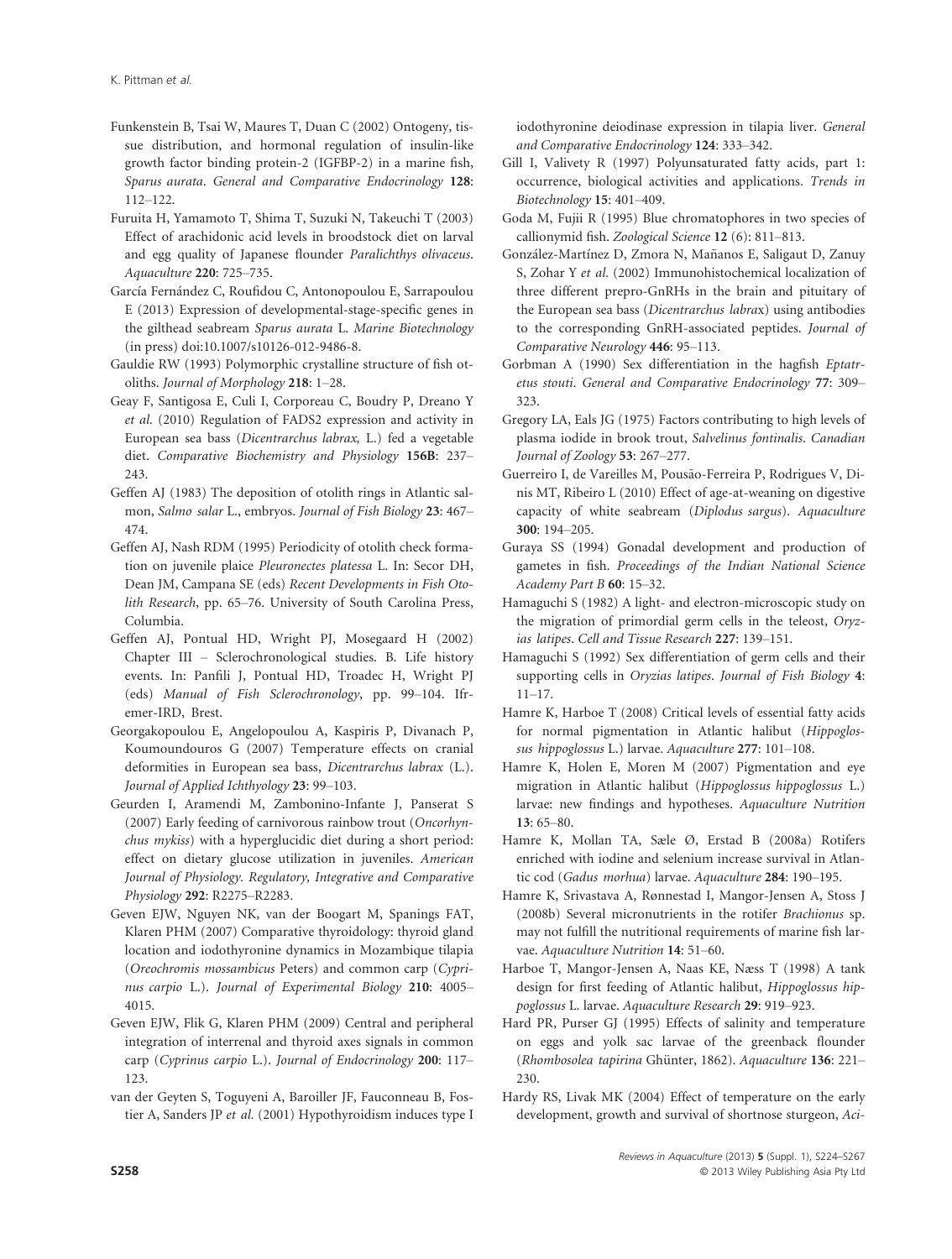penser oxyrhynchus, yolk-sac larvae. Environmental Biology of Fishes 70: 145–154.

- Harel M, Gavasso S, Leshin J, Gubernatis A, Place AR (2001) The effect of tissue docosahexaenoic and arachidonic acids levels on hypersaline tolerance and leucocyte composition in striped bass (Morone saxatilis) larvae. Fish Physiology and Biochemistry 24: 113–123.
- Hastings N, Agaba M, Tocher DR, Leaver MJ, Dick JR, Sargent JR et al. (2001) A vertebrate fatty acid desaturase with Delta 5 and Delta 6 activities. Proceedings of the National Academy of Sciences of the United States of America 98: 14304–14309.
- Hatchinson S, Hawkins LE (2004) The relationship between temperature and the size and age of larvae and peri-metamorphic stages of Pleuronectes flesus. Journal of Fish Biology 65: 448–459.
- Heimeier RA, Das B, Buchholz DR, Fiorentino M, Shi YB (2010) Studies on Xenopus laevis intestine reveal biological pathways underlying vertebrate gut adaptation from embryo to adult. Genome Biology 11: R55.
- Hempel G, Blaxter JHS (1961) The experimental modification of meristic characters in herring (Clupea harengus L.). Journal du Conseil Permanent International Pour l'Exploration de la Mer 26: 336–346.
- Hemre GI, Mommsen TP, Krogdahl A (2002) Carbohydrates in fish nutrition: effects on growth, glucose metabolism and hepatic enzymes. Aquaculture Nutrition 8: 175–194.
- Henning SJ (1979) Biochemistry of intestinal development. Environmental Health Perspectives 33: 9–16.
- Herzig A, Winkler H (1986) The influence of temperature on the embryonic development of three cyprinid fishes, Abramis brama, Chalcalburnus chalcoides mento and Vimba vimba. Journal of Fish Biology 28: 171–181.
- Heusser S, Colin S, Figiel A, Huet C, Keller JM, Pornet P et al. (1992) Amphibian intestinal villin: isolation and expression during embryonic andlarval development. Journal of Cell Science 103: 699–708.
- Hildebrand M (1995) Analysis of Vertebrate Structure J, 657 p. Wiley & Sons Inc, New York.
- Hirata Y, Kurokura H, Kasahara S (1989) Effects of thyroxine and thiourea on the development of larval red sea bream Pagrus major. Nippon Suisan Gakkaishi 55: 1189–1195.
- Hiroi J, McCormick SD (2012) New insights into gill ionocyte and ion transporter function in euryhaline and diadromous fish. Respiratory Physiology and Neurobiology 184: 257–268.
- Ho DH, Burggren BB (2010) Epigenetics and transgenerational transfer: a physiological perspective. Journal of Experimental Biology 213: 3–16.
- Holmberg A, Schwerte T, Pelster B, Holmgren S (2004) Ontogeny of the gut motility control system in zebrafish Danio rerio embryos and larvae. Journal of Experimental Biology 207: 4085–4094.
- Horn PJ, Petersen CL (2002) Chromatin higher order folding wrapping up transcription. Science 297: 1824–1827.
- Hsu H-J, Lin G, Chung B-C (2003) Parallel early development of zebrafish interrenal glands and pronephros: differential control by wt1 and ff1b. Development 130 (10): 2107–2116.
- Huang L, Schreiber AM, Soffientino B, Bengtson DA, Specker JL (1998) Metamorphosis of summer flounder (Paralichthys dentatus): thyroid status and the timing of gastric gland formation. Journal of Experimental Zoology 280: 413–420.
- Hughes I (2011) Minireview: sex differentiation. Endocrinology 142 (8): 3281–3287.
- Hughes I, Blasiole B, Huss D, Warchol ME, Rath NP, Hurle B et al. (2004) Otopetrin 1 is required for otolith formation in the zebrafish Danio rerio. Developmental Biology 276: 391– 402.
- Hunter GA, Donaldson EM (1983) Hormonal sex control and its application to fish culture. In: Hoar WS, Randall DJ, Donalson EM (eds) Fish Physiology, Vol 9B, pp. 223–303. Academic press, New York.
- van den Hurk R, Slof GA (1981) A morphological and experimental study of gonadal sex differentiation in the rainbow trout, Salmo gairdneri. Cell and Tissue Research 218: 487–497.
- Hwang P-P, Wu SM, Lin JH, Wu LS (1992) Cortisol content of eggs and larvae of teleosts. General and Comparative Endocrinology 86: 189–196.
- Ijiri S, Kaneko H, Kobayashi T, Wang DS, Sakai F, Paul-Prasanth B et al. (2008) Sexual dimorphic expression of genes in gonads during early differentiation of a teleost fish, the Nile tilapia Oreochromis niloticus. Biology of Reproduction 78: 333– 341.
- Imsland A, Koedijk R, Stefansson SO, Foss A, Hjorleifsdottir S, Hreggvidsson GO et al. (2011) A retrospective approach to fractionize variation in body mass of Atlantic cod Gadus morhua. Journal of Fish Biology 78: 251–264.
- Inui Y, Miwa S (1985) Thyroid hormone induces metamorphosis of flounder larvae. General Comparative Endocrinology 60: 450–454.
- Inui Y, Yamano K, Miwa S (1995) The role of thyroid hormone in tissue development in metamorphosing flounder. Aquaculture 135: 87–98.
- Izquierdo MS, Socorro J, Arantzamendi L, Hernández-Cruz CM (2000) Recent advances in lipid nutrition in fish larvae. Fish Physiology and Biochemistry 22: 97–107.
- Izquierdo MS, Montero D, Robaina L, Caballero MJ, Rosenlund G, Ginés R (2005) Alterations in fillet fatty acid profile and flesh quality in gilthead seabream (Sparus aurata) fed vegetable oils for a long term period: recovery of fatty acid profiles by fish oil feeding. Aquaculture 250: 431–444.
- Jentoft S, Held JA, Malison JA, Barry TP (2002) Ontogeny of the cortisol stress response in yellow perch (Perca flavescens). Fish Physiology and Biochemistry 26: 371–378.
- de Jesus EG, Hirano T (1992) Changes in whole body concentration of cortisol, thyroid hormones, and sex steroid during early development of the chum salmon, Oncorhynchus keta. General and Comparative Endocrinology 85: 55–61.
- de Jesus EG, Inui Y, Hirano T (1990) Cortisol enhances the stimulating action of thyroid hormones on dorsal fin-ray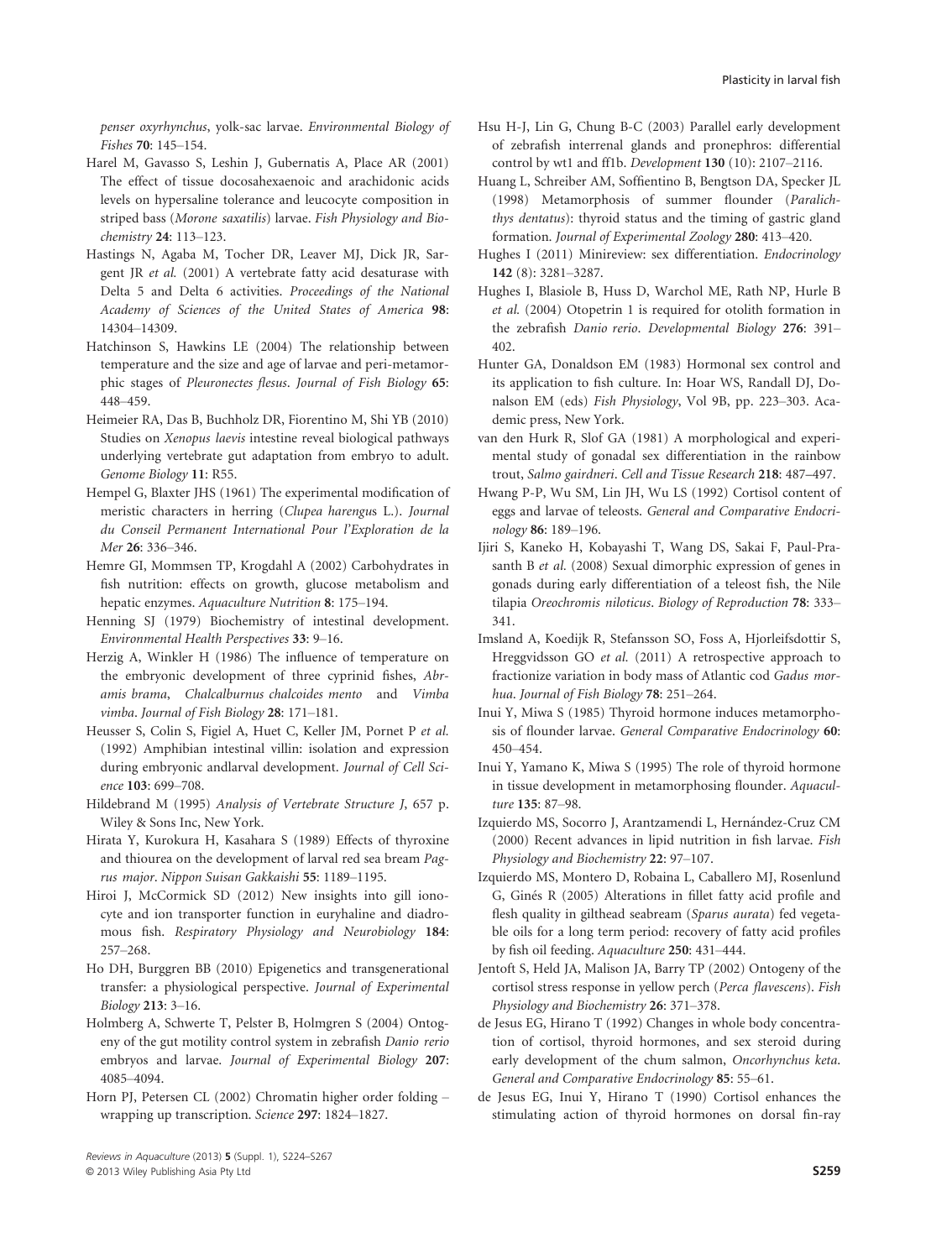resorption of flounder in vitro. General Comparative Endocrinology 79: 167–173.

de Jesus EG, Hirano T, Inui Y (1991) Changes in cortisol and thyroid hormone concentrations during early development and metamorphosis in Japanese Flounder, Paralichthys olivaceus. General and Comparative Endocrinology 82: 369–376.

de Jesus EGT, Toledo JD, Sampas MS (1998) Thyroid hormones promote early metamorphosis in grouper (Epinephelus coiodes) larvae. General Comparative Endocrinology 112: 10–16.

Jobling M (1996) Temperature and growth: modulation of growth rate via temperature change. In: Wood CM, McDonald DG (eds) Global Warming: Implications for Freshwater and Marine Fish, pp. 225–253. University press, Cambridge.

Johnston IA (2006) Environment and plasticity of myogenesis in teleost fish. Journal of Experimental Biology 209: 2249–2264.

Johnston IA, Cole NJ, Abercrombie M, Vieira VLA (1998) Embryonic temperature modulates muscle growth characteristics in larval and juvenile herring. Journal of Experimental Biology 201: 623–646.

Johnston IA, Vieira VLA, Temple GK (2001) Functional consequences and population differences in the developmental plasticity of muscle to temperature in Atlantic herring Clupea harengus. Marine Ecology Progress Series 213: 285–300.

Johnston IA, Bower NI, Macqueen DJ (2011) Growth and the regulation of myotomal muscle mass in teleost fish. Journal of Experimental Biology 214: 1617–1628.

Jonassen TM, Pittman K, Imsland AK (1997) Seawater acclimatation of tilapia Oreochromis spilurus spilurus Günter, fry and fingerlings. Aquaculture Research 28: 205–214.

Kardong KV (2002) Vertebrates: Comparative Anatomy, Function, Evolution. McGraw-Hill, New York.

Kassahn KS, Dang VT, Wilkins SJ, Perkins AC, Ragan MA (2009) Evolution of gene function and regulatory control after whole-genome duplication: comparative analyses in vertebrates. Genome Research 19: 1404–1418.

Kawakami Y, Saito T, Fujimoto T, Goto-Kazeto R, Takahashi E, Adachi S et al. (2011) Visualization and motility of primordial germ cells using green fluorescent protein fused to 3′ UTR of common carp nanos related gene. Aquaculture 317: 245–250.

Kawauchi H (2006) Functions of melanin-concentrating hormone in fish. Journal of Experimental Zoology 305A: 751–760.

Keegan CE, Hammer GD (2002) Recent insights into organogenesis of the adrenal cortex. Trends in Endocrinology and Metabolism 13 (5): 200–208.

King WV, Berlinsky DL (2006) Whole-body corticosteroid and plasma cortisol concentrations in larval and juvenile Atlantic cod Gadus morhua L. following acute stress. Aquaculture Research 37: 1282–1289.

Kingsolver JG, Huey RB (1998) Evolutionary analyses of morphological and physiological plasticity in thermally variable environments. American Zoologist 38: 545–560.

Klaren PHM, Haasdijk R, Metz JR, Nitsch LMC, Darras VM, Van der Geyten S et al. (2005) Characterization of an iodothyronine 5′-deiodinase in gilthead sea bream (Sparus auratus) that is inhibited by dithiothreitol. Endocrinology 146: 5621–5630.

- Klaren PHM, Wunderink YS, Yufera M, Mancera JM, Flik G (2008) The thyroid gland and thyroid hormones in Senegalese sole (Solea senegalensis) during early development and metamorphosis. General and Comparative Endocrinology 155: 686– 694.
- Kobayashi T, Kajiura-Kobayashi H, Guan G, Nagahama Y (2008) Sexual dimorphic expression of DMRT1 and Sox9a during gonadal differentiation and hormone-induced sex reversal in the teleost fish Nile tilapia (Oreochromis niloticus). Developmental Dynamics 237 (1): 297–306.
- Kolkovski S (2008) Recent advances in marine fish larvae diets. In: Cruz Suarez EL, Ricque Marie D, Tapia Salazar M, Nieto López MG, Villareal Cavazos DA, Lazo JP, Viana MT (eds) Avances in Nutrición Acuícola IX. IX Simposio Internacional de Nutrición Acuícola, 24-27 Noviembre, pp. 20-45. Universidad Autónoma de Nuevo León, Monterrey, México.
- Kondrashov F (2012) Gene duplication as a mechanism of genomic adaptation to a changing environment. Proceedings of the Royal Society of London, Series B 279 (1749): 5048–5057.
- Koumoundouros G, Pavlidis M, Anezaki L, Kokkari C, Sterioti K, Divanach P et al. (2002) Temperature sex determination in the European sea bass, Dicentrarchus labrax (L., 1758) (Teleostei, Perciformes, Moronidae): critical sensitive ontogenetic phase. Journal of Experimental Zoology 292: 573–579.
- Koumoundouros G, Ashton C, Sfakianakis DG, Divanach P, Kentouri M, Anthwal N et al. (2009) Thermally-induced phenotypic plasticity of swimming performance in European sea bass Dicentrarchus labrax juveniles. Journal of Fish Biology 76: 1309–1322.
- Koven WM, van Anholt R, Lutzky S, Ben Atia I, Nixon O, Ron B et al. (2003) The effect of dietary arachidonic acid on growth, survival, and cortisol levels in different-age gilthead sea bream larvae (Sparus aurata) exposed to handling or daily salinity change. Aquaculture 228: 307–320.
- Krogdahl A, Sundby A, Olli JJ (2004) Atlantic salmon (Salmo salar) and rainbow trout (Oncorhynchus mykiss) digest and metabolize nutrients differently. Effects of water salinity and dietary starch level. Aquaculture 229: 335–360.
- Kronnié GT (2000) Axial muscle development in fish. Basic and Applied Myology 10: 261–267.

Krumlauf R (1994) Hox genes in vertebrate development. Cell 78: 191–201.

Kumar S, Tembhre M (1995) Sex determination in fishes. In: Anatomy and Physiology of Fishes, pp. 254–257. Vikas Publishing House, New Delhi.

- Kurokawa T, Okamoto T, Gen K, Uji S, Murashita K, Unuma T et al. (2008) Influence of water temperature on morphological deformities in cultured larvae of Japanese eel, Anguilla japonica, at completion of yolk resorption. Journal of the World Aquaculture Society 39: 726–735.
- Kvale A, Mangor-Jensen A, Moren M, Espe M, Hamre K (2007) Development and characterisation of some intestinal enzymes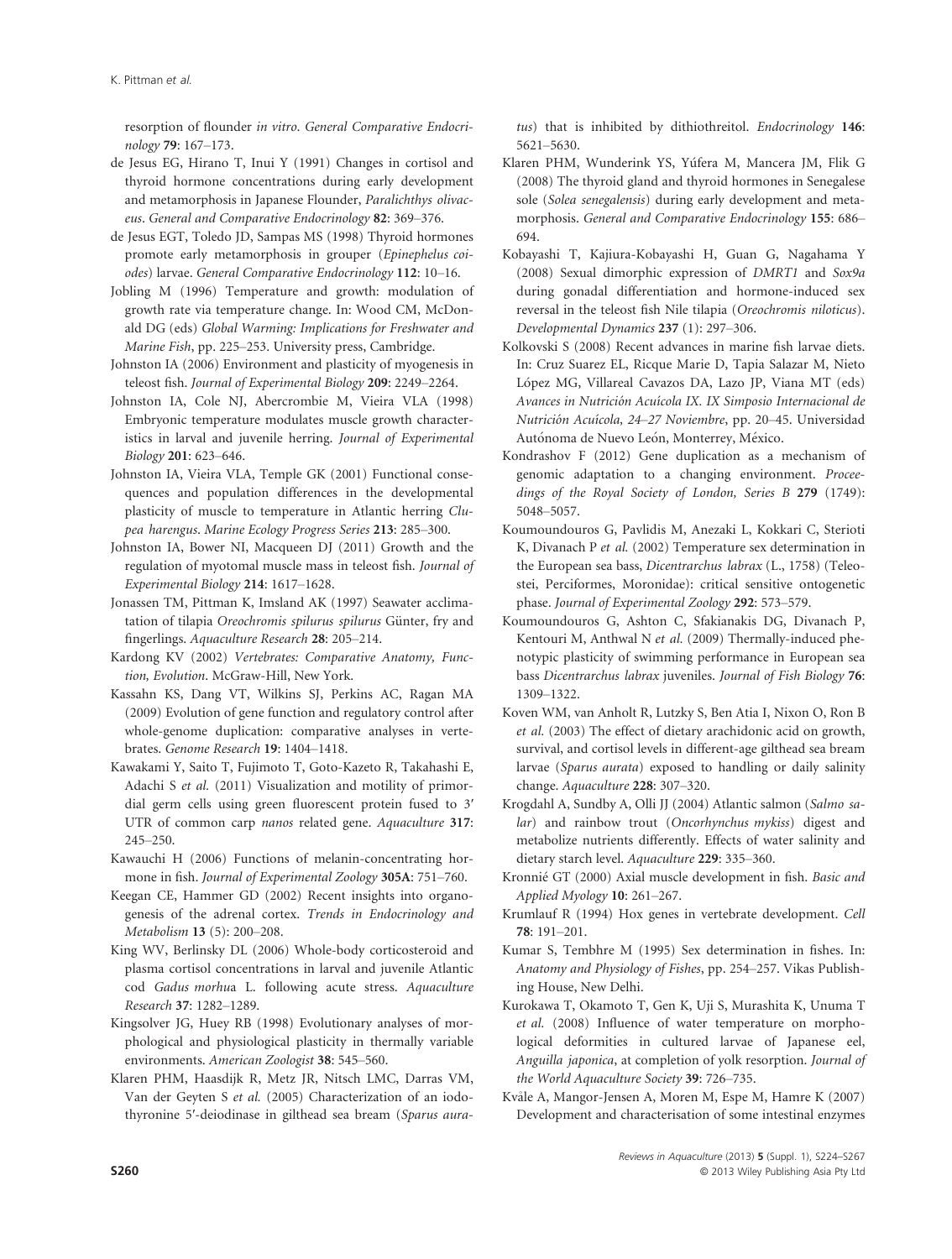in Atlantic cod (Gadus morhua L.) and Atlantic halibut (Hippoglossus hippoglossus L.) larvae. Aquaculture 264: 457–468.

- Lagardere F, Troadec H (1997) Age estimation in common Sole Solea solea larvae: validation of daily increments and evaluation of a pattern recognition technique. Marine Ecology Progress Series 155: 223–237.
- Lahav E, Ra'anan Z (1997) Salinity tolerance of genetically produced tilapia (Oreochromis) hybrids. Israeli Journal of Aquaculture 49: 160–165.
- Lall SP, Lewis-McCrea LM (2007) Role of nutrients in skeletal metabolism and pathology in fish – an overview. Aquaculture 267: 3–19.
- Lam TJ (1980) Thyroxine enhances larval development and survival in Sarotherodon (Tilapia) mossambicus Ruppell. Aquaculture 21: 287–291.
- Lam TJ (1994) Hormones and egg/larval quality in fish. Journal of World Aquaculture Society 25: 2–12.
- Laurence GC (1973) Influence of temperature on energy utilization of embryonic and prolarval tautog, Tautoga onitis. Journal of the Fishery Research Board of Canada 30: 435–442.
- Leatherland JF (1994) Reflections on the thyroidology of fishes: from molecules to humankind. Guelph Ichthyology Reviews 2: 1–68.
- Lebrun CR, Billard R, Jalabert B (1982) Changes in the number of germ cells in the gonads of the rainbow trout (Salmo gairdneri) during the first ten post-hatching weeks. Reproduction Nutrition Development 22: 405–412.
- Leena S, Shameena B, Oommen OV (2001) In vivo and in vitro effects of prolactin and growth hormone on lipid metabolism in a teleost, Anabas testudineus (Bloch). Comparative Biochemistry and Physiology, Part B 128: 761–766.
- Li M, Leatherland JF (2012) The implications for aquaculture practice of epigenomic programming of components of the endocrine system of teleostean embryos: lessons learned from mammalian studies. Fish and Fisheries. doi:10.1111/j.1467- 2979.2012.00486.x.
- Liu Y-W, Chan W-K (2002) Thyroid hormones are important for embryonic to larval transitory phase in zebrafish. Differentiation 70: 36–45.
- Lombarte A, Cruz A (2007) Otolith size trends in marine fish communities from different depth strata. Journal of Fish Biology 71: 53–76.
- López-Albors O, Ayala MD, Gil F, García-Alcazar A, Abellán E, Latorre R et al. (2003) Early tempterature effects on muscle growth dynamics and histochemical profile of muscle fibres of sea bass Dicentrarchus labrax L., during larval and juvenile stage. Aquaculture 220: 385–406.
- Lucas A, Baker BA, Desai M, Hales CN (1996) Nutrition in pregnant or lactating rats programs lipid metabolism in the offspring. British Journal of Nutrition 76: 605-612.
- Lund I, Steenfeldt SJ, Suhr KI, Hansen BW (2008) A comparison of fatty acid composition and quality of eggs and larvae from cultured and wild broodstocks of common sole (Solea solea L.). Aquaculture Nutrition 14: 544–555.
- Ma HM, Cahu C, Zambonino J, Yu HR, Duan QY, Le Gall MM et al. (2005) Activities of selected digestive enzymes during larval development of large yellow croaker (Pseudosciaena crocea). Aquaculture 245: 239–248.
- Ma T, Kuroki M, Miller M, Ishida R, Tsukamoto K (2008) Morphology and microchemistry of abnormal otoliths in the ayu, Plecoglossus altivelis. Environmental Biology of Fishes 83: 155– 167.
- Maack G, Segner H (2003) Morphological development of the gonads in zebrafish. Journal of Fish Biology 62: 895–906.
- Maeda K, Naganuma M (1997) Melanocyte-stimulating properties of secretory phospholipase A2. Photochemistry and Photobiology 65 (1): 145–149.
- Mancera JM, Fernandez-Llebrez P (1995) Development of melanin-concentrating hormone-immunoreactive elements in the brain of gilthead seabream (Sparus auratus). Cell and Tissue Research 282: 523–526.
- Manchado M, Infante C, Asensio E, Crespo A, Zuasti E, Cañavate JP (2008) Molecular characterization of gene expresión of six trypsinogens in the flatfish Senegaleses sole (Solea senegalensis Kaup) during larval development and in tissues. Comparative Biochemistry and Physiology 149B: 334–344.
- Marshall WS (2013) Osmoregulation in estuarine and intertidal fishes. In McCormick SD, Farrell AP, Brauner CJ (eds) Fish Physiology, Vol. 32, Euryhaline Fishes, pp. 395–434. Elsevier, New York.
- Matsuda M (2005) Sex determination in the teleost medaka, Oryzias latipes. Annual Reviews of Genetics 39: 293–307.
- Matsuda K, Shimakura S-I, Maruyamaa K, Miura T, Uchiyamaa M, Kawauchi H et al. (2006) Central administration of melanin-concentrating hormone (MCH) suppresses food intake, but not locomotor activity, in the goldfish, Carassius auratus. Neuroscience Letters 399: 259–263.
- Matty AJ (1985) Fish Endocrinology, 267 pp. Croom Helm Ltd, London.
- May RC (1974) Larval mortality in marine fishes and the critical period concept. In: Blaxter JHS (ed.) The Early Life History of Fish, pp. 3–19. Springer-Verlag, Berlin.
- Mayer-Gostan N, Kossmann H, Watrin A, Payan P, Boeuf G (1997) Distribution of ionocytes in the saccular epithelium of the inner ear of two teleosts (Oncorhynchus mykiss and Scophthalmus maximus). Cell and Tissue Research 287: 53– 61.
- Mazurais D, Darias MJ, Gouillou-Coustans MF, Le Gall MM, Huelvan C et al. (2008) Dietary vitamin mix levels influence the ossification process in European sea bass (Dicentrarchus labrax) larvae. American Journal of Physiology. Regulatory, Integrative and Comparative Physiology 294: R520–R527.
- Mazurais D, Glynatsi N, Darias MJ, Christodoulopoulou S, Cahu CL, Zambonino-Infante JL et al. (2009) Optimal levels of dietary vitamin A for reduced deformity incidence during development of European sea bass larvae (Dicentrarchus labrax) depend on malformation type. Aquaculture 294: 262– 270.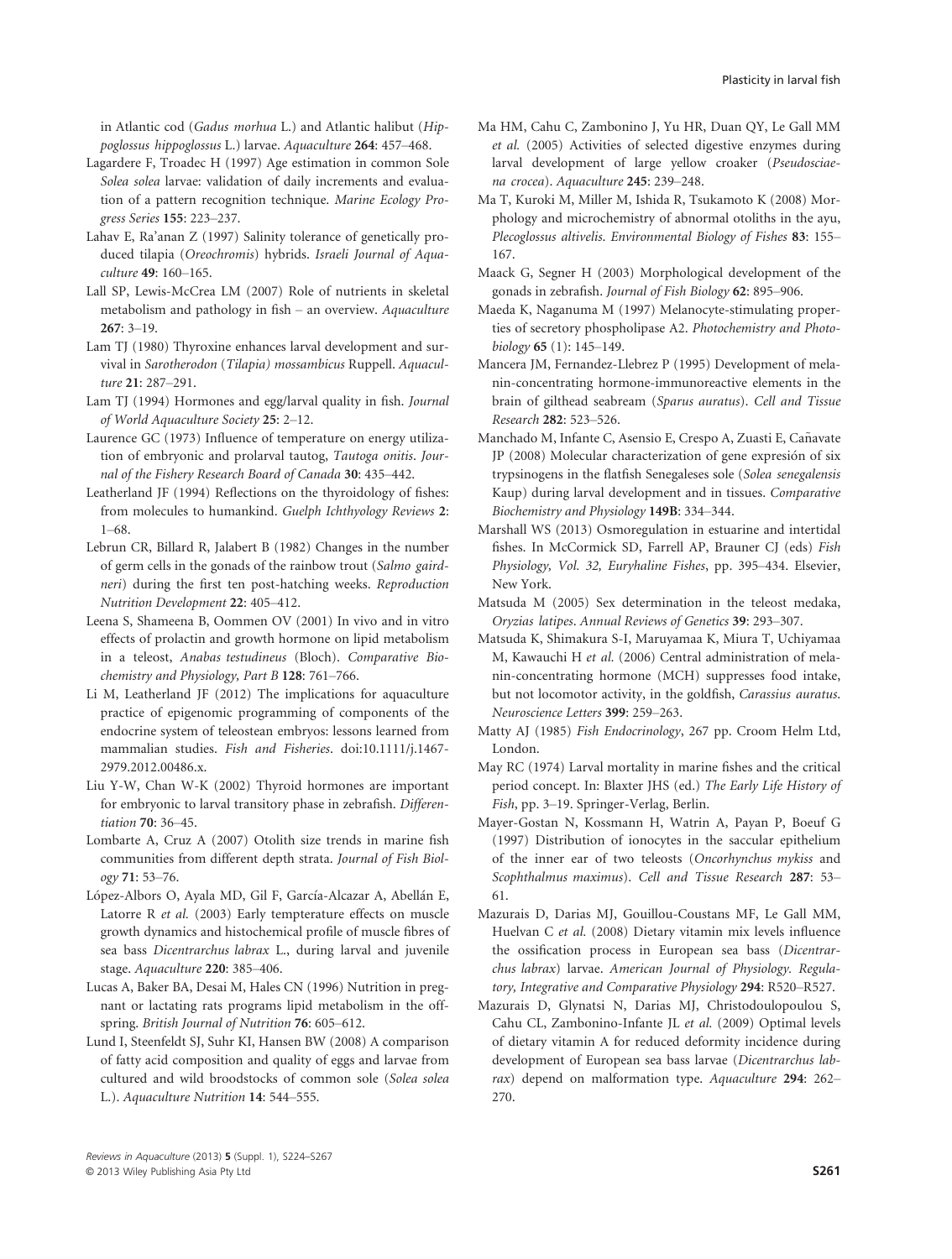- Mazurais D, Darias MJ, Zambonino-Infante JL, Cahu CL (2011) Transcriptomic for understanding marine fish larval development. Canadian Journal of Zoology 89: 500–611.
- McCormick MI (1999) Delayed metamorphosis of a tropical reef fish (Acanthurus triostegus): a field experiment. Marine ecology Progress Series 176: 25–38.
- McEvoy LA, Næss T, Bell JG, Lie Ø (1998) Lipid and fatty acid composition of normal and malpigmented Atlantic halibut (Hippoglossus hippoglossus) fed enriched Artemia: a comparison with fry fed wild copepods. Aquaculture 163: 237–250.
- Meyer A (1987) Phenotypic plasticity and heterochrony in Cichlasoma managuense (Pisces, Cichlidae) and their implications for speciation in cichlid fishes. Evolution 41: 1357–1369.
- Meyer A, van de Peer Y (2005) From 2R to 3R: evidence for a fish-specific genome duplication (FSGD). BioEssays 27: 937– 945.
- Migaud H, Bell G, Cabrita E, McAndrew B, Davie A, Bobe J et al. (in press) Broodstock management and gamete quality in temperate fish. Reviews in Aquaculture.
- Miwa S, Inui Y (1987) Effects of various doses of thyroxine and triiodothyronine on the metamorphosis of flounder (Paralichthys olivaceus). General Comparative Endocrinology 67: 356– 363.
- Miwa S, Tagawa M, Inui Y, Hirano T (1988) Thyroxine surge in metamorphosing flounder larvae. General and Comparative Endocrinology 70: 158–163.
- Miwa S, Yamano K, Inui Y (1992) Thyroid hormone stimulates gastric development in flounder larvae during metamorphosis. Journal of Experimental Zoology 261: 424–430.
- Moccia RD, Leatherland JF, Sonstegard RA (1981) Quantitative interlake comparison of thyroid pathology in Great Lakes coho (Oncorhynchus kisutch) and chinook (Oncorhynchus tschawytscha) salmon. Cancer Research 41: 2200–2210.
- Modin J, Fagerholm B, Gunnarsson B, Pihl L (1996) Changes in otolith microstructure at metamorphosis of plaice, Pleuronectes platessa L. ICES Journal of Marine Science 53: 745–748.
- Mohamed JS, Benninghoff AD, Holt GJ, Khan IA (2007) Developmental expression of the G protein-coupled receptor 54 and three GnRH mRNAs in the teleost fish cobia. Journal of Molecular Endocrinology 38: 235–244.
- Moon TW (2001) Glucose intolerance in fish: fact or fiction? Comparative Biochemistry and Physiology 129B: 243–249.
- Morales-Nin B (2000) Review of the growth regulation processes of otolith daily increment formation. Fisheries Research 46: 53–67.
- Moren M, Opstad I, van der Meeren T, Hamre K (2006) Iodine enrichment of Artemia and enhanced levels of iodine in Atlantic halibut larvae (Hippoglossus hippoglossus L.) fed the enriched Artemia. Aquaculture Nutrition 12: 97–102.
- Moren M, Sloth JJ, Hamre K (2008) Uptake of iodide from water in Atlantic halibut larvae (Hippoglossus hippoglossus L.). Aquaculture 285: 174–178.
- Morohashi K-I (1997) The ontogenesis of the steroidogenic tissues. Genes to Cells 2: 95–106.
- Murayama E, Herbomel P, Kawakami A, Takeda H, Nagasawa H (2005) Otolith matrix proteins OMP-1 and Otolin-1 are necessary for normal otolith growth and their correct anchoring onto the sensory maculae. Mechanisms of Development 122: 791–803.
- Murray H, Lall SP, Rajaselvam R, Boutilier LA, Flight RM, Blanchard B et al. (2010) Effect of early introduction of microencapsulated diet to larval Atlantic halibut, Hippoglossus hippoglossus, L. assessed by microarray analysis. Marine Biotechnology 12: 214–229.
- Næss T, Lie Ø (1998) A sensitive period for the determination of pigmentation pattern in Atlantic halibut, Hippoglossus hippoglossus L. juveniles: the role of diet. Aquaculture Research 29: 925–934.
- Næss T, Germain-Henry M, Naas KE (1995) First feeding of Atlantic halibut (Hippoglossus hippoglossus) using different combinations of Artemia and wild zooplankton. Aquaculture 130: 235–250.
- Nakamura M, Nagahama Y (1993) Ultrastructural study on the differentiation and development of steroid producing cells during ovarian differentiation in the amago salmon Oncorhynchus rhodurus. Aquaculture 112: 237–251.
- Nakamura M, Seikai T, Aritaki M, Masuda R, Tanaka M (2010) Dual appearance of xanthophores, and ontogenetic changes in other pigment cells during early development of Japanese flounder Paralichthys olivaceus. Fisheries Science 76: 243-250.
- Nathanailides C, Lopez-Albors O, Abellan E, Vázquez JM, Tyler DD, Rowlerson A et al. (1996) Muscle cellularity in relation to somatic growth in the European sea bass Dicentrarchus labrax (L.). Aquaculture Research 27: 885–889.
- Navarro-Martín L, Blázquez M, Viñas J, Joly S, Piferrer F (2009) Balancing the effects of rearing at low temperature during early development on sex ratios, growth and maturation in the European sea bass (Dicentrarchus labrax). Limitations and opportunities for the production of highly female-biased stocks. Aquaculture 296: 347–358.
- Navarro-Martín L, Viñas J, Ribas L, Díaz N, Gutiérrez A, Di Croce L et al. (2011) DNA methylation of the gonadal aromatase (cyp19a) promoter is involved in temperature-dependent sex ratio shifts in the European sea bass. PLoS Genetics 7 (12): e1002447.
- van Nes S, Andersen Ø (2006) Temperature effects on sex determination and ontogenetic gene expression of the aromatases cyp19a and cyp19b, and the estrogen receptors esr1 and esr2 in Atlantic halibut (Hippoglossus hippoglossus). Molecular Reproduction and Development 73 (12): 1481–1490.
- Ng AN, de Jong-Curtain TA, Mawdsley DJ, White SJ, Shin J, Appel B et al. (2005) Formation of the digestive system in zebrafish: III. Intestinal epithelium morphogenesis. Developmental Biology 286: 114–135.
- Norris DO (2007) Comparative aspects of vertebrate adrenals. In: Vertebrate Endocrinology, 4th edn, pp. 298–321. Elsevier Academic Press, London, UK.
- Norris DA, Morelli JG, Fujita M (1998) Melanocyte interactions in the skin. In: Nordlund JJ, Boissy RE, Hearing VJ, King RA,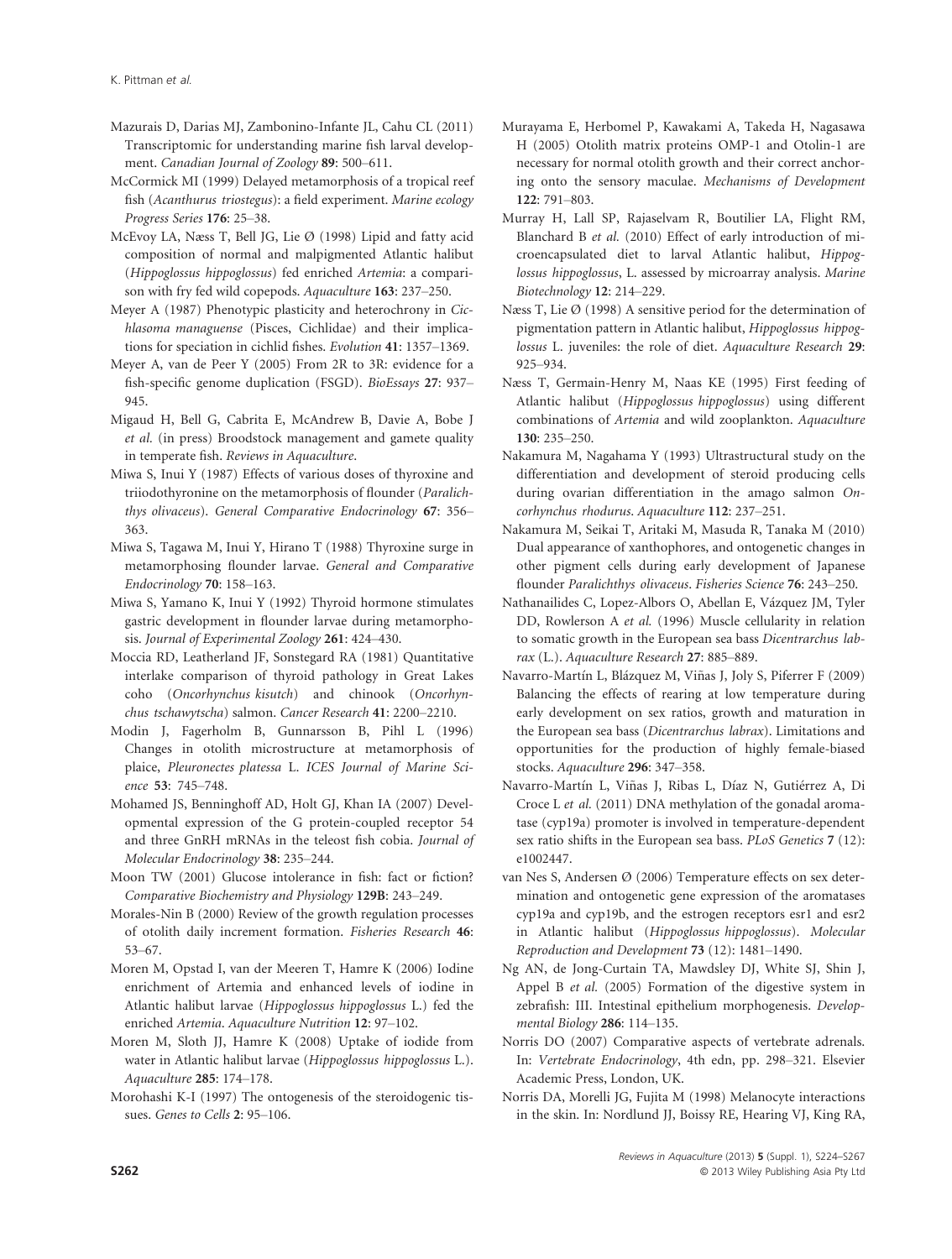Ortonne J-P (eds) The Pigmentary System: Physiology and Pathophysiology, pp. 123–133. New York, Oxford University Press.

- Novales Flamarique I (2002) A novel function for the pineal organ in the control of swim depth in the Atlantic halibut larva. Naturwissenschaften 89: 163–166.
- Oliveira C, Garcia EM, Lopez-Oledo JF, Sánchez-Vásquez FJ (2009) Daily and circadian melatonin release in vitro by the pineal organ of two nocturnal teleost species: Senegal sole (Solea senegalensis) and tench (Tinca tinca). Comparative Biochemistry and Physiology 153A: 297–302.
- Omura Y, Oguri M (1991) Photoreceptor development in the pineal organ and the eye of Plecoglossus altivelis and Paralichthys olivaceus (Teleostei). Cell and Tissue Research 266: 315-323.
- Omura Y, Oguri M (1993) Early development of the pineal photoreceptors prior to the retinal differentiation in the embryonic rainbow trout, Oncorhynchus mykiss (Teleostei). Archives of Histology and Cytology 56 (3): 283–291.
- Ortiz-Delgado JB, Ruane NM, Pousão-Ferreira P, Dinis MT, Sarasquete C (2006) Thyroid gland development in Senegalese sole (Solea senegalensis Kaup 1858) during early life stages: a histochemical and immunohistochemical approach. Aquaculture 260: 346–356.
- Ospina-Alvarez N, Piferrer F (2008) Temperature-dependent sex determination in fish revisited: prevalence, a single sex ratio response pattern, a possible effect on climate change. PLoS One 3 (7): e2837.
- Østholm T, Brännäs E, van Veen T (1987) The pineal organ is the first differentiated light receptor in the embryonic salmon, Salmo salar L. Cell and Tissue Research 249: 641-646.
- Oxman DS, Barnett-Johnson R, Smith ME, Coffin A, Miller DL, Josephson R et al. (2007) The effect of vaterite deposition on sound reception, otolith morphology, and inner ear sensory epithelia in hatchery-reared Chinook salmon (Oncorhynchus tshawytscha). Canadian Journal of Fisheries and Aquatic Science 64: 1469–1478.
- Palevitch P, Kight K, Abraham E, Wray S, Zohar Y, Gothilf Y (2007) Ontogeny of the GnRH systems in zebrafish brain: in situ hybridization and promoter–reporter expression analyses in intact animals. Cell and Tissue Research 327: 313–322.
- Pandian TJ (2012) Genetic Sex Differentiation in Fish, 214 pp. CRC Press, US, ISBN 978-1-57808-799-0.
- Pandolfi M, Parhar IS, Ravaglia MA, Meijide FJ, Maggese MC, Paz DA (2002) Ontogeny and distribution of gonadotropinreleasing hormone (GnRH) neuronal systems in the brain of the cichlid fish Cichlasoma dimerus. Anatomy and Embryology 205: 271–281.
- Pankhurst N, Munday P (2011) Effects of climate change on fish reproduction and early life history stages. Marine and Freshwater Research 62: 1015–1026.
- Panserat S, Plagnes-Juan E, Kaushik S (2002) Gluconeogenic enzyme gene expression is decreased by dietary carbohydrates in common carp (Cyprinus carpio) and gilthead seabream (Sparus aurata). BBA-Gene Structure and Expression 1579: 35–42.
- Parichy DM, Elizondo MR, Mills MG, Gordon TN, Engeszer RE (2009) Normal table of postembryonic zebrafish development: staging by externally visible anatomy of the living fish. Developmental Dynamics 238: 2975–3015.
- Paris M, Laudet V (2008) The history of a developmental stage: metamorphosis in chordates. Genesis 46: 657–672.
- Parra G, Yúfera M (2000) Feeding, physiology and growth responses in first-feeding gilthead seabream (Sparus aurata L.) larvae in relation to prey density. Journal of the Experimental Marine Biology and Ecology 243: 1–15.
- Pascual E, Yúfera M (1993) Energy content and chemical composition of gilthead seabream, Sparus aurata L., eggs. Aquaculture and Fisheries Management 24: 423–429.
- Patzner R (1998) Gonads and reproduction in hagfishes. In: Jørgensen JM (ed.) The "Biology of hagfishes", pp. 378–394. Chapman and Hall, UK.
- Pauly D, Pullin RSV (1998) Hatching time in spherical, pelagic, marine fish eggs in response to temperature and egg size. Environmental Biology of Fishes 22: 261–271.
- Pavlidis M, Koumoundouros G, Sterioti A, Somarakis S, Divanach P, Kentouri M (2000) Evidence of temperaturedependent sex determination in the European sea bass (Dicentrarchus labrax L.). Journal of Experimental Zoology 287: 225–232.
- Pavlidis M, Karantzali E, Fanouraki E, Barsakis C, Kollias S, Papandroulakis N (2011) Onset of the primary stress in European sea bass Dicentrarhus labrax, as indicated by whole body cortisol in relation to glucocorticoid receptor during early development. Aquaculture 315: 125–130.
- Pavlov DA, Mokness E (1997) Development of the axial skeleton in wolfish Anarhichas lupus (Pisces, Anarhichadidae), at different temperatures. Environmental Biology of Fishes 49: 401– 416.
- Payan P, Kossmann H, Watrin A, MayerGostan N, Boeuf G (1997) Ionic composition of endolymph in teleosts: origin and importance of endolymph alkalinity. Journal of Experimental Biology 200: 1905–1912.
- Payan P, Borelli G, Priouzeau F, De Pontual H, Boeuf G, Mayer-Gostan N (2002) Otolith growth in trout Oncorhynchus mykiss: supply of  $Ca^{2+}$  and  $Sr^{2+}$  to the saccular endolymph. Journal of Experimental Biology 205: 2687–2695.
- Payan P, Pontual HD, Edeyer A, Borelli G, Boeuf G, Mayer-Gostan N (2004) Effects of stress on plasma homeostasis, endolymph chemistry, and check formation during otolith growth in rainbow trout (Oncorhynchus mykiss). Canadian Journal of Fisheries and Aquatic Science 61: 1247–1255.
- Peaston A, Whitelaw E (2006) Epigenetics and phenotypic variation in mammals. Mammalian Genome 17 (5): 365– 374.
- Pelster B, Sanger AM, Siegele M, Schwerte T (2003) Influence of swim training on cardiac activity, tissue capillarization, and mitochondrial density in muscle tissue of zebrafish larvae. American Journal of Physiology. Regulatory, Integrative and Comparative Physiology 285: R339–R347.

Reviews in Aquaculture (2013) 5 (Suppl. 1), S224–S267 © 2013 Wiley Publishing Asia Pty Ltd S263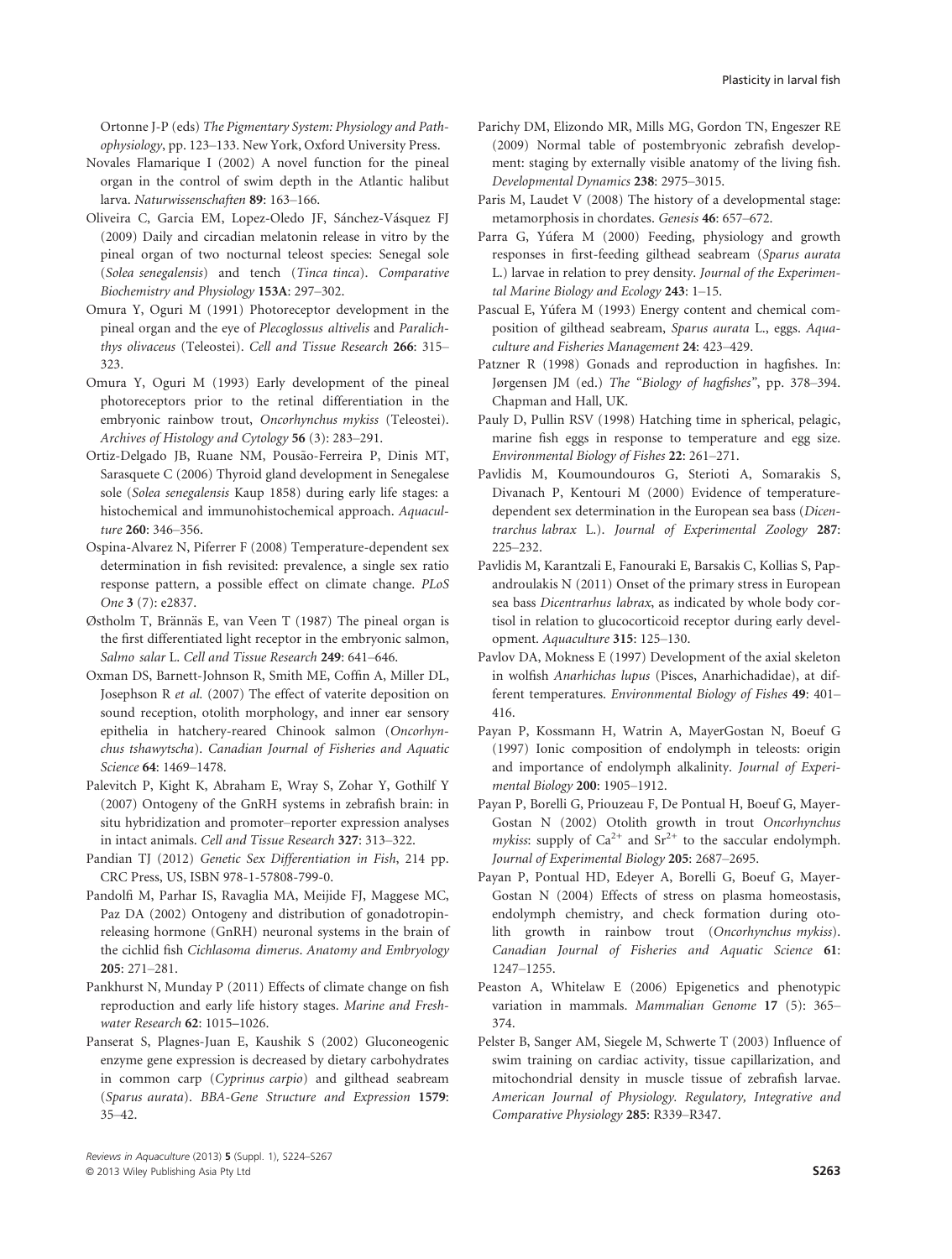- Pepels PPLM, Balm PHM (2004) Ontogeny of corticotropinreleasing factor and of hypothalamic–pituitary–interrenal axis responsiveness to stress in tilapia (Oreochromis mossambicus; Teleostei). General and Comparative Endocrinology 139: 251– 265.
- Peres A, Zambonino Infante JL, Cahu C (1998) Dietary regulation of activities and mRNA levels of trypsin and amylase in sea bass (Dicentrarchus labrax) larvae. Fish Physiology and Biochemistry 19: 145–152.
- Piferrer F, Donaldson EM (1989) Gonadal differentiation in coho salmon, Oncorhynchus kisutch, after a single treatment with androgen or estrogen at different stages during ontogenesis. Aquaculture 77: 2–3.
- Piferrer F, Blázquez M, Navarro L, González A (2005) Genetic, endocrine, and environmental components of sex determination and differentiation in the European sea bass (Dicentrarchus labrax L.). General and Comparative Endocrinology 142: 102–110.
- Pigliucci M (2010) Genotype–phenotype mapping and the end of the 'genes as blueprint' metaphor. Philosophical Transactions of the Royal Society of London, Series B 365: 557–566.
- Pittman KA, Jelmert A, Næss T, Harboe T, Watanabe K (1998) Plasticity of viable postmetamorphic forms of farmed Atlantic halibut, Hippoglossus hippoglossus L. Aquaculture Research 29: 949–954.
- Polo A, Yúfera M, Pascual E (1991) Effect of temperature on egg and larval development of Sparus aurata L. Aquaculture 92: 367–375.
- Power DM, Liewellyn L, Faustino M, Nowell MA, Björnsson BT, Einarsdottir IE et al. (2001) Thyroid hormones in growth and development of fish. Comparative Biochemistry and Physiology, Part C: Toxicology and Pharmacology 30: 447-459.
- Power DM, Einarsdóttir IE, Pittman K, Sweeney GE, Hildahl J, Campinho MA et al. (2008) The molecular and endocrine basis of flatfish metamorphosis. Reviews in Fisheries Science 16 (Suppl 1): 95–111.
- Radaelli G, Patruno M, Maccatrozzo L, Funkenstein B (2003) Expression and cellular localization of insulin-like growth factor-II protein and mRNA in Sparus aurata during development. Journal of Endocrinology 178: 285–299.
- Raman R (2002) Sex determination and gonadal differentiation in vertebrates: a case for unity in diversity. Proceedings of the Indian National Science Academy 6: 529–546.
- Rhind SM, Rae MT, Brooks AN (2001) Effects of nutrition and environmental factors on the fetal programming of the reproductive axis. Reproduction 122: 205–214.
- Ribeiro L, Zambonino-Infante JL, Cahu C, Dinis MT (1999) Development of digestive enzymes in larvae of Solea senegalensis, Kaup 1858. Aquaculture 179: 465–473.
- Ribeiro ARA, Ribeiro L, Sæle Ø, Hamre K, Dinis MT, Moren M (2011) Iodine enriched rotifers and Artemia prevents goitre in Senegalese sole (Solea senegalensis) larvae reared in a recirculation system. Aquaculture Nutrition 17 (3): 248–257.
- Ridha MT (2013) Preliminary observations on growth and survival of Oreochromis spilurus  $\times$  GIFT Oreochromis niloticus

F1 reciprocal hybrids in fresh and seawater. Aquaculture Research (in press) doi:10.1111/j.1365-2109.2012.03256.x.

- Risold PY, Croizier S, Legagneux K, Brischoux F, Fellmann D, Griffond B (2009) The development of the MCH system. Peptides 30: 1969–1972.
- Roblin C, Brusle J (1983) Gonadal ontogenesis and sex differentiation in the sea bass, Dicentrarchus labrax, under fishfarming conditions. Reproduction Nutrition Development 23: 115–127.
- Rodgers BD, Weber GM, Kelley KM, Levine MA (2003) Prolonged fasting and cortisol reduce myostatin mRNA levels in tilapia larvae; short-term fasting elevates. American Journal of Physiology. Regulatory, Integrative and Comparative Physiology 284: R1277–R1286.
- Roessig JM, Woodley CM, Cech JJ Jr, Hansen LJ (2004) Effects of global climate change on marine and estuarine fishes and fisheries. Reviews in Fish Biology and Fisheries 14: 251–275.
- Romanov AA, Altuf'ev Y (1992) Extraregional histogenesis of sexual cells in the Caspian Sea sturgeons. Journal of Ichthyology 32: 145–154.
- Romanov AA, Altuf'yev Y (1993) Ectopic histogenesis of sexual cells of Caspian Sea sturgeons. Journal of Ichthyology 33: 140– 150.
- Rønnestad I, Yúfera M, Ueberschär B, Ribeiro L, Sæle Ø, Boglione C (2013) Feeding behaviour and digestion physiology in larval fish – current knowledge, and gaps and bottlenecks in research. Reviews in Aquaculture (in press).
- Rougeot C, Prignon C, Ngouana Kengne CV, Melard C (2008) Effect of high temperature during embryogenesis on the sex differentiation process in the Nile tilapia, Oreochromis niloticus. Aquaculture 276: 205–208.
- Sæle Ø, Pittman K (2010) Looking closer at the determining of a phenotype? Compare by stages or size, not age. Journal of Applied Ichthyology 26: 294–297.
- Saga T, Yamaki K, Doi Y, Yoshizuka M (1999) Chronological study of the appearance of adenohypophysial cells in the ayu (Plecoglossus altivelis). Anatomy and Embryology 200: 469– 475.
- Sampath-Kumar R, Byers RE, Munro AD, Lam TJ (1995) Profile of cortisol during the ontogeny of the Asian seabass, Lates calcarifer. Aquaculture 132: 349–359.
- Sargent J, Bell G, McEvoy L, Tocher D, Estevez A (1999) Recent developments in the essential fatty acid nutrition of fish. Aquaculture 177: 191–199.
- Sasagawa T, Mugiya Y (1996) Biochemical properties of watersoluble otolith proteins and the immunobiochemical detection of the proteins in serum and various tissues in the tilapia Oreochromis niloticus. Fisheries Science 62: 970–976.
- Schneider E, Pliushch G, El Hajj N, Galetzka D, Puhl A, Schorsch M et al. (2010) Spatial, temporal and interindividual epigenetic variation of functionally important DNA methylation patterns. Nucleic Acids Research 38 (12): 3880–3890.
- Schreiber AM, Specker JL (1998) Metamorphosis in the summer flounder (Paralichthys dentatus): stage-specific developmental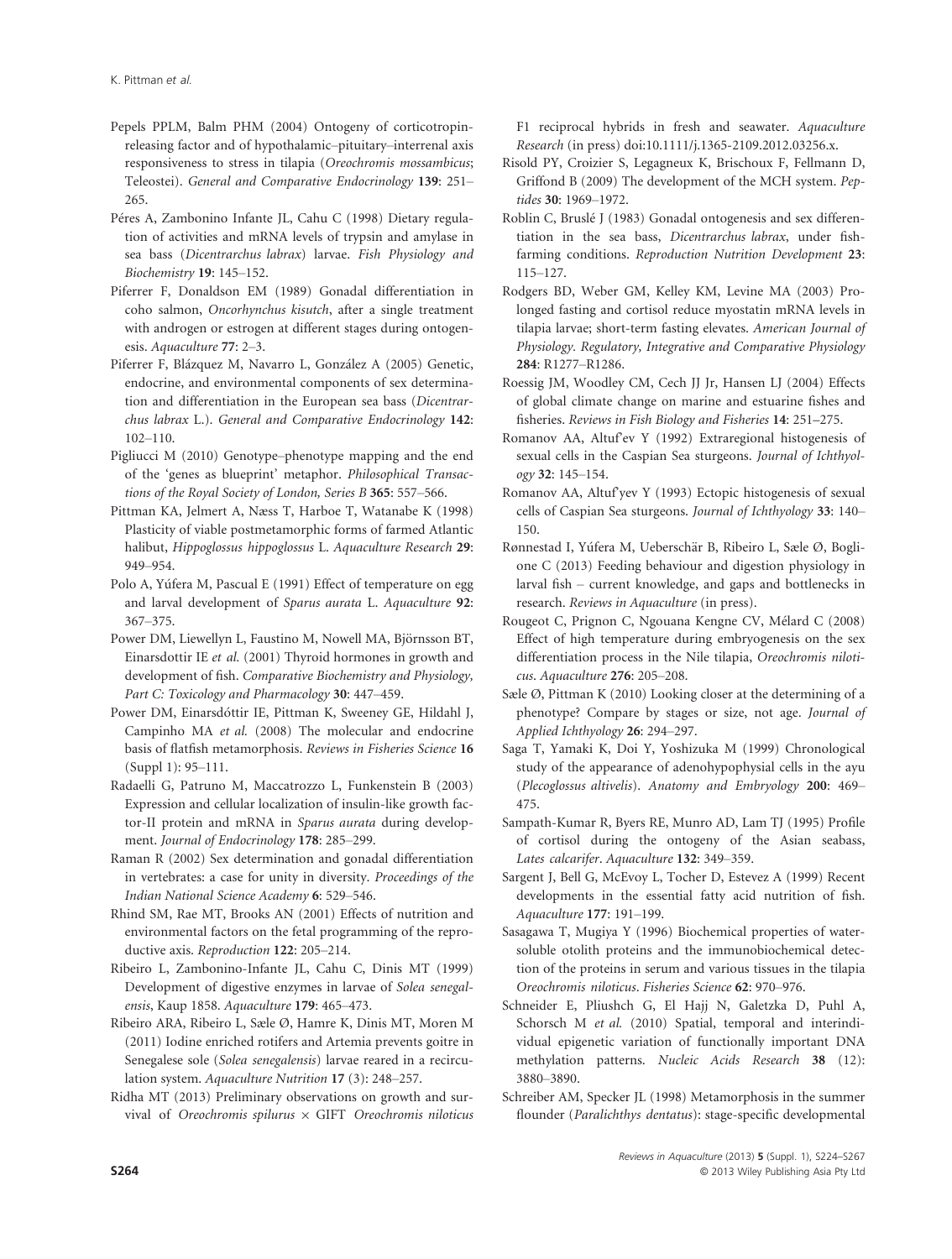response to altered thyroid status. General and Comparative Endocrinology 111: 156–166.

- Schreiber AM, Mukhi S, Brown DD (2009) Cell–cell interactions during remodeling of the intestine at metamorphosis in Xenopus laevis. Developmental Biology 331: 89–98.
- Schwehr KA, Santschi PH (2003) Sensitive determination of iodine species, including organo- iodine, for freshwater and seawater samples using high performance liquid chromatography and spectrophotometric detection. Analytica Chimica Acta 482: 59–71.
- Schwerte T, Voigt S, Pelster B (2005) Epigenetic variations in early cardiovascular performance and hematopoiesis can be explained by maternal and clutch effects in developing zebrafish (Danio rerio). Comparative Biochemistry and Physiology 141A: 200–209.
- Scott G, Jacobs S, Leopardi S, Anthony FA, Learn D, Malaviya R et al. (2005) Effects of PGF2a on human melanocytes and regulation of the FP receptor by ultraviolet radiation. Experimental Cell Research 304: 407–416.
- Seikai T (1985) Reduction in occurrence frequency of albinism in juvenile flounder, Paralichthys olivaceus, hatchery-reared on wild zooplankton. Nippon Suisan Gakkaishi 51: 1261– 1268.
- Seikai T, Shimozaki M, Watanabe T (1987) Estimation of larval stage determining the appearance of albinism in hatcheryreared juvenile flounder, Paralichthys olivaceus. Nippon Suisan Gakkaishi 53: 195–200.
- Seiliez I, Bruant JS, Zambonino Infante JL, Kaushik S, Bergot P (2006) Effect of dietary phospholipid level on the development of gilthead seabream (Sparus aurata) larvae fed a compound diet. Aquaculture Nutrition 12: 372–378.
- Servili A, Bufalino MR, Nishikawa R, Sanchez de Melo I, Munoz-Cueto JA, Lee EJ (2009) Establishment of long term ~ cultures of neural stem cells from adult sea bass, Dicentrarchus labrax. Comparative Biochemistry and Physiology 152A: 245–254.
- Sfakianakis DG, Koumoundouros G, Divanach P, Kentouri M (2004) Osteological development of the vertebral column and of the fins in Pagellus erythrinus (L. 1758). Temperature effects on the developmental plasticity and morpho-anatomical abnormalities. Aquaculture 232: 407–424.
- Sgaramella V (2010) Variability of our somatic (epi)genomes. Science 329: 32–33.
- Shapiro DY (1990) Sex-changing fish as a manipulable system for the study of the determination, differentiation, and stability of sex in vertebrates. Journal of Experimental Zoology 4 (Suppl.): 132–136.
- Sherrill J, Whitaker BR, Wong GTF (2004) Effects of ozonation on the speciation of dissolved iodine in artificial seawater. Journal of Zoology and Wildlife Medicine 35: 347–355.
- Shi Y-B, Browns DD (1993) The earliest change in gene expression in tadpole intestine induced by thyroid hormone. Journal of Biological Chemistry 268 (27): 20312–20317.
- Shi Y-B, Ishizuya-Oka A (2001) Thyroid hormone regulation of apoptotic tissue remodeling: implications from molecular

analysis of amphibian metamorphosis. Progress in Nucleic Acid Research and Molecular Biology 65: 53–100.

- Shi Y-B, Fu L, Hsia SCV, Tomita A, Buchholz D (2001) Thyroid hormone regulation of apoptotic tissue remodeling during anuran metamorphosis. Cell Research 11 (4): 245–252.
- Shiao JC, Hwang PP (2004) Thyroid hormones are necessary for teleostean otolith growth. Marine Ecology-Progress Series 278: 271–278.
- Shiao JC, Wu SM, Hwang YP, Wu DP, Hwang PP (2008) Evaluation of thyroid-mediated otolith growth of larval and juvenile tilapia. Journal of Experimental Biology 211: 1919– 1926.
- Shields RJ, Bell JG, Luizi FS, Gara B, Bromage NR, Sargent JR (1999) Natural copepods are superior to enriched Artemia nauplii as feed for halibut larvae (Hippoglossus hippoglossus) in terms of survival, pigmentation and retinal morphology: relation to dietary essential fatty acids. Journal of Nutrition 129: 1186–1194.
- Simontacchi C, Negrato E, Pazzaglia M, Bertotto D, Poltronieri C, Radaelli G (2009) Whole-body concentrations of cortisol and sex steroids in white sturgeon (Acipenser transmontanus, Richardson 1836) during early development and stress response. Aquaculture International 17 (1): 7–14.
- Skinner SK, Manikkan M, Guerrero-Bosagna C (2010) Epigenetic transgenerational actions of environmental factors in disease etiology. Trends in Endocrinology and Metabolism 21: 214–222.
- Solbakken J, Pittman K (2004) Photoperiodic modulation of metamorphosis in Atlantic halibut (Hippoglossus hippoglossus L.). Aquaculture 232: 613–625.
- Solbakken JS, Norberg B, Watanabe K, Pittman K (1999) Thyroxine as a mediator of metamorphosis of Atlantic halibut, Hippoglossus hippoglossus. Environmental Biology of Fishes 56: 53–65.
- Solbakken JS, Berntssen MHG, Norberg B, Pittman K, Hamre K (2002) Different iodine and thyroid hormone levels between Atlantic halibut larvae fed wild zooplankton or Artemia from first exogenous feeding until post metamorphosis. Journal of Fish Biology 61: 1345–1362.
- Sollner C, Burghammer M, Busch-Nentwich E, Berger J, Schwarz H, Riekel C et al. (2003) Control of crystal size and lattice formation by starmaker in otolith biomineralization. Science 302: 282–286.
- Sonstegard RA, Leatherland JF (1978) Growth retardation in rats fed Coho salmon collected from the Great Lakes of North America. Chemosphere 11: 902–910.
- Stouthart AJHX, Lucassen ECHET, van Strien FJC, Balm BHM, Lock RAC, Wendelaar Bonga SE (1998) Stress responsiveness of the pituitary–interrenal axis during early life stages of common carp (Cyprinus carpio). Journal of Endocrinology 157: 127–137.
- Stratholt ML, Donaldson EM, Liley NR (1997) Stress induced elevation of plasma cortisol in adult female Coho salmon (Oncorhynchus kisutch), is reflected in egg cortisol content,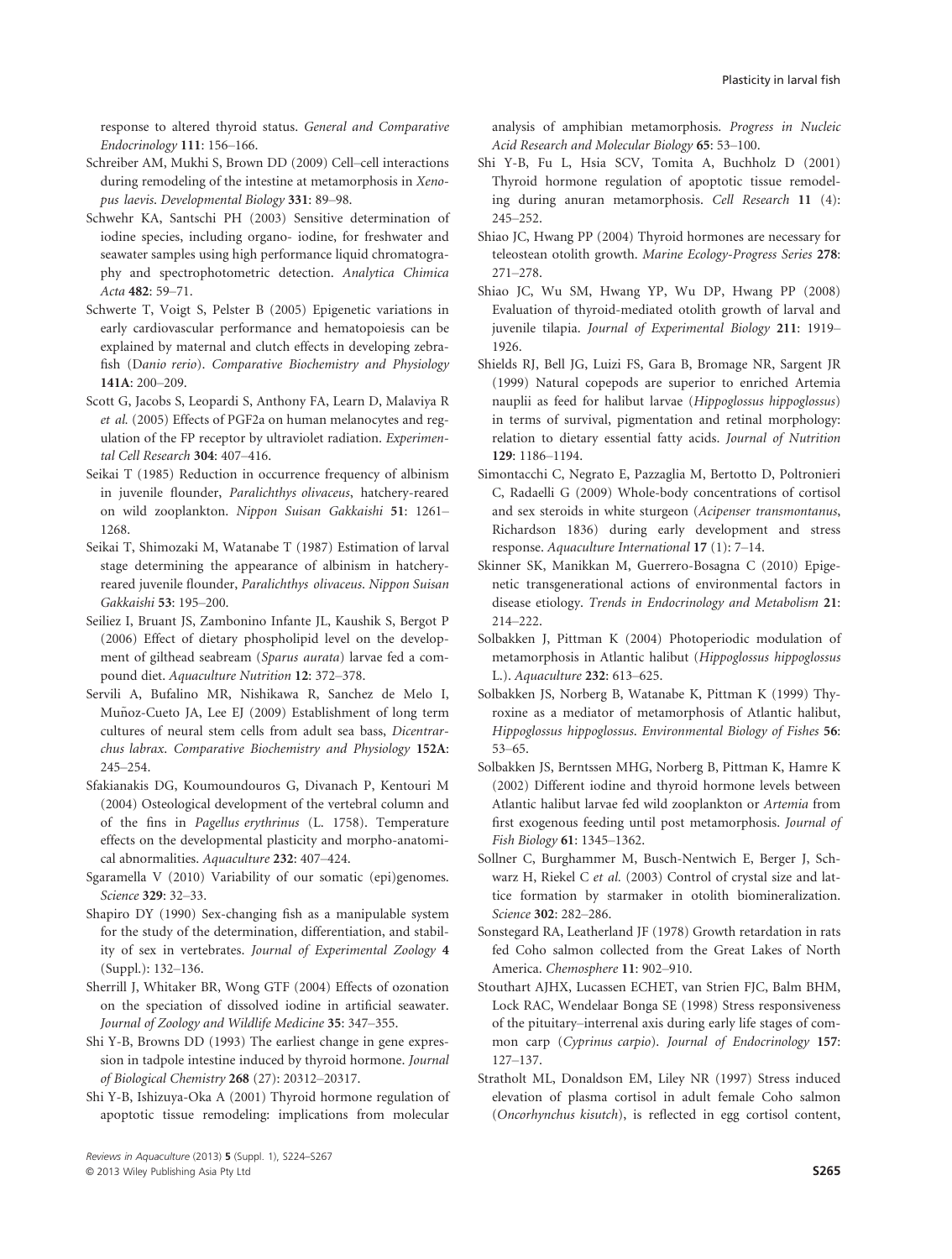but does not appear to affect early development. Aquaculture 158: 141–153.

Stuckenholz C, Lu L, Thakur P, Kaminski N, Bahary N (2009) FACS-assisted microarray profiling implicates novel genes and pathways in zebrafish gastrointestinal tract development. Gastroenterology 137 (4): 1321–1332.

Swapna I, Sudhakumari CC, Sakai F, Sreenivasulu G, Kobayashi T, Kagawa H et al. (2008) Seabream GnRH immunoreactivity in brain and pituitary of XX and XY Nile tilapia, Oreochromis niloticus during early development. Journal of Experimental Zoology 309A: 419–426.

Sweeting RM, Beamish RJ, Neville CM (2004) Crystalline otoliths in teleosts: comparisons between hatchery and wild coho salmon (Oncorhynchus kisutch) in the Strait of Georgia. Reviews in Fish Biology and Fisheries 14: 361–369.

Szisch V, Papandroulakis N, Fanouraki E, Pavlidis M (2005) Ontogeny of the thyroid hormones and cortisol in the gilthead sea bream, Sparus aurata. General and Comparative Endocrinology 142: 186–192.

Tagawa M, Tanaka M, Matsumoto S, Hirano T (1990) Thyroid hormones in eggs of various freshwater, marine and diadromous teleosts and their changes during egg development. Fish Physiology and Biochemistry 8: 515–520.

Takahashi A, Kobayashi Y, Amano M, Yamanome T (2009) Structural and functional diversity of proopiomelanocortin in fish with special reference to barfin flounder. Peptides 30: 1374–1382.

Takashima F, Patino R, Nomura M (1980) Histological studies on the sex differentiation in rainbow trout. Nippon Suisan Gakkaishi 46: 1317–1322.

Takeuchi Y, Yoshizaki G, Kobayashi T, Takeuchi T (2002) Mass isolation of primordial germ cells from transgenic rainbow trout carrying the green fluorescent protein gene driven by the vasa gene promoter. Biology of Reproduction 67: 1087–1092.

Tanaka M, Tanangonan JB, Tagawa M, de Jesus EG, Nishida H, Isaka M et al. (1995) Development of the pituitary, thyroid and interregnal glands and applications of endocrinology to the improved rearing of marine fish larvae. Aquaculture 135: 111–126.

Tandler A, Anav FA, Choshniak I (1995) The effect of salinity on growth rate, survival and swimbladder inflation in gilthead seabream, Sparus aurata, larvae. Aquaculture 135: 343–353.

Thomas M, Langley B, Berry C, Sharma M, Kirk S, Bass J et al. (2000) Myostatin, a negative regulator of muscle growth, functions by inhibiting myoblast proliferation. Journal of Biological Chemistry 275: 40235–40243.

To TT, Hahner S, Nica G, Rohr KB, Hammerschmidt M, Winkler C et al. (2007) Pituitary–interrenal interaction in zebrafish interrenal organ development. Molecular Endocrinology 21 (2): 472–485.

Tohse H, Takagi Y, Nagasawa H (2008) Identification of a novel matrix protein contained in a protein aggregate associated with collagen in fish otoliths. FEBS Journal 275: 2512–2523.

Tomas J, Geffen AJ (2003) Morphometry and composition of aragonite and vaterite otoliths of deformed laboratory reared juvenile herring from two populations. Journal of Fish Biology 63: 1383–1401.

Tomas J, Geffen AJ, Allen IS, Berges J (2004) Analysis of the soluble matrix of vaterite otoliths of juvenile herring (Clupea harengus): do crystalline otoliths have less protein? Comparative Biochemistry and Physiology 139A: 301–308.

Tomita Y, Takeda A, Matsunaga J, Okinaga S, Shibahara S, Tagami H (1992) Molecular bases of tyrosinase-negative oculocutaneous albinism: a single base insertion or a missense point mutation in the tyrosinase gene. Pigment Cell Research Suppl 2: 96–100.

Torres GJ, Lombarte A, Morales-Nin B (2000) Sagittal otolith size and shape variability to identify geographical intraspecific differences in three species of the genus Merluccius. Journal of the Marine Biological Association of the United Kingdom 80: 333–342.

Trippel EA (1998) Egg size and viability and seasonal offspring production of young Atlantic Cod. Transactions of the American Fisheries Society 127: 339–359.

Tytler P, Fox CJ, Folkvord A (2002) Glycoconjugates in the otolithic membrane of herring larvae: a possible framework for encoding the life history recorder in fishes. Journal of Fish Biology 61: 39–49.

Uchida D, Yamashita M, Kitano T, Iguchi T (2002) Oocyte apoptosis during the transition from ovary-like tissue to testes during sex differentiation of juvenile zebrafish. Journal of Experimental Biology 205: 711–718.

Unsicker K, Huber K, Schütz G, Kalcheim C (2005) The chromaffin cell and its development. Neurochemical Research 30 (6–7): 921–925.

Vagner M, Robin JH, Zambonino-Infante JL, Tocher DR, Person-Le Ruyet J (2009) Ontogenic effects of early feeding of sea bass (Dicentrarchus labrax) larvae with a range of dietary n-3 highly unsaturated fatty acid levels on the functioning of polyunsaturated fatty acid desaturation pathways. British Journal of Nutrition 101: 1452–1462.

Valente LMP, Moutou KA, Conceição LEC, Engrola S, Fernandes JMO, Johnston IA (2013) What determines growth potential and juvenile quality of farmed fish species? Reviews in Aquaculture (in press).

Vallone D, Lahiri K, Dickmeis T, Foulkes NS (2007) Start the clock! Circadian rhythms and development. Developmental Dynamics 236: 142–155.

Varsamos S, Nebel C, Charmantier G (2005) Ontogeny of osmoregulation in postembryonic fish: a review. Comparative Biochemistry and Physiology, Part A 141: 401–429.

Venter JC, Adams MD, Myers EW, Li PW, Mural RJ, Sutton GG et al. (2001) The sequence of the human genome. Science 291 (5507): 1304–1351.

Vieira VLA, Johnston IA (1992) Influence of temperature on muscle-fibre development in larvae of herring Clupea harengus. Marine Biology 112: 333–341.